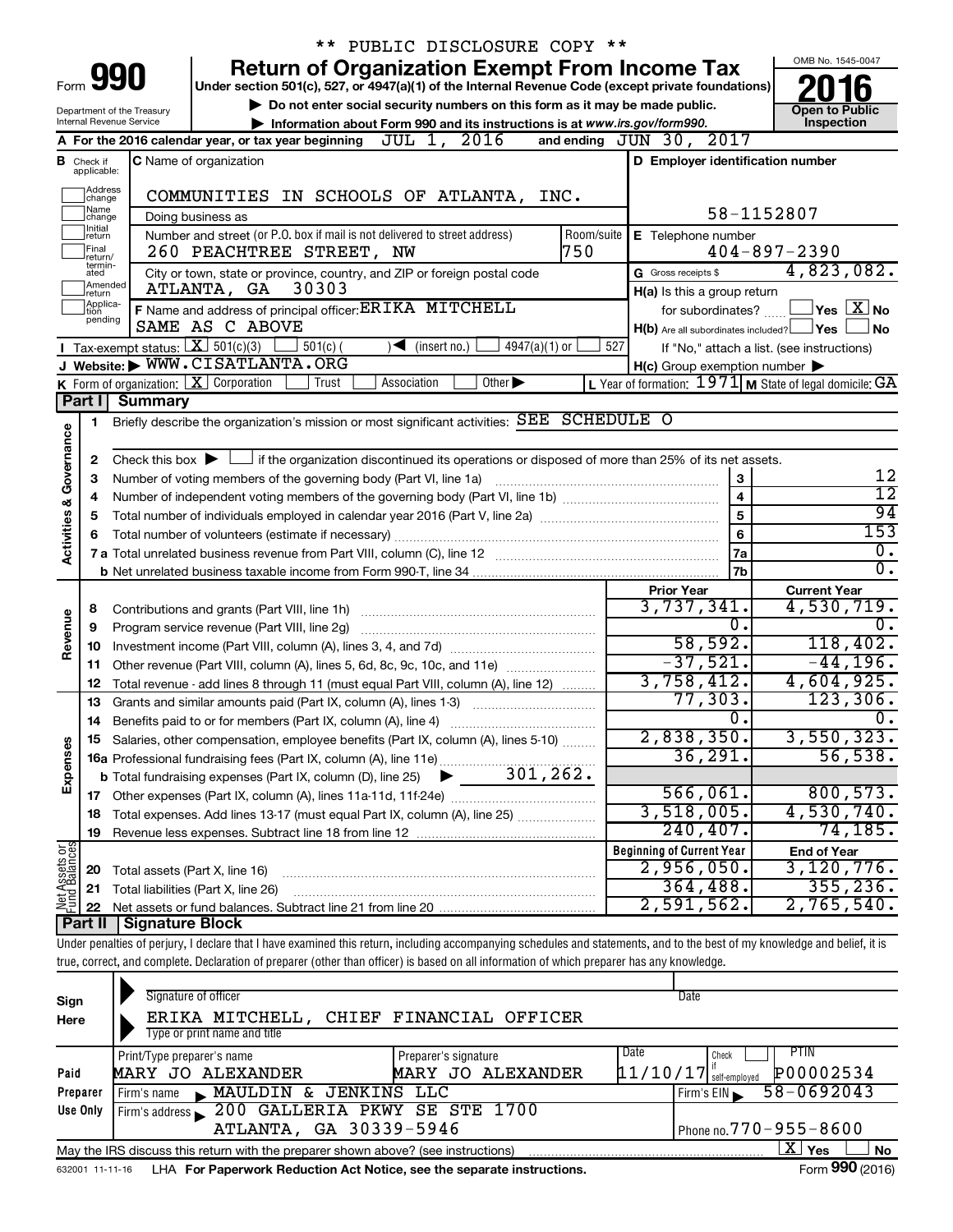|              | 58-1152807<br>COMMUNITIES IN SCHOOLS OF ATLANTA, INC.<br>Page 2<br>Form 990 (2016)                                                                          |
|--------------|-------------------------------------------------------------------------------------------------------------------------------------------------------------|
|              | <b>Part III   Statement of Program Service Accomplishments</b>                                                                                              |
|              | $\overline{\mathbf{x}}$                                                                                                                                     |
| 1            | Briefly describe the organization's mission:<br>THE MISSION OF COMMUNITIES IN SCHOOLS OF ATLANTA, INC. (CIS OF                                              |
|              | IS TO SURROUND STUDENTS WITH A COMMUNITY OF SUPPORT,<br>ATLANTA)                                                                                            |
|              | EMPOWERING THEM TO STAY<br>IN SCHOOL AND ACHIEVE IN LIFE.                                                                                                   |
|              |                                                                                                                                                             |
| $\mathbf{2}$ | Did the organization undertake any significant program services during the year which were not listed on the                                                |
|              | $\sqrt{\mathsf{Yes}\mathord{\;\mathbb{X}}\mathord{\;\mathsf{No}}}$<br>prior Form 990 or 990-EZ?                                                             |
|              | If "Yes," describe these new services on Schedule O.                                                                                                        |
| 3            | $\vert$ Yes $\vert$ $\mathrm{X}$ $\vert$ No<br>Did the organization cease conducting, or make significant changes in how it conducts, any program services? |
|              |                                                                                                                                                             |
|              | If "Yes," describe these changes on Schedule O.                                                                                                             |
| 4            | Describe the organization's program service accomplishments for each of its three largest program services, as measured by expenses.                        |
|              | Section 501(c)(3) and 501(c)(4) organizations are required to report the amount of grants and allocations to others, the total expenses, and                |
|              | revenue, if any, for each program service reported.                                                                                                         |
|              | 23, 143. ) (Revenue \$<br>1,334,358.<br>including grants of \$<br>4a (Code:<br>Expenses \$                                                                  |
|              | $\overline{2}021:$<br>CRCT REMEDIATION & ACADEMIC SUPPORT - CIS OF ATLANTA<br><b>TARGET</b>                                                                 |
|              | PROVIDED SITE COORDINATORS AT<br>25 TRADITIONAL MIDDLE<br>(15)<br>AND HIGH                                                                                  |
|              | AND<br>7 CHARTER SCHOOLS IN ATLANTA PUBLIC<br>SCHOOLS.<br>SITE<br>SCHOOLS<br>(10)                                                                           |
|              | 135<br>STUDENTS WHO<br>COORDINATORS WORKED WITH CASELOADS OF APPROXIMATELY                                                                                  |
|              | WERE POTENTIALLY IMPACTED BY THE 2009 CRCT IRREGULARITIES.<br>CIS<br>SUPPORT                                                                                |
|              | FOCUSED ON PROVIDING CASE MANAGEMENT AND WRAP AROUND SERVICES:                                                                                              |
|              | ACADEMICS, ATTENDANCE, BEHAVIOR, PARENT ENGAGEMENT, AND COLLEGE/CAREER                                                                                      |
|              | <b>AWARENESS.</b>                                                                                                                                           |
|              |                                                                                                                                                             |
|              |                                                                                                                                                             |
|              |                                                                                                                                                             |
|              |                                                                                                                                                             |
| 4b           | 528,400.<br>$9,449.$ (Revenue \$<br>including grants of \$<br>(Code:<br>(Expenses \$                                                                        |
|              | CIS OF ATLANTA PROVIDED FULL TIME SITE COORDINATORS TO<br>FULTON PROGRAM:                                                                                   |
|              | ONE MIDDLE, AND FOUR HIGH SCHOOLS<br>FULTON COUNTY SCHOOL DISTRICT.<br>IN THE                                                                               |
|              | COORDINATORS WORKED WITH A CASELOAD OF APPROXIMATELY<br>$\overline{80}$<br>THE SITE                                                                         |
|              | STUDENTS AT RISK OF DROPPING OUT, AND ALSO OFFERED ADDITIONAL SERVICES                                                                                      |
|              | IN FEBRUARY 2017, THREE SCHOOLS WERE ADDED AND SERVED:<br>SCHOOL-WIDE.                                                                                      |
|              | MCNAIR MIDDLE, AND WOODLAND MIDDLE<br><b>ELEMENTARY,</b><br>SCHOOLS.<br>HERITAGE                                                                            |
|              |                                                                                                                                                             |
|              |                                                                                                                                                             |
|              |                                                                                                                                                             |
|              |                                                                                                                                                             |
|              |                                                                                                                                                             |
|              |                                                                                                                                                             |
|              |                                                                                                                                                             |
|              | 519,693. including grants of \$<br>$16, 703.$ ) (Revenue \$<br>4c (Code:<br>) (Expenses \$                                                                  |
|              | CIS OF ATLANTA PROVIDED SITE COORDINATORS AT THIRTEEN OF<br>TURNAROUND:                                                                                     |
|              | THE LOWEST PERFORMING ELEMENTARY SCHOOLS IN ATLANTA PUBLIC SCHOOL                                                                                           |
|              | DISTRICT. SITE COORDINATORS WORKED WITH CASELOADS OF APPROXIMATELY 50                                                                                       |
|              | STUDENTS AT RISK OF DROPPING OUT, AND ALSO OFFERED ADDITIONAL<br>SERVICES                                                                                   |
|              | SCHOOL-WIDE.                                                                                                                                                |
|              |                                                                                                                                                             |
|              |                                                                                                                                                             |
|              |                                                                                                                                                             |
|              |                                                                                                                                                             |
|              |                                                                                                                                                             |
|              |                                                                                                                                                             |
|              |                                                                                                                                                             |
| 4d           | Other program services (Describe in Schedule O.)                                                                                                            |
|              | 1, 141, 732. including grants of \$<br>$74,011.$ (Revenue \$)<br>(Expenses \$                                                                               |
|              | 3,524,183.<br>4e Total program service expenses                                                                                                             |
|              | Form 990 (2016)                                                                                                                                             |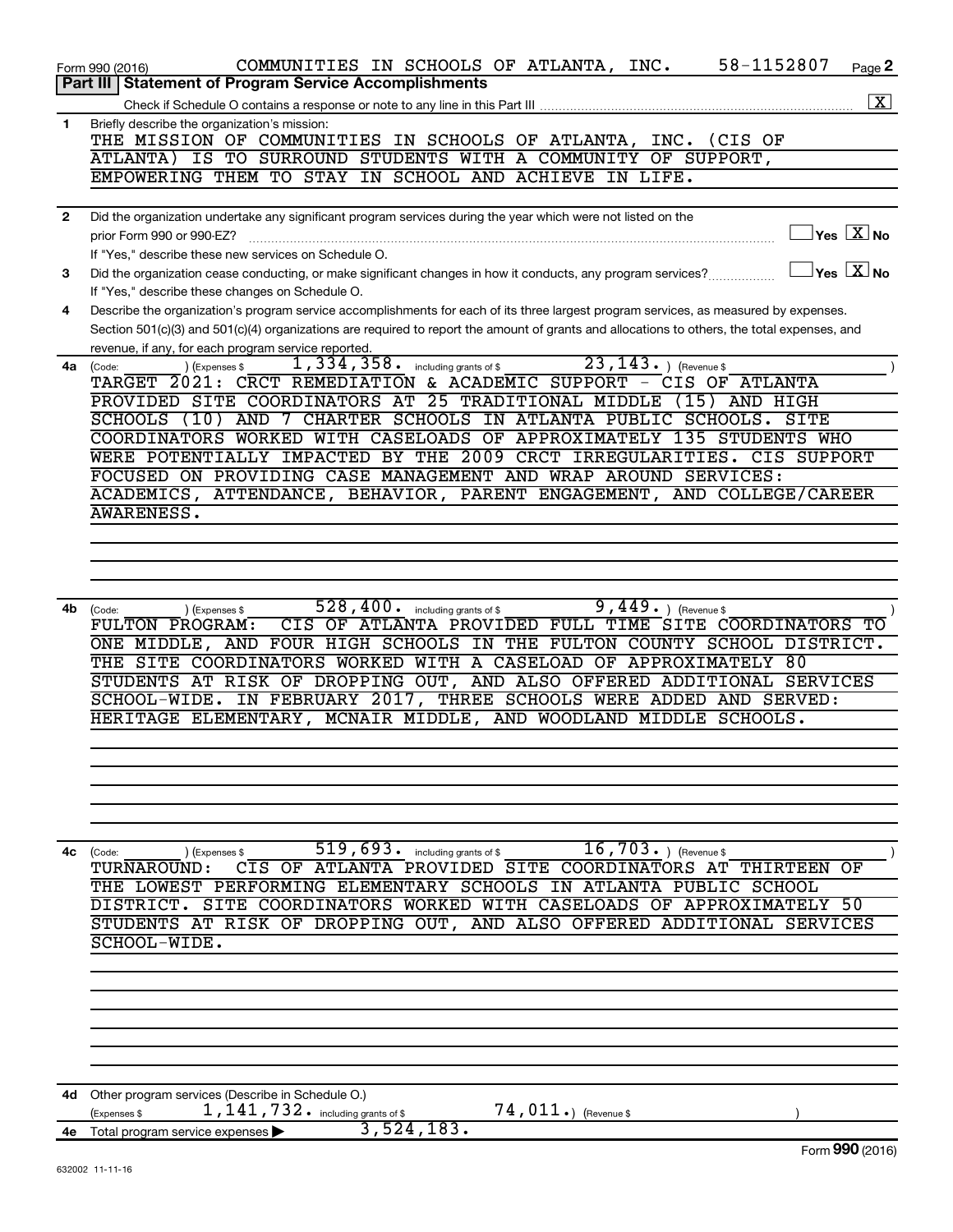632003 11-11-16

|          | 58-1152807<br>COMMUNITIES IN SCHOOLS OF ATLANTA, INC.<br>Form 990 (2016)<br><b>Checklist of Required Schedules</b><br>Part IV                                                                                                    |                     |     | Page   |
|----------|----------------------------------------------------------------------------------------------------------------------------------------------------------------------------------------------------------------------------------|---------------------|-----|--------|
|          |                                                                                                                                                                                                                                  |                     | Yes | No     |
| 1.       | Is the organization described in section $501(c)(3)$ or $4947(a)(1)$ (other than a private foundation)?                                                                                                                          |                     | х   |        |
|          |                                                                                                                                                                                                                                  | 1<br>$\overline{2}$ | X   |        |
| 2<br>3   | Did the organization engage in direct or indirect political campaign activities on behalf of or in opposition to candidates for                                                                                                  |                     |     |        |
|          |                                                                                                                                                                                                                                  | 3                   |     | X      |
| 4        | Section 501(c)(3) organizations. Did the organization engage in lobbying activities, or have a section 501(h) election in effect                                                                                                 |                     |     |        |
|          |                                                                                                                                                                                                                                  | 4                   |     | X      |
| 5.       | Is the organization a section 501(c)(4), 501(c)(5), or 501(c)(6) organization that receives membership dues, assessments, or                                                                                                     |                     |     |        |
|          |                                                                                                                                                                                                                                  | 5                   |     | X      |
| 6        | Did the organization maintain any donor advised funds or any similar funds or accounts for which donors have the right to                                                                                                        |                     |     |        |
|          | provide advice on the distribution or investment of amounts in such funds or accounts? If "Yes," complete Schedule D, Part I                                                                                                     | 6                   |     | X      |
| 7        | Did the organization receive or hold a conservation easement, including easements to preserve open space,                                                                                                                        |                     |     |        |
|          |                                                                                                                                                                                                                                  | $\overline{7}$      |     | X      |
| 8        | Did the organization maintain collections of works of art, historical treasures, or other similar assets? If "Yes," complete                                                                                                     | 8                   |     | X      |
| 9        | Schedule D, Part III <b>www.community.community.community.community.community.community.com</b><br>Did the organization report an amount in Part X, line 21, for escrow or custodial account liability, serve as a custodian for |                     |     |        |
|          | amounts not listed in Part X; or provide credit counseling, debt management, credit repair, or debt negotiation services?                                                                                                        |                     |     |        |
|          | If "Yes," complete Schedule D, Part IV                                                                                                                                                                                           | 9                   |     | X      |
| 10       | Did the organization, directly or through a related organization, hold assets in temporarily restricted endowments, permanent                                                                                                    |                     |     |        |
|          |                                                                                                                                                                                                                                  | 10                  |     | X      |
| 11       | If the organization's answer to any of the following questions is "Yes," then complete Schedule D, Parts VI, VII, VIII, IX, or X                                                                                                 |                     |     |        |
|          | as applicable.                                                                                                                                                                                                                   |                     |     |        |
|          | a Did the organization report an amount for land, buildings, and equipment in Part X, line 10? If "Yes," complete Schedule D,                                                                                                    |                     |     |        |
|          | Part VI                                                                                                                                                                                                                          | 11a                 | X   |        |
|          | <b>b</b> Did the organization report an amount for investments - other securities in Part X, line 12 that is 5% or more of its total                                                                                             |                     |     | X      |
|          | c Did the organization report an amount for investments - program related in Part X, line 13 that is 5% or more of its total                                                                                                     | 11 <sub>b</sub>     |     |        |
|          | assets reported in Part X, line 16? If "Yes," complete Schedule D, Part VIII                                                                                                                                                     | 11c                 |     | X      |
|          | d Did the organization report an amount for other assets in Part X, line 15 that is 5% or more of its total assets reported in                                                                                                   |                     |     |        |
|          |                                                                                                                                                                                                                                  | 11d                 |     | Χ      |
| е        |                                                                                                                                                                                                                                  | 11e                 |     | X      |
| f        | Did the organization's separate or consolidated financial statements for the tax year include a footnote that addresses                                                                                                          |                     |     |        |
|          | the organization's liability for uncertain tax positions under FIN 48 (ASC 740)? If "Yes," complete Schedule D, Part X                                                                                                           | 11f                 |     | Χ      |
|          | 12a Did the organization obtain separate, independent audited financial statements for the tax year? If "Yes," complete                                                                                                          |                     |     |        |
|          | Schedule D, Parts XI and XII                                                                                                                                                                                                     | 12a                 | х   |        |
| b        | Was the organization included in consolidated, independent audited financial statements for the tax year?                                                                                                                        |                     |     |        |
|          | If "Yes," and if the organization answered "No" to line 12a, then completing Schedule D, Parts XI and XII is optional <i></i>                                                                                                    | 12b                 |     | Χ<br>X |
| 13       | Is the organization a school described in section $170(b)(1)(A)(ii)$ ? If "Yes," complete Schedule E<br>Did the organization maintain an office, employees, or agents outside of the United States?                              | 13<br>14a           |     | х      |
| 14a<br>b | Did the organization have aggregate revenues or expenses of more than \$10,000 from grantmaking, fundraising, business,                                                                                                          |                     |     |        |
|          | investment, and program service activities outside the United States, or aggregate foreign investments valued at \$100,000                                                                                                       |                     |     |        |
|          |                                                                                                                                                                                                                                  | 14b                 |     | х      |
| 15       | Did the organization report on Part IX, column (A), line 3, more than \$5,000 of grants or other assistance to or for any                                                                                                        |                     |     |        |

| investment, and program service activities outside the Onited Otates, or aggregate foreign investments valued at \$100,000   |     |
|------------------------------------------------------------------------------------------------------------------------------|-----|
| or more? If "Yes," complete Schedule F, Parts I and IV                                                                       | 14b |
| Did the organization report on Part IX, column (A), line 3, more than \$5,000 of grants or other assistance to or for any    |     |
| foreign organization? If "Yes," complete Schedule F, Parts II and IV                                                         | 15  |
| Did the organization report on Part IX, column (A), line 3, more than \$5,000 of aggregate grants or other assistance to     |     |
| or for foreign individuals? If "Yes," complete Schedule F, Parts III and IV                                                  | 16  |
| Did the organization report a total of more than \$15,000 of expenses for professional fundraising services on Part IX,      |     |
| column (A), lines 6 and 11e? If "Yes," complete Schedule G, Part I                                                           | 17  |
| Did the organization report more than \$15,000 total of fundraising event gross income and contributions on Part VIII, lines |     |
| 1c and 8a? If "Yes," complete Schedule G, Part II                                                                            | 18  |
|                                                                                                                              |     |

**19** Did the organization report more than \$15,000 of gross income from gaming activities on Part VIII, line 9a? If "Yes," *complete Schedule G, Part III* 

Form (2016) **990**

X

X

**19**

**Yes No**

X

X

X

X

X

X

X

X

X

X

X X

X

X X X

X

X

X

X

|  | Form 990 (2016) |  |
|--|-----------------|--|
|  |                 |  |

**16**

**17**

**18**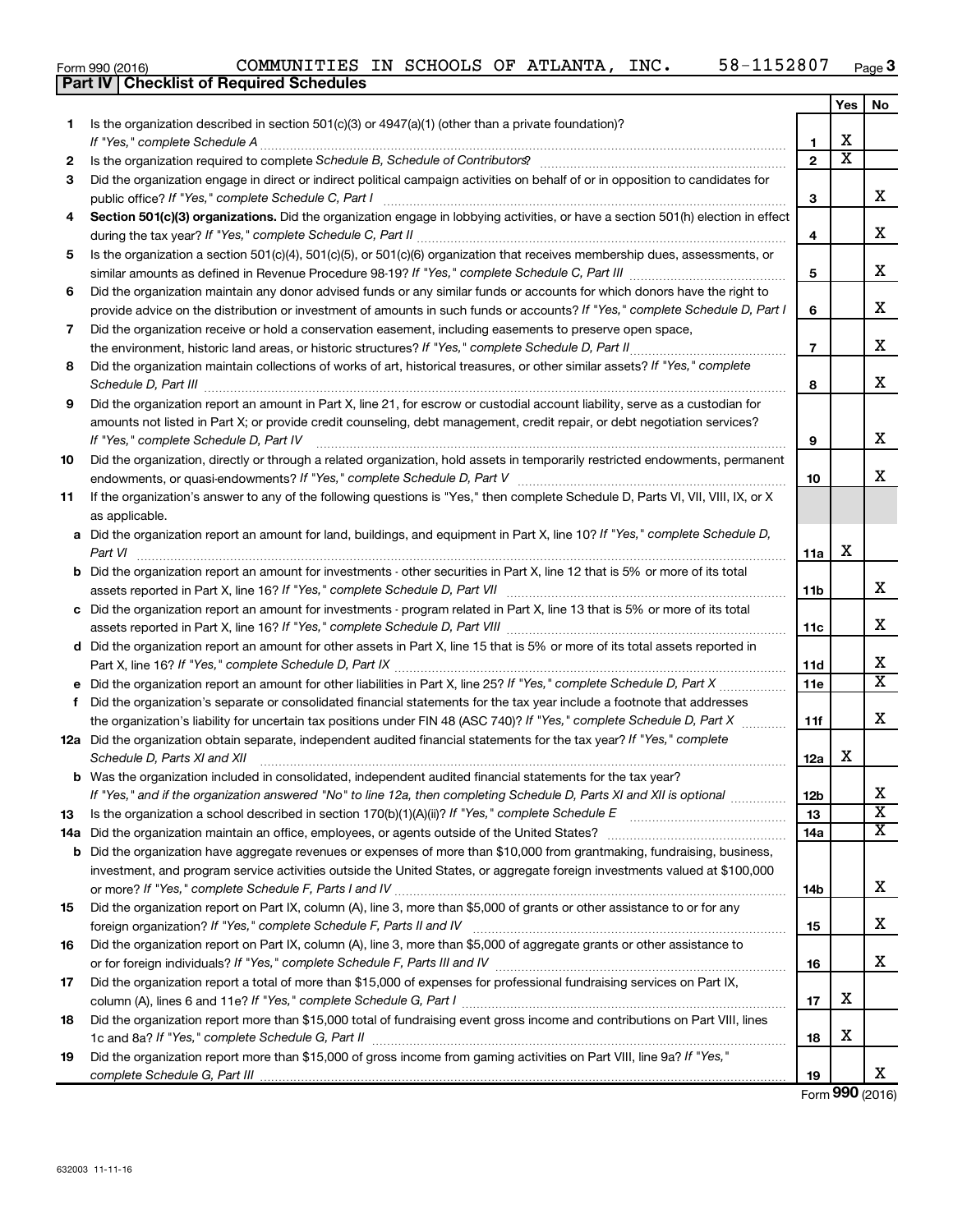|    | 58-1152807<br>COMMUNITIES IN SCHOOLS OF ATLANTA, INC.<br>Form 990 (2016)                                                            |                 |     | Page 4                  |
|----|-------------------------------------------------------------------------------------------------------------------------------------|-----------------|-----|-------------------------|
|    | <b>Checklist of Required Schedules (continued)</b><br><b>Part IV</b>                                                                |                 |     |                         |
|    |                                                                                                                                     |                 | Yes | No                      |
|    | 20a Did the organization operate one or more hospital facilities? If "Yes," complete Schedule H                                     | 20a             |     | x                       |
|    | <b>b</b> If "Yes" to line 20a, did the organization attach a copy of its audited financial statements to this return?               | 20 <sub>b</sub> |     |                         |
| 21 | Did the organization report more than \$5,000 of grants or other assistance to any domestic organization or                         |                 |     |                         |
|    |                                                                                                                                     | 21              |     | x                       |
| 22 | Did the organization report more than \$5,000 of grants or other assistance to or for domestic individuals on                       |                 |     |                         |
|    |                                                                                                                                     | 22              | х   |                         |
| 23 | Did the organization answer "Yes" to Part VII, Section A, line 3, 4, or 5 about compensation of the organization's current          |                 |     |                         |
|    | and former officers, directors, trustees, key employees, and highest compensated employees? If "Yes," complete                      |                 |     |                         |
|    | Schedule J <b>Execute Schedule J Execute Schedule J</b>                                                                             | 23              |     | х                       |
|    | 24a Did the organization have a tax-exempt bond issue with an outstanding principal amount of more than \$100,000 as of the         |                 |     |                         |
|    | last day of the year, that was issued after December 31, 2002? If "Yes," answer lines 24b through 24d and complete                  |                 |     |                         |
|    | Schedule K. If "No", go to line 25a                                                                                                 | 24a             |     | x                       |
|    | <b>b</b> Did the organization invest any proceeds of tax-exempt bonds beyond a temporary period exception?                          | 24 <sub>b</sub> |     |                         |
|    | c Did the organization maintain an escrow account other than a refunding escrow at any time during the year to defease              |                 |     |                         |
|    |                                                                                                                                     | 24c             |     |                         |
|    |                                                                                                                                     | 24d             |     |                         |
|    | 25a Section 501(c)(3), 501(c)(4), and 501(c)(29) organizations. Did the organization engage in an excess benefit                    |                 |     |                         |
|    |                                                                                                                                     | 25a             |     | x                       |
|    | <b>b</b> Is the organization aware that it engaged in an excess benefit transaction with a disqualified person in a prior year, and |                 |     |                         |
|    | that the transaction has not been reported on any of the organization's prior Forms 990 or 990-EZ? If "Yes," complete               |                 |     |                         |
|    | Schedule L, Part I                                                                                                                  | 25 <sub>b</sub> |     | x                       |
| 26 | Did the organization report any amount on Part X, line 5, 6, or 22 for receivables from or payables to any current or               |                 |     |                         |
|    | former officers, directors, trustees, key employees, highest compensated employees, or disqualified persons? If "Yes,"              |                 |     |                         |
|    | complete Schedule L, Part II                                                                                                        | 26              |     | х                       |
| 27 | Did the organization provide a grant or other assistance to an officer, director, trustee, key employee, substantial                |                 |     |                         |
|    | contributor or employee thereof, a grant selection committee member, or to a 35% controlled entity or family member                 |                 |     |                         |
|    |                                                                                                                                     | 27              |     | x                       |
| 28 | Was the organization a party to a business transaction with one of the following parties (see Schedule L, Part IV                   |                 |     |                         |
|    | instructions for applicable filing thresholds, conditions, and exceptions):                                                         |                 |     |                         |
|    | a A current or former officer, director, trustee, or key employee? If "Yes," complete Schedule L, Part IV                           | 28a             |     | x                       |
|    | b A family member of a current or former officer, director, trustee, or key employee? If "Yes," complete Schedule L, Part IV        | 28 <sub>b</sub> |     | $\overline{\mathbf{x}}$ |
|    | c An entity of which a current or former officer, director, trustee, or key employee (or a family member thereof) was an officer,   |                 |     |                         |
|    | director, trustee, or direct or indirect owner? If "Yes," complete Schedule L, Part IV                                              | 28c             |     | X                       |
| 29 |                                                                                                                                     | 29              | X   |                         |
|    | Did the organization receive contributions of art, historical treasures, or other similar assets, or qualified conservation         |                 |     |                         |
|    |                                                                                                                                     | 30              |     | х                       |
| 31 | Did the organization liquidate, terminate, or dissolve and cease operations?                                                        |                 |     |                         |
|    |                                                                                                                                     | 31              |     | X                       |
| 32 | Did the organization sell, exchange, dispose of, or transfer more than 25% of its net assets? If "Yes," complete                    |                 |     |                         |
|    |                                                                                                                                     | 32              |     | X                       |
| 33 | Did the organization own 100% of an entity disregarded as separate from the organization under Regulations                          |                 |     |                         |
|    |                                                                                                                                     | 33              |     | x                       |
| 34 | Was the organization related to any tax-exempt or taxable entity? If "Yes," complete Schedule R, Part II, III, or IV, and           |                 |     |                         |
|    | Part V, line 1                                                                                                                      | 34              |     | х                       |
|    |                                                                                                                                     | 35a             |     | $\overline{\mathbf{x}}$ |
|    | b If "Yes" to line 35a, did the organization receive any payment from or engage in any transaction with a controlled entity         |                 |     |                         |
|    |                                                                                                                                     | 35 <sub>b</sub> |     |                         |
| 36 | Section 501(c)(3) organizations. Did the organization make any transfers to an exempt non-charitable related organization?          |                 |     |                         |
|    |                                                                                                                                     | 36              |     | x                       |
| 37 | Did the organization conduct more than 5% of its activities through an entity that is not a related organization                    |                 |     |                         |
|    |                                                                                                                                     | 37              |     | x                       |
| 38 | Did the organization complete Schedule O and provide explanations in Schedule O for Part VI, lines 11b and 19?                      |                 |     |                         |
|    |                                                                                                                                     | 38              | х   |                         |

|  |  | Form 990 (2016) |
|--|--|-----------------|
|--|--|-----------------|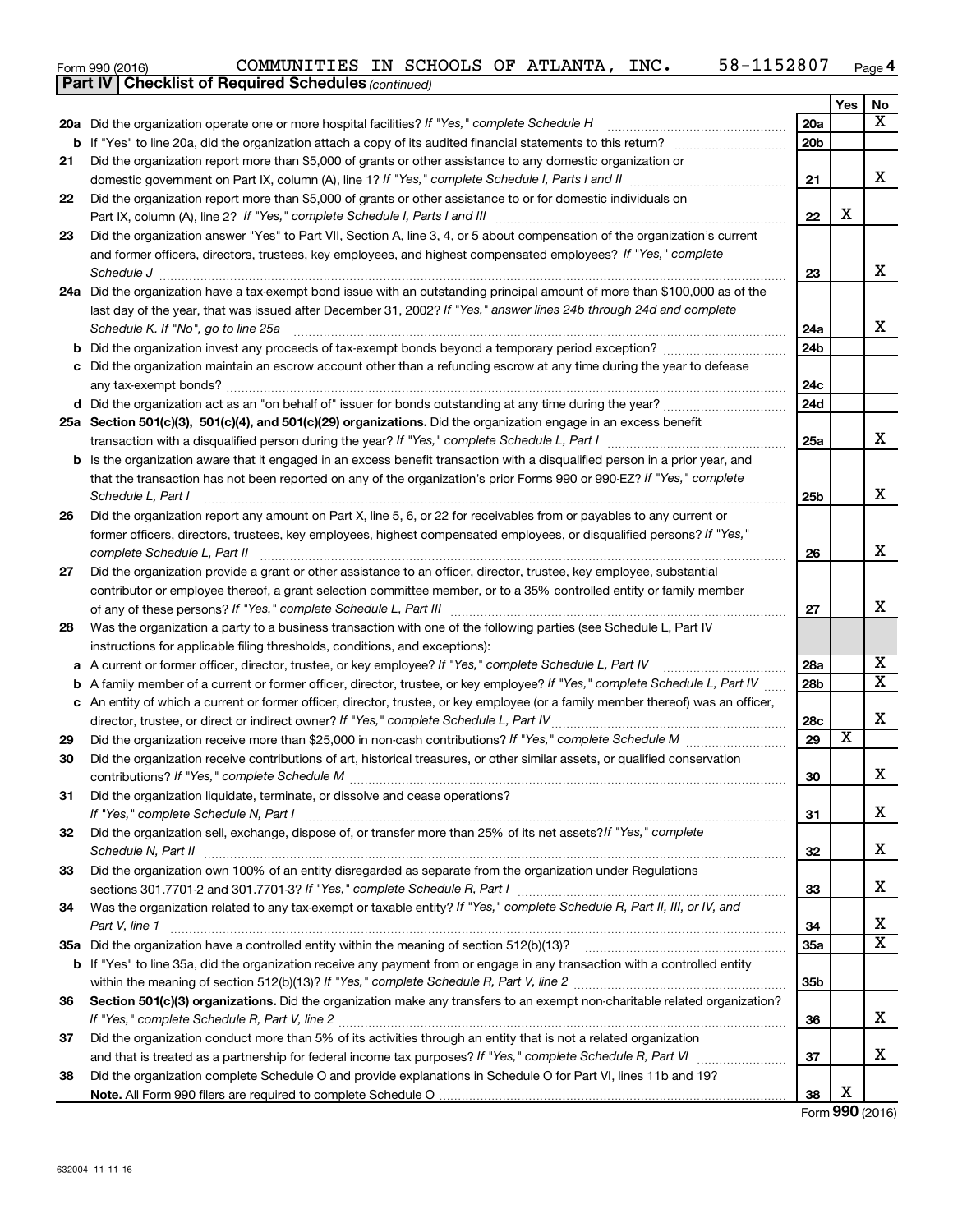|         | 58-1152807<br>COMMUNITIES IN SCHOOLS OF ATLANTA, INC.<br>Form 990 (2016)                                                                        |                      |                         | Page 5                |
|---------|-------------------------------------------------------------------------------------------------------------------------------------------------|----------------------|-------------------------|-----------------------|
|         | <b>Statements Regarding Other IRS Filings and Tax Compliance</b><br><b>Part V</b>                                                               |                      |                         |                       |
|         | Check if Schedule O contains a response or note to any line in this Part V                                                                      |                      |                         |                       |
|         |                                                                                                                                                 |                      | Yes                     | No                    |
|         | 17<br>1a                                                                                                                                        |                      |                         |                       |
| b       | 1 <sub>b</sub><br>Enter the number of Forms W-2G included in line 1a. Enter -0- if not applicable                                               |                      |                         |                       |
|         | c Did the organization comply with backup withholding rules for reportable payments to vendors and reportable gaming                            |                      |                         |                       |
|         |                                                                                                                                                 | 1c                   | х                       |                       |
|         | 2a Enter the number of employees reported on Form W-3, Transmittal of Wage and Tax Statements,<br>94                                            |                      |                         |                       |
|         | filed for the calendar year ending with or within the year covered by this return<br>2a                                                         |                      | X                       |                       |
|         |                                                                                                                                                 | 2 <sub>b</sub>       |                         |                       |
|         |                                                                                                                                                 |                      |                         | х                     |
|         | 3a Did the organization have unrelated business gross income of \$1,000 or more during the year?                                                | За<br>3 <sub>b</sub> |                         |                       |
|         | 4a At any time during the calendar year, did the organization have an interest in, or a signature or other authority over, a                    |                      |                         |                       |
|         | financial account in a foreign country (such as a bank account, securities account, or other financial account)?                                | 4a                   |                         | X                     |
|         | <b>b</b> If "Yes," enter the name of the foreign country: $\blacktriangleright$                                                                 |                      |                         |                       |
|         | See instructions for filing requirements for FinCEN Form 114, Report of Foreign Bank and Financial Accounts (FBAR).                             |                      |                         |                       |
|         |                                                                                                                                                 | 5a                   |                         | Х                     |
|         | <b>b</b> Did any taxable party notify the organization that it was or is a party to a prohibited tax shelter transaction?                       | 5 <sub>b</sub>       |                         | $\overline{\text{X}}$ |
|         |                                                                                                                                                 | 5 <sub>c</sub>       |                         |                       |
|         | 6a Does the organization have annual gross receipts that are normally greater than \$100,000, and did the organization solicit                  |                      |                         |                       |
|         |                                                                                                                                                 | 6а                   |                         | X                     |
|         | <b>b</b> If "Yes," did the organization include with every solicitation an express statement that such contributions or gifts                   |                      |                         |                       |
|         |                                                                                                                                                 | 6b                   |                         |                       |
| 7       | Organizations that may receive deductible contributions under section 170(c).                                                                   |                      |                         |                       |
| a       | Did the organization receive a payment in excess of \$75 made partly as a contribution and partly for goods and services provided to the payor? | 7a                   | X                       |                       |
|         |                                                                                                                                                 | 7b                   | $\overline{\textbf{x}}$ |                       |
|         | c Did the organization sell, exchange, or otherwise dispose of tangible personal property for which it was required                             |                      |                         |                       |
|         |                                                                                                                                                 | 7c                   |                         | X                     |
|         | 0<br>7d                                                                                                                                         |                      |                         |                       |
| е       | Did the organization receive any funds, directly or indirectly, to pay premiums on a personal benefit contract?                                 | 7е                   |                         | X                     |
| f.      | Did the organization, during the year, pay premiums, directly or indirectly, on a personal benefit contract?                                    | 7f                   |                         | $\overline{\text{X}}$ |
|         | If the organization received a contribution of qualified intellectual property, did the organization file Form 8899 as required?                | 7g                   |                         |                       |
|         | h If the organization received a contribution of cars, boats, airplanes, or other vehicles, did the organization file a Form 1098-C?            | 7h                   |                         |                       |
| 8       | Sponsoring organizations maintaining donor advised funds. Did a donor advised fund maintained by the                                            |                      |                         |                       |
|         |                                                                                                                                                 | 8                    |                         |                       |
|         | Sponsoring organizations maintaining donor advised funds.                                                                                       |                      |                         |                       |
| а       | Did the sponsoring organization make any taxable distributions under section 4966?                                                              | 9а                   |                         |                       |
| b       | Did the sponsoring organization make a distribution to a donor, donor advisor, or related person?                                               | 9b                   |                         |                       |
| 10      | Section 501(c)(7) organizations. Enter:                                                                                                         |                      |                         |                       |
| а       | 10a<br>10 <sub>b</sub><br>Gross receipts, included on Form 990, Part VIII, line 12, for public use of club facilities                           |                      |                         |                       |
| b       |                                                                                                                                                 |                      |                         |                       |
| 11<br>а | Section 501(c)(12) organizations. Enter:<br>11a                                                                                                 |                      |                         |                       |
| b       | Gross income from other sources (Do not net amounts due or paid to other sources against                                                        |                      |                         |                       |
|         | 11b                                                                                                                                             |                      |                         |                       |
|         | 12a Section 4947(a)(1) non-exempt charitable trusts. Is the organization filing Form 990 in lieu of Form 1041?                                  | 12a                  |                         |                       |
|         | 12b<br><b>b</b> If "Yes," enter the amount of tax-exempt interest received or accrued during the year                                           |                      |                         |                       |
| 13      | Section 501(c)(29) qualified nonprofit health insurance issuers.                                                                                |                      |                         |                       |
|         | a Is the organization licensed to issue qualified health plans in more than one state?                                                          | 1За                  |                         |                       |
|         | Note. See the instructions for additional information the organization must report on Schedule O.                                               |                      |                         |                       |
|         | <b>b</b> Enter the amount of reserves the organization is required to maintain by the states in which the                                       |                      |                         |                       |
|         | 13b                                                                                                                                             |                      |                         |                       |
|         | 13с<br><b>c</b> Enter the amount of reserves on hand                                                                                            |                      |                         |                       |
|         | 14a Did the organization receive any payments for indoor tanning services during the tax year?                                                  | 14a                  |                         | x                     |
|         |                                                                                                                                                 | 14 <sub>b</sub>      |                         |                       |

| Form 990 (2016) |  |
|-----------------|--|
|-----------------|--|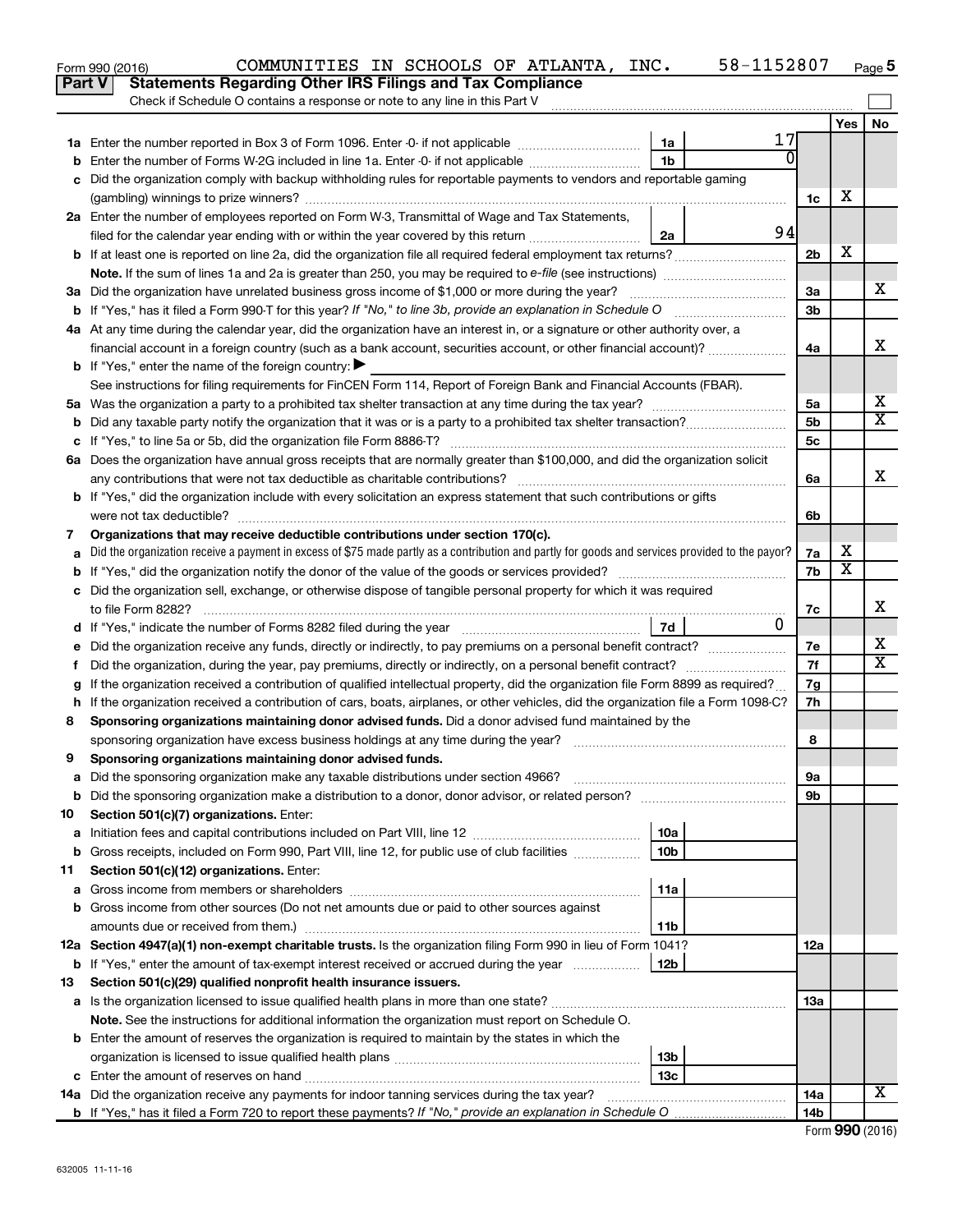| Form 990 (2016) |  |
|-----------------|--|
|-----------------|--|

### Form 990 (2016) Page COMMUNITIES IN SCHOOLS OF ATLANTA, INC. 58-1152807

**6**

**Part VI** Governance, Management, and Disclosure For each "Yes" response to lines 2 through 7b below, and for a "No" response *to line 8a, 8b, or 10b below, describe the circumstances, processes, or changes in Schedule O. See instructions.*

|     | Check if Schedule O contains a response or note to any line in this Part VI                                                                                                                                                    |    |                 |                         | X                       |
|-----|--------------------------------------------------------------------------------------------------------------------------------------------------------------------------------------------------------------------------------|----|-----------------|-------------------------|-------------------------|
|     | <b>Section A. Governing Body and Management</b>                                                                                                                                                                                |    |                 |                         |                         |
|     |                                                                                                                                                                                                                                |    |                 | Yes                     | No                      |
|     | 1a<br>1a Enter the number of voting members of the governing body at the end of the tax year                                                                                                                                   | 12 |                 |                         |                         |
|     | If there are material differences in voting rights among members of the governing body, or if the governing                                                                                                                    |    |                 |                         |                         |
|     | body delegated broad authority to an executive committee or similar committee, explain in Schedule O.                                                                                                                          |    |                 |                         |                         |
| b   | Enter the number of voting members included in line 1a, above, who are independent<br>1b                                                                                                                                       | 12 |                 |                         |                         |
| 2   | Did any officer, director, trustee, or key employee have a family relationship or a business relationship with any other                                                                                                       |    |                 |                         |                         |
|     | officer, director, trustee, or key employee?                                                                                                                                                                                   |    | $\mathbf{2}$    |                         | х                       |
| 3   | Did the organization delegate control over management duties customarily performed by or under the direct supervision                                                                                                          |    |                 |                         |                         |
|     |                                                                                                                                                                                                                                |    | 3               |                         | X                       |
| 4   | Did the organization make any significant changes to its governing documents since the prior Form 990 was filed?                                                                                                               |    | 4               |                         | $\overline{\mathbf{x}}$ |
| 5   |                                                                                                                                                                                                                                |    | 5               |                         | $\overline{\mathbf{X}}$ |
| 6   |                                                                                                                                                                                                                                |    | 6               |                         | х                       |
| 7a  | Did the organization have members, stockholders, or other persons who had the power to elect or appoint one or                                                                                                                 |    |                 |                         |                         |
|     |                                                                                                                                                                                                                                |    | 7a              |                         | X                       |
|     | <b>b</b> Are any governance decisions of the organization reserved to (or subject to approval by) members, stockholders, or                                                                                                    |    |                 |                         |                         |
|     | persons other than the governing body?                                                                                                                                                                                         |    | 7b              |                         | x                       |
| 8   | Did the organization contemporaneously document the meetings held or written actions undertaken during the year by the following:                                                                                              |    |                 |                         |                         |
| a   |                                                                                                                                                                                                                                |    | 8a              | х                       |                         |
| b   |                                                                                                                                                                                                                                |    | 8b              | $\overline{\textbf{x}}$ |                         |
| 9   | Is there any officer, director, trustee, or key employee listed in Part VII, Section A, who cannot be reached at the                                                                                                           |    |                 |                         |                         |
|     | organization's mailing address? If "Yes," provide the names and addresses in Schedule O                                                                                                                                        |    | 9               |                         | x                       |
|     | Section B. Policies (This Section B requests information about policies not required by the Internal Revenue Code.)                                                                                                            |    |                 |                         |                         |
|     |                                                                                                                                                                                                                                |    |                 | Yes                     | No                      |
|     |                                                                                                                                                                                                                                |    | 10a             |                         | $\overline{\mathbf{X}}$ |
|     | b If "Yes," did the organization have written policies and procedures governing the activities of such chapters, affiliates,                                                                                                   |    |                 |                         |                         |
|     | and branches to ensure their operations are consistent with the organization's exempt purposes? www.www.www.www.                                                                                                               |    | 10 <sub>b</sub> |                         |                         |
|     | 11a Has the organization provided a complete copy of this Form 990 to all members of its governing body before filing the form?                                                                                                |    | 11a             | X                       |                         |
| b   | Describe in Schedule O the process, if any, used by the organization to review this Form 990.                                                                                                                                  |    |                 |                         |                         |
| 12a | Did the organization have a written conflict of interest policy? If "No," go to line 13                                                                                                                                        |    | 12a             | х                       |                         |
| b   | Were officers, directors, or trustees, and key employees required to disclose annually interests that could give rise to conflicts?                                                                                            |    | 12 <sub>b</sub> | $\overline{\textbf{x}}$ |                         |
| c   | Did the organization regularly and consistently monitor and enforce compliance with the policy? If "Yes," describe                                                                                                             |    |                 |                         |                         |
|     | in Schedule O how this was done                                                                                                                                                                                                |    | 12 <sub>c</sub> | X                       |                         |
| 13  | Did the organization have a written whistleblower policy?                                                                                                                                                                      |    | 13              | $\overline{\textbf{x}}$ |                         |
| 14  |                                                                                                                                                                                                                                |    | 14              | $\overline{\textbf{x}}$ |                         |
| 15  | Did the process for determining compensation of the following persons include a review and approval by independent                                                                                                             |    |                 |                         |                         |
|     | persons, comparability data, and contemporaneous substantiation of the deliberation and decision?                                                                                                                              |    |                 |                         |                         |
|     | The organization's CEO, Executive Director, or top management official manufactured content of the organization's CEO, Executive Director, or top management official manufactured content of the organization's CEO, Executiv |    | <b>15a</b>      | х                       |                         |
|     |                                                                                                                                                                                                                                |    | 15 <sub>b</sub> | х                       |                         |
|     | If "Yes" to line 15a or 15b, describe the process in Schedule O (see instructions).                                                                                                                                            |    |                 |                         |                         |
|     | 16a Did the organization invest in, contribute assets to, or participate in a joint venture or similar arrangement with a                                                                                                      |    |                 |                         |                         |
|     | taxable entity during the year?                                                                                                                                                                                                |    | <b>16a</b>      |                         | х                       |
|     | b If "Yes," did the organization follow a written policy or procedure requiring the organization to evaluate its participation                                                                                                 |    |                 |                         |                         |
|     | in joint venture arrangements under applicable federal tax law, and take steps to safeguard the organization's                                                                                                                 |    |                 |                         |                         |
|     | exempt status with respect to such arrangements?                                                                                                                                                                               |    | 16b             |                         |                         |
|     | <b>Section C. Disclosure</b>                                                                                                                                                                                                   |    |                 |                         |                         |
| 17  | List the states with which a copy of this Form 990 is required to be filed $\blacktriangleright$ GA                                                                                                                            |    |                 |                         |                         |
| 18  | Section 6104 requires an organization to make its Forms 1023 (or 1024 if applicable), 990, and 990-T (Section 501(c)(3)s only) available                                                                                       |    |                 |                         |                         |
|     | for public inspection. Indicate how you made these available. Check all that apply.                                                                                                                                            |    |                 |                         |                         |
|     | $\lfloor x \rfloor$ Upon request<br>  X   Own website<br>Another's website<br>Other (explain in Schedule O)                                                                                                                    |    |                 |                         |                         |
| 19  | Describe in Schedule O whether (and if so, how) the organization made its governing documents, conflict of interest policy, and financial                                                                                      |    |                 |                         |                         |
|     | statements available to the public during the tax year.                                                                                                                                                                        |    |                 |                         |                         |
| 20  | State the name, address, and telephone number of the person who possesses the organization's books and records:                                                                                                                |    |                 |                         |                         |
|     | ERIKA MITCHELL - 404-897-2959                                                                                                                                                                                                  |    |                 |                         |                         |
|     | 260 PEACHTREE STREET, SUITE 750, ATLANTA, GA<br>30303                                                                                                                                                                          |    |                 |                         |                         |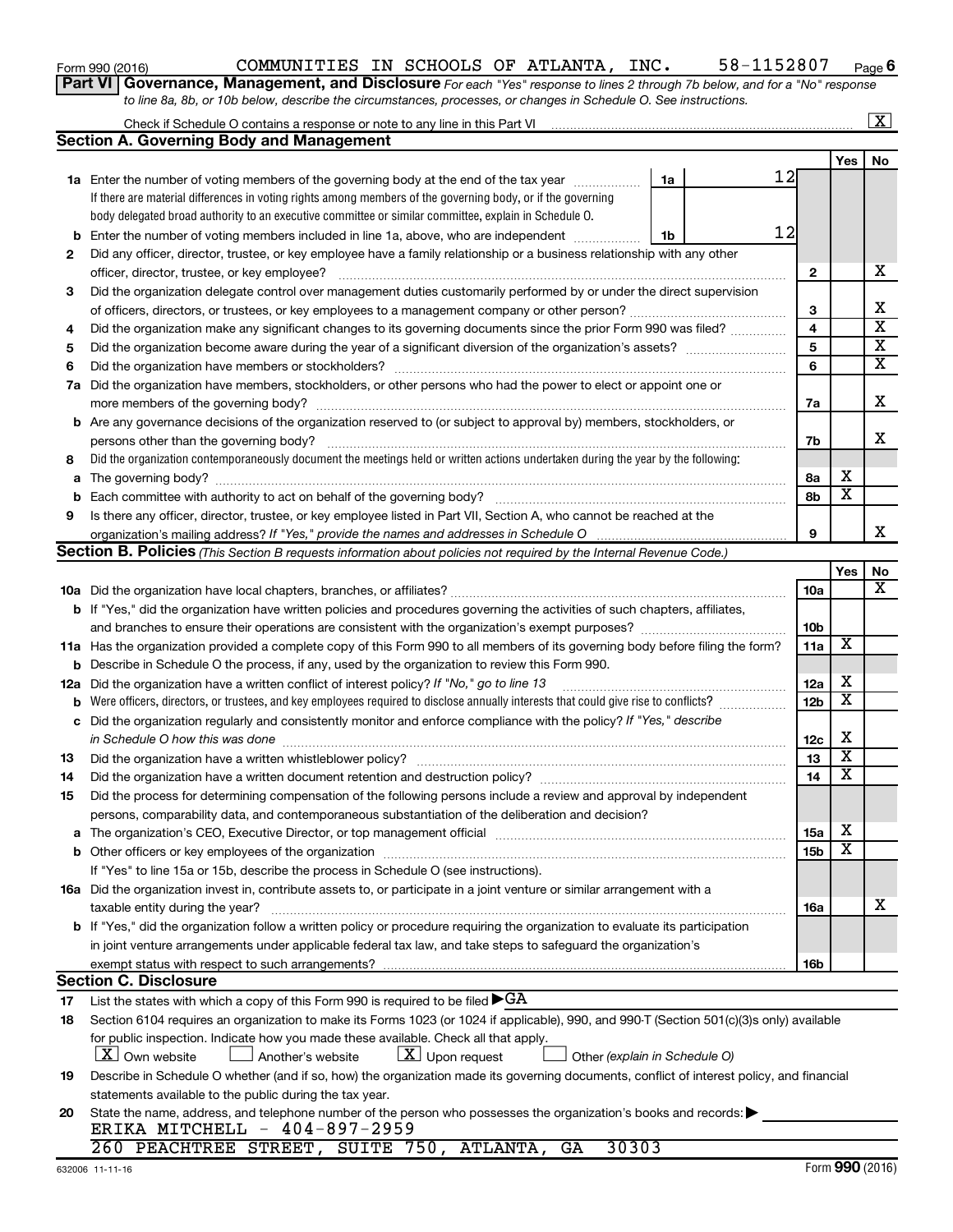$\Box$ 

| Part VII Compensation of Officers, Directors, Trustees, Key Employees, Highest Compensated |  |
|--------------------------------------------------------------------------------------------|--|
| <b>Employees, and Independent Contractors</b>                                              |  |

Check if Schedule O contains a response or note to any line in this Part VII

**Section A. Officers, Directors, Trustees, Key Employees, and Highest Compensated Employees**

**1a**  Complete this table for all persons required to be listed. Report compensation for the calendar year ending with or within the organization's tax year.

**•** List all of the organization's current officers, directors, trustees (whether individuals or organizations), regardless of amount of compensation.

**•** List all of the organization's **current** key employees, if any. See instructions for definition of "key employee." Enter -0- in columns  $(D)$ ,  $(E)$ , and  $(F)$  if no compensation was paid.

**•** List the organization's five current highest compensated employees (other than an officer, director, trustee, or key employee) who received reportable compensation (Box 5 of Form W-2 and/or Box 7 of Form 1099-MISC) of more than \$100,000 from the organization and any related organizations.

**•** List all of the organization's former officers, key employees, and highest compensated employees who received more than \$100,000 of reportable compensation from the organization and any related organizations.

**•** List all of the organization's former directors or trustees that received, in the capacity as a former director or trustee of the organization, more than \$10,000 of reportable compensation from the organization and any related organizations.

List persons in the following order: individual trustees or directors; institutional trustees; officers; key employees; highest compensated employees; and former such persons.

Check this box if neither the organization nor any related organization compensated any current officer, director, or trustee.  $\Box$ 

| (A)                           | (B)               |                                |                                                                  | (C)         |              |                                   |        | (D)             | (E)                           | (F)                   |
|-------------------------------|-------------------|--------------------------------|------------------------------------------------------------------|-------------|--------------|-----------------------------------|--------|-----------------|-------------------------------|-----------------------|
| Name and Title                | Average           |                                | (do not check more than one                                      | Position    |              |                                   |        | Reportable      | Reportable                    | Estimated             |
|                               | hours per         |                                | box, unless person is both an<br>officer and a director/trustee) |             |              |                                   |        | compensation    | compensation                  | amount of             |
|                               | week<br>(list any |                                |                                                                  |             |              |                                   |        | from<br>the     | from related<br>organizations | other<br>compensation |
|                               | hours for         |                                |                                                                  |             |              |                                   |        | organization    | (W-2/1099-MISC)               | from the              |
|                               | related           |                                |                                                                  |             |              |                                   |        | (W-2/1099-MISC) |                               | organization          |
|                               | organizations     |                                |                                                                  |             |              |                                   |        |                 |                               | and related           |
|                               | below             | Individual trustee or director | Institutional trustee                                            |             | Key employee |                                   |        |                 |                               | organizations         |
|                               | line)             |                                |                                                                  | Officer     |              | Highest compensated<br>  employee | Former |                 |                               |                       |
| (1)<br>PAUL GUNDERSON         | 5.00              |                                |                                                                  |             |              |                                   |        |                 |                               |                       |
| CHAIR                         |                   | X                              |                                                                  | $\mathbf X$ |              |                                   |        | $\mathbf 0$ .   | $\mathbf 0$ .                 | $\mathbf 0$ .         |
| (2)<br>NELL CAMPBELL-DRAKE    | 2.00              |                                |                                                                  |             |              |                                   |        |                 |                               |                       |
| VICE-CHAIR                    |                   | X                              |                                                                  | X           |              |                                   |        | 0               | $\mathbf 0$ .                 | $\mathbf 0$ .         |
| BRYAN LAVINE<br>(3)           | 1.00              |                                |                                                                  |             |              |                                   |        |                 |                               |                       |
| <b>TREASURER</b>              |                   | X                              |                                                                  | $\mathbf X$ |              |                                   |        | $\mathbf 0$     | $\mathbf 0$ .                 | $\mathbf 0$ .         |
| <b>ROBIAUN CHARLES</b><br>(4) | 1.00              |                                |                                                                  |             |              |                                   |        |                 |                               |                       |
| <b>DIRECTOR</b>               |                   | X                              |                                                                  |             |              |                                   |        | $\mathbf 0$     | $\mathbf 0$ .                 | $\mathbf 0$ .         |
| JOHN-PETER CURCIO<br>(5)      | 1.00              |                                |                                                                  |             |              |                                   |        |                 |                               |                       |
| <b>DIRECTOR</b>               |                   | X                              |                                                                  |             |              |                                   |        | $\mathbf 0$     | $\mathbf 0$ .                 | $\mathbf 0$ .         |
| (6)<br>MARGARET GRAMANN       | 1.00              |                                |                                                                  |             |              |                                   |        |                 |                               |                       |
| <b>DIRECTOR</b>               |                   | X                              |                                                                  |             |              |                                   |        | $\mathbf 0$     | $\mathbf 0$ .                 | $\mathbf 0$ .         |
| (7)<br>NAVEEN KRISHNA         | 1.00              |                                |                                                                  |             |              |                                   |        |                 |                               |                       |
| <b>DIRECTOR</b>               |                   | X                              |                                                                  |             |              |                                   |        | $\mathbf 0$     | $\mathbf 0$ .                 | $\mathbf 0$ .         |
| SHERI LABOVITZ<br>(8)         | 1.00              |                                |                                                                  |             |              |                                   |        |                 |                               |                       |
| <b>DIRECTOR</b>               |                   | $\mathbf X$                    |                                                                  |             |              |                                   |        | $\mathbf 0$ .   | $\mathbf 0$ .                 | $\mathbf 0$ .         |
| CINDY MORRIS<br>(9)           | 1.00              |                                |                                                                  |             |              |                                   |        |                 |                               |                       |
| <b>DIRECTOR</b>               |                   | X                              |                                                                  |             |              |                                   |        | $\mathbf 0$ .   | $\mathbf 0$ .                 | $\mathbf 0$ .         |
| (10) JESSE MORTON             | 1.00              |                                |                                                                  |             |              |                                   |        |                 |                               |                       |
| <b>DIRECTOR</b>               |                   | $\mathbf X$                    |                                                                  |             |              |                                   |        | $\mathbf 0$     | $\mathbf 0$ .                 | $\mathbf 0$ .         |
| (11) ROBERT PURNELL           | 1.00              |                                |                                                                  |             |              |                                   |        |                 |                               |                       |
| <b>DIRECTOR</b>               |                   | $\mathbf X$                    |                                                                  |             |              |                                   |        | $\mathbf 0$ .   | $\mathbf 0$ .                 | $\mathbf 0$ .         |
| (12) NEIL CAMPBELL            | 1.00              |                                |                                                                  |             |              |                                   |        |                 |                               |                       |
| <b>DIRECTOR</b>               |                   | $\rm X$                        |                                                                  |             |              |                                   |        | $\mathbf 0$ .   | $\mathbf 0$ .                 | $\mathbf 0$ .         |
| (13) VERONICA THOMAS          | 1.00              |                                |                                                                  |             |              |                                   |        |                 |                               |                       |
| <b>DIRECTOR</b>               |                   | X                              |                                                                  |             |              |                                   |        | $\mathbf 0$     | $\mathbf 0$ .                 | $\mathbf 0$ .         |
| (14) YOUNG NGUYEN             | 1.00              |                                |                                                                  |             |              |                                   |        |                 |                               |                       |
| <b>DIRECTOR</b>               |                   | $\mathbf X$                    |                                                                  |             |              |                                   |        | 0.              | $\mathbf 0$ .                 | $\mathbf 0$ .         |
| (15) FRANK BROWN              | 40.00             |                                |                                                                  |             |              |                                   |        |                 |                               |                       |
| CHIEF EXECUTIVE OFFICER       |                   |                                |                                                                  | $\mathbf X$ |              |                                   |        | 131,140.        | О.                            | 15,151.               |
| (16) ERIKA MITCHELL           | 40.00             |                                |                                                                  |             |              |                                   |        |                 |                               |                       |
| CHIEF FINANCIAL OFFICER       |                   |                                |                                                                  | $\mathbf X$ |              |                                   |        | 85,096.         | $\mathbf 0$ .                 | 427.                  |
| (17) THERESA CRAWFORD         | 40.00             |                                |                                                                  |             |              |                                   |        |                 |                               |                       |
| DIR OF FINANCE & ADMIN        |                   |                                |                                                                  | $\rm X$     |              |                                   |        | 91,147.         | $\mathbf 0$ .                 | 20,684.               |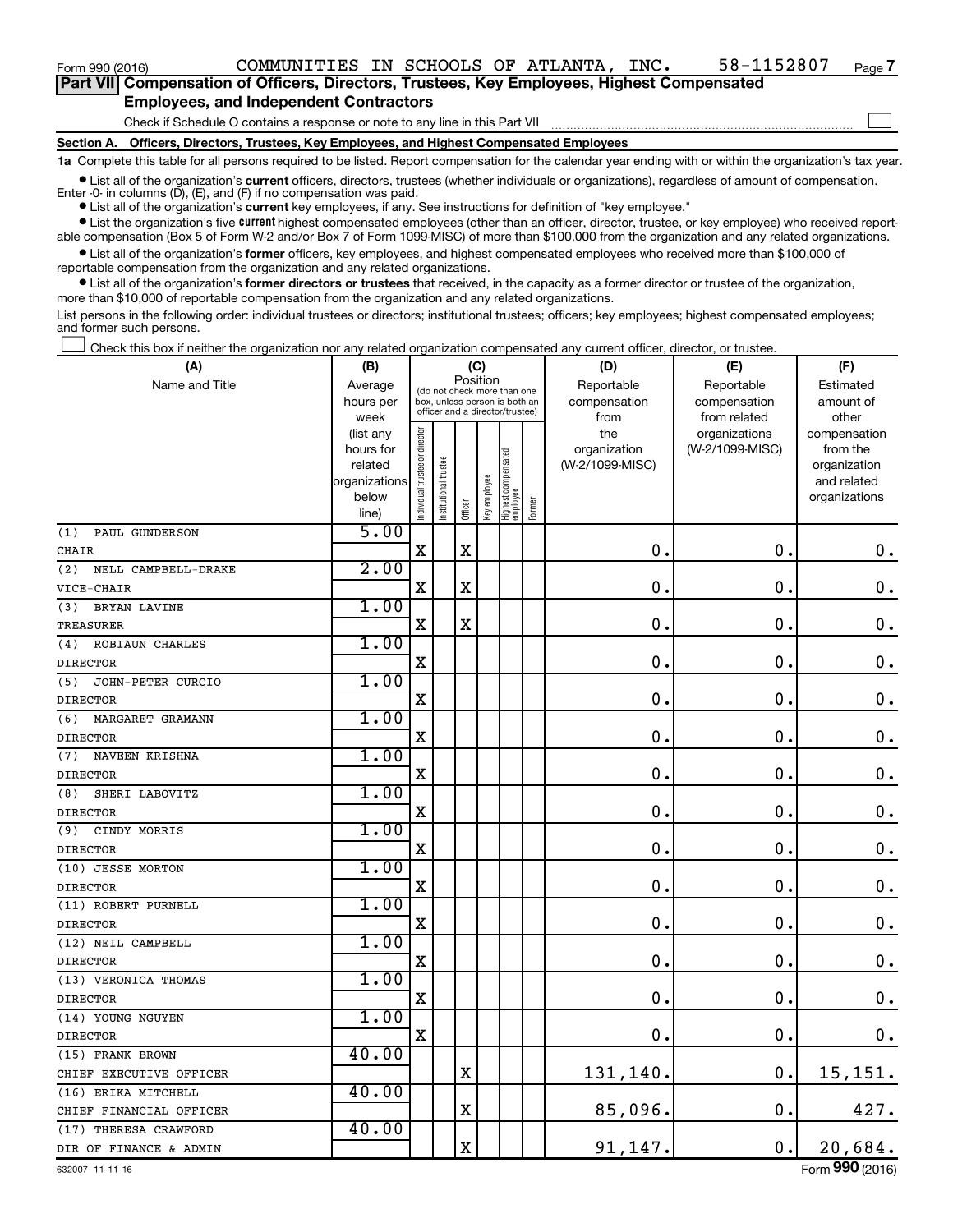|    | Form 990 (2016)                                                                                                                                                                                                                                                                                                                                        |                                                                      |                                |                       |                 |              |                                                                                                 |        | COMMUNITIES IN SCHOOLS OF ATLANTA, INC.   | 58-1152807                                        |                        |              |                                                          | Page 8           |
|----|--------------------------------------------------------------------------------------------------------------------------------------------------------------------------------------------------------------------------------------------------------------------------------------------------------------------------------------------------------|----------------------------------------------------------------------|--------------------------------|-----------------------|-----------------|--------------|-------------------------------------------------------------------------------------------------|--------|-------------------------------------------|---------------------------------------------------|------------------------|--------------|----------------------------------------------------------|------------------|
|    | Part VII Section A. Officers, Directors, Trustees, Key Employees, and Highest Compensated Employees (continued)                                                                                                                                                                                                                                        |                                                                      |                                |                       |                 |              |                                                                                                 |        |                                           |                                                   |                        |              |                                                          |                  |
|    | (A)<br>Name and title                                                                                                                                                                                                                                                                                                                                  | (B)<br>Average<br>hours per<br>week                                  |                                |                       | (C)<br>Position |              | (do not check more than one<br>box, unless person is both an<br>officer and a director/trustee) |        | (D)<br>Reportable<br>compensation<br>from | (E)<br>Reportable<br>compensation<br>from related |                        |              | (F)<br>Estimated<br>amount of<br>other                   |                  |
|    |                                                                                                                                                                                                                                                                                                                                                        | (list any<br>hours for<br>related<br>organizations<br>below<br>line) | Individual trustee or director | Institutional trustee | Officer         | Key employee | Highest compensated<br>employee                                                                 | Former | the<br>organization<br>(W-2/1099-MISC)    | organizations<br>(W-2/1099-MISC)                  |                        | compensation | from the<br>organization<br>and related<br>organizations |                  |
|    |                                                                                                                                                                                                                                                                                                                                                        |                                                                      |                                |                       |                 |              |                                                                                                 |        |                                           |                                                   |                        |              |                                                          |                  |
|    |                                                                                                                                                                                                                                                                                                                                                        |                                                                      |                                |                       |                 |              |                                                                                                 |        |                                           |                                                   |                        |              |                                                          |                  |
|    |                                                                                                                                                                                                                                                                                                                                                        |                                                                      |                                |                       |                 |              |                                                                                                 |        |                                           |                                                   |                        |              |                                                          |                  |
|    |                                                                                                                                                                                                                                                                                                                                                        |                                                                      |                                |                       |                 |              |                                                                                                 |        |                                           |                                                   |                        |              |                                                          |                  |
|    |                                                                                                                                                                                                                                                                                                                                                        |                                                                      |                                |                       |                 |              |                                                                                                 |        |                                           |                                                   |                        |              |                                                          |                  |
|    |                                                                                                                                                                                                                                                                                                                                                        |                                                                      |                                |                       |                 |              |                                                                                                 |        |                                           |                                                   |                        |              |                                                          |                  |
|    |                                                                                                                                                                                                                                                                                                                                                        |                                                                      |                                |                       |                 |              |                                                                                                 |        |                                           |                                                   |                        |              |                                                          |                  |
|    |                                                                                                                                                                                                                                                                                                                                                        |                                                                      |                                |                       |                 |              |                                                                                                 |        |                                           |                                                   |                        |              |                                                          |                  |
|    | 1b Sub-total                                                                                                                                                                                                                                                                                                                                           |                                                                      |                                |                       |                 |              |                                                                                                 |        | 307, 383.<br>$\overline{0}$ .             |                                                   | $\overline{0}$ .       |              | 36, 262.                                                 | $\overline{0}$ . |
|    |                                                                                                                                                                                                                                                                                                                                                        |                                                                      |                                |                       |                 |              |                                                                                                 |        | 307, 383.                                 |                                                   | $\overline{0}$ .<br>0. |              | 36, 262.                                                 |                  |
| 2  | Total number of individuals (including but not limited to those listed above) who received more than \$100,000 of reportable                                                                                                                                                                                                                           |                                                                      |                                |                       |                 |              |                                                                                                 |        |                                           |                                                   |                        |              |                                                          | 1                |
|    | compensation from the organization                                                                                                                                                                                                                                                                                                                     |                                                                      |                                |                       |                 |              |                                                                                                 |        |                                           |                                                   |                        |              | Yes                                                      | No               |
| 3  | Did the organization list any former officer, director, or trustee, key employee, or highest compensated employee on<br>line 1a? If "Yes," complete Schedule J for such individual manufacture content to the set of the set of the such that the set of the set of the set of the set of the set of the set of the set of the set of the set of the s |                                                                      |                                |                       |                 |              |                                                                                                 |        |                                           |                                                   |                        | 3            |                                                          | х                |
|    | For any individual listed on line 1a, is the sum of reportable compensation and other compensation from the organization<br>and related organizations greater than \$150,000? If "Yes," complete Schedule J for such individual                                                                                                                        |                                                                      |                                |                       |                 |              |                                                                                                 |        |                                           |                                                   |                        | 4            |                                                          | x                |
| 5  | Did any person listed on line 1a receive or accrue compensation from any unrelated organization or individual for services<br><b>Section B. Independent Contractors</b>                                                                                                                                                                                |                                                                      |                                |                       |                 |              |                                                                                                 |        |                                           |                                                   |                        | 5            |                                                          | x                |
| 1. | Complete this table for your five highest compensated independent contractors that received more than \$100,000 of compensation from                                                                                                                                                                                                                   |                                                                      |                                |                       |                 |              |                                                                                                 |        |                                           |                                                   |                        |              |                                                          |                  |
|    | the organization. Report compensation for the calendar year ending with or within the organization's tax year.<br>(A)                                                                                                                                                                                                                                  |                                                                      |                                |                       |                 |              |                                                                                                 |        | (B)                                       |                                                   |                        | (C)          |                                                          |                  |
|    | Name and business address                                                                                                                                                                                                                                                                                                                              |                                                                      |                                | <b>NONE</b>           |                 |              |                                                                                                 |        | Description of services                   |                                                   |                        | Compensation |                                                          |                  |
|    |                                                                                                                                                                                                                                                                                                                                                        |                                                                      |                                |                       |                 |              |                                                                                                 |        |                                           |                                                   |                        |              |                                                          |                  |
|    |                                                                                                                                                                                                                                                                                                                                                        |                                                                      |                                |                       |                 |              |                                                                                                 |        |                                           |                                                   |                        |              |                                                          |                  |
|    |                                                                                                                                                                                                                                                                                                                                                        |                                                                      |                                |                       |                 |              |                                                                                                 |        |                                           |                                                   |                        |              |                                                          |                  |
|    |                                                                                                                                                                                                                                                                                                                                                        |                                                                      |                                |                       |                 |              |                                                                                                 |        |                                           |                                                   |                        |              |                                                          |                  |
| 2  | Total number of independent contractors (including but not limited to those listed above) who received more than<br>\$100,000 of compensation from the organization                                                                                                                                                                                    |                                                                      |                                |                       |                 |              | 0                                                                                               |        |                                           |                                                   |                        |              |                                                          |                  |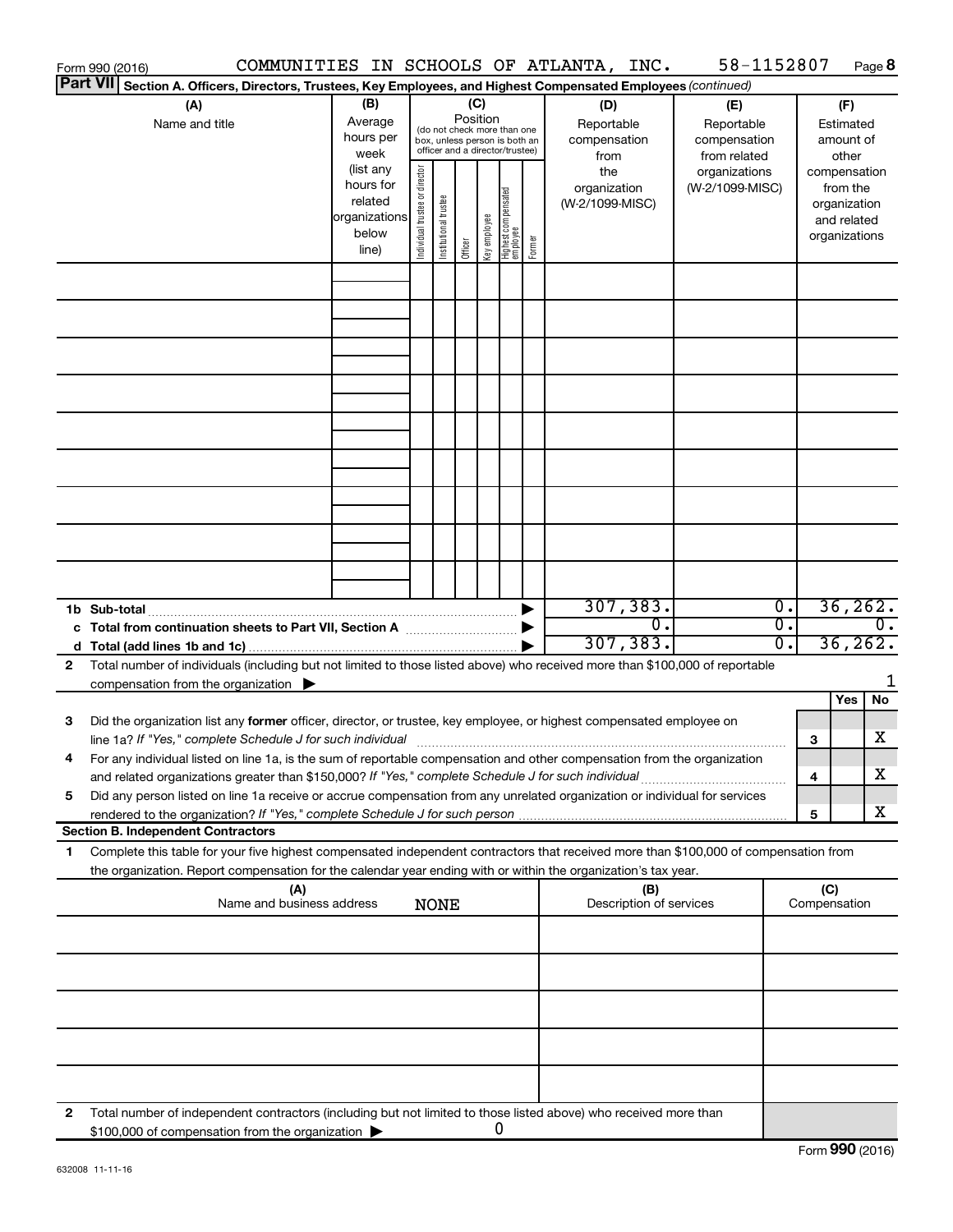|                                                           |                  | Form 990 (2016)                                                                                                       |                            |                             | COMMUNITIES IN SCHOOLS OF ATLANTA, INC. |                                          | 58-1152807                       | Page 9                                                      |
|-----------------------------------------------------------|------------------|-----------------------------------------------------------------------------------------------------------------------|----------------------------|-----------------------------|-----------------------------------------|------------------------------------------|----------------------------------|-------------------------------------------------------------|
|                                                           | <b>Part VIII</b> | <b>Statement of Revenue</b>                                                                                           |                            |                             |                                         |                                          |                                  |                                                             |
|                                                           |                  |                                                                                                                       |                            |                             |                                         |                                          |                                  |                                                             |
|                                                           |                  |                                                                                                                       |                            |                             | Total revenue                           | Related or<br>exempt function<br>revenue | Unrelated<br>business<br>revenue | Revenue excluded<br>from tax under<br>sections<br>512 - 514 |
|                                                           |                  | 1 a Federated campaigns                                                                                               | 1a                         |                             |                                         |                                          |                                  |                                                             |
|                                                           |                  |                                                                                                                       | 1b                         |                             |                                         |                                          |                                  |                                                             |
|                                                           |                  |                                                                                                                       | 1c                         | 277,614.                    |                                         |                                          |                                  |                                                             |
|                                                           |                  | d Related organizations                                                                                               | 1 <sub>d</sub>             |                             |                                         |                                          |                                  |                                                             |
|                                                           |                  | e Government grants (contributions)                                                                                   |                            | $\frac{1}{1e}$ 3, 280, 696. |                                         |                                          |                                  |                                                             |
|                                                           |                  | f All other contributions, gifts, grants, and                                                                         |                            |                             |                                         |                                          |                                  |                                                             |
| Contributions, Gifts, Grants<br>and Other Similar Amounts |                  | similar amounts not included above                                                                                    | 1f                         | 972,409.                    |                                         |                                          |                                  |                                                             |
|                                                           |                  | g Noncash contributions included in lines 1a-1f: \$                                                                   |                            | 56,130.                     |                                         |                                          |                                  |                                                             |
|                                                           |                  |                                                                                                                       |                            |                             | $\blacktriangleright$ 4,530,719.        |                                          |                                  |                                                             |
|                                                           |                  |                                                                                                                       |                            | <b>Business Code</b>        |                                         |                                          |                                  |                                                             |
|                                                           | 2a               |                                                                                                                       |                            |                             |                                         |                                          |                                  |                                                             |
|                                                           | b                | the control of the control of the control of the control of the control of                                            |                            |                             |                                         |                                          |                                  |                                                             |
|                                                           | с                | the contract of the contract of the contract of the contract of the contract of                                       |                            |                             |                                         |                                          |                                  |                                                             |
| Program Service<br>Revenue                                | d                | <u> 1980 - Johann Barbara, martin amerikan basar dan berasal dalam basar dalam basar dalam basar dalam basar dala</u> |                            |                             |                                         |                                          |                                  |                                                             |
|                                                           |                  |                                                                                                                       |                            |                             |                                         |                                          |                                  |                                                             |
|                                                           |                  |                                                                                                                       |                            |                             |                                         |                                          |                                  |                                                             |
|                                                           | 3                | Investment income (including dividends, interest, and                                                                 |                            |                             |                                         |                                          |                                  |                                                             |
|                                                           |                  |                                                                                                                       |                            | ▶                           | 51, 196.                                |                                          |                                  | 51, 196.                                                    |
|                                                           | 4                | Income from investment of tax-exempt bond proceeds                                                                    |                            |                             |                                         |                                          |                                  |                                                             |
|                                                           | 5                |                                                                                                                       |                            |                             |                                         |                                          |                                  |                                                             |
|                                                           |                  |                                                                                                                       | (i) Real                   | (ii) Personal               |                                         |                                          |                                  |                                                             |
|                                                           |                  | <b>6 a</b> Gross rents                                                                                                |                            |                             |                                         |                                          |                                  |                                                             |
|                                                           |                  | <b>b</b> Less: rental expenses                                                                                        |                            |                             |                                         |                                          |                                  |                                                             |
|                                                           |                  | <b>c</b> Rental income or (loss)                                                                                      |                            |                             |                                         |                                          |                                  |                                                             |
|                                                           |                  |                                                                                                                       |                            |                             |                                         |                                          |                                  |                                                             |
|                                                           |                  | 7 a Gross amount from sales of                                                                                        | (i) Securities<br>210,634. | (ii) Other                  |                                         |                                          |                                  |                                                             |
|                                                           |                  | assets other than inventory<br><b>b</b> Less: cost or other basis                                                     |                            |                             |                                         |                                          |                                  |                                                             |
|                                                           |                  | and sales expenses                                                                                                    | 143, 231.                  | 197.                        |                                         |                                          |                                  |                                                             |
|                                                           |                  |                                                                                                                       |                            | $-197.$                     |                                         |                                          |                                  |                                                             |
|                                                           |                  |                                                                                                                       |                            |                             | 67,206.                                 |                                          |                                  | 67, 206.                                                    |
|                                                           |                  | 8 a Gross income from fundraising events (not                                                                         |                            |                             |                                         |                                          |                                  |                                                             |
| <b>Other Revenue</b>                                      |                  | including \$ $277,614$ of                                                                                             |                            |                             |                                         |                                          |                                  |                                                             |
|                                                           |                  | contributions reported on line 1c). See                                                                               |                            |                             |                                         |                                          |                                  |                                                             |
|                                                           |                  |                                                                                                                       |                            |                             |                                         |                                          |                                  |                                                             |
|                                                           |                  | <b>b</b> Less: direct expenses <i></i>                                                                                |                            | $b \overline{74, 729}$ .    |                                         |                                          |                                  |                                                             |
|                                                           |                  | c Net income or (loss) from fundraising events                                                                        |                            |                             | $-46,077.$                              |                                          |                                  | $-46,077.$                                                  |
|                                                           |                  | 9 a Gross income from gaming activities. See                                                                          |                            |                             |                                         |                                          |                                  |                                                             |
|                                                           |                  |                                                                                                                       |                            |                             |                                         |                                          |                                  |                                                             |
|                                                           |                  | <b>b</b> Less: direct expenses <b>container the less</b> : direct expenses                                            |                            |                             |                                         |                                          |                                  |                                                             |
|                                                           |                  | c Net income or (loss) from gaming activities<br><b>10 a</b> Gross sales of inventory, less returns                   |                            | ▶                           |                                         |                                          |                                  |                                                             |
|                                                           |                  |                                                                                                                       |                            |                             |                                         |                                          |                                  |                                                             |
|                                                           |                  |                                                                                                                       | $\mathbf{b}$               |                             |                                         |                                          |                                  |                                                             |
|                                                           |                  | c Net income or (loss) from sales of inventory                                                                        |                            |                             |                                         |                                          |                                  |                                                             |
|                                                           |                  | Miscellaneous Revenue                                                                                                 |                            | <b>Business Code</b>        |                                         |                                          |                                  |                                                             |
|                                                           |                  | 11 a OTHER INCOME                                                                                                     |                            | 611710                      | 1,881.                                  |                                          |                                  | 1,881.                                                      |
|                                                           | b                | <u> 1989 - Johann Barn, mars eta inperiodo</u>                                                                        |                            |                             |                                         |                                          |                                  |                                                             |
|                                                           | с                |                                                                                                                       |                            |                             |                                         |                                          |                                  |                                                             |
|                                                           | d                |                                                                                                                       |                            |                             |                                         |                                          |                                  |                                                             |
|                                                           |                  |                                                                                                                       |                            |                             | 1,881.                                  |                                          |                                  |                                                             |
|                                                           | 12               |                                                                                                                       |                            |                             |                                         | $\overline{0}$ .                         | $\overline{0}$ .                 | 74,206.                                                     |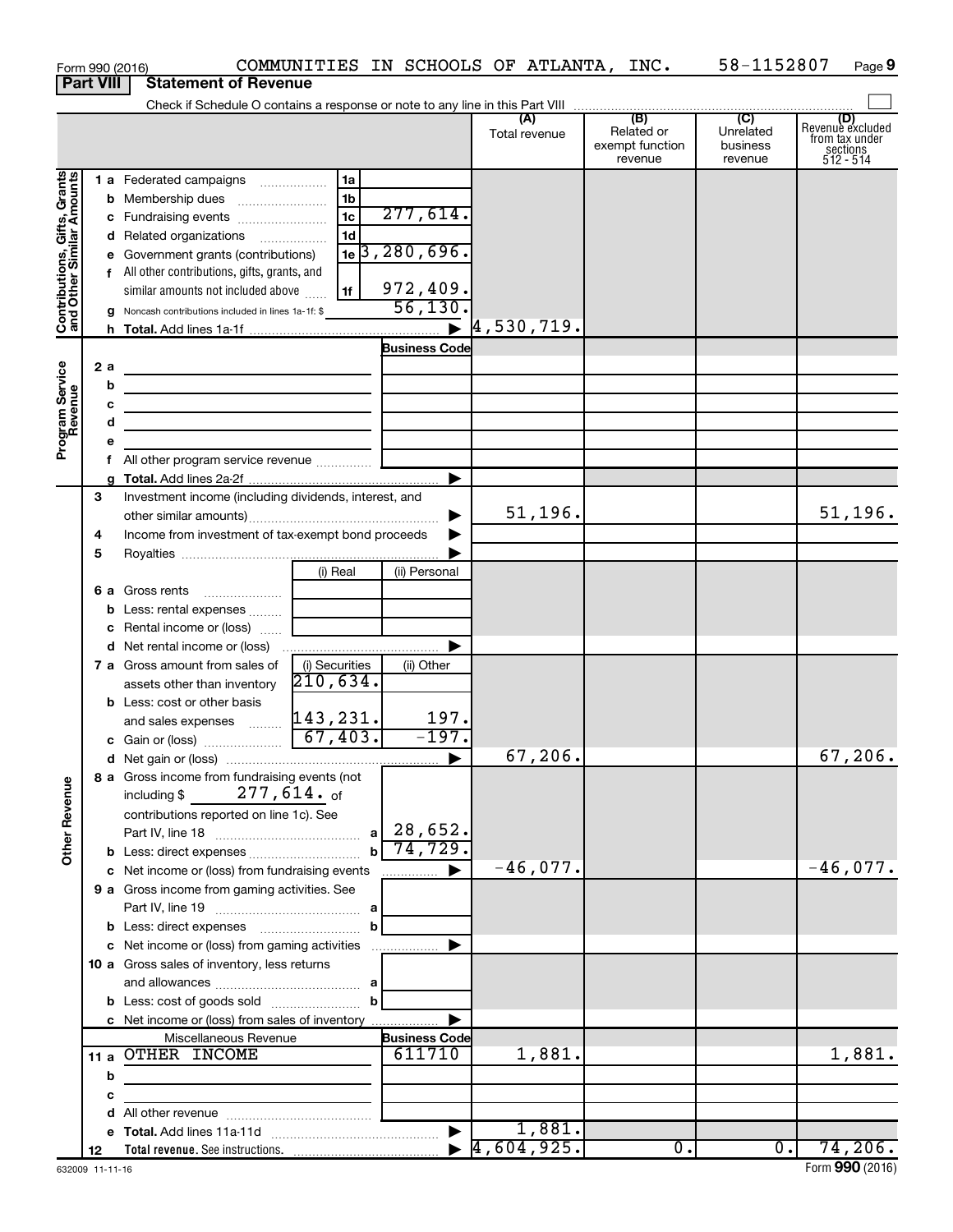#### Form 990 (2016)  $\,$  COMMUNITIES IN SCHOOLS OF ATLANTA, INC.  $\,$  58-1152807  $\,$  Page 58-1152807 Page 10 **Part IX Statement of Functional Expenses**

*Section 501(c)(3) and 501(c)(4) organizations must complete all columns. All other organizations must complete column (A).*

|              | Check if Schedule O contains a response or note to any line in this Part IX                              |                       |                                    |                                    |                                |
|--------------|----------------------------------------------------------------------------------------------------------|-----------------------|------------------------------------|------------------------------------|--------------------------------|
|              | Do not include amounts reported on lines 6b,<br>7b, 8b, 9b, and 10b of Part VIII.                        | (A)<br>Total expenses | (B)<br>Program service<br>expenses | Management and<br>general expenses | (D)<br>Fundraising<br>expenses |
| 1.           | Grants and other assistance to domestic organizations                                                    |                       |                                    |                                    |                                |
|              | and domestic governments. See Part IV, line 21                                                           |                       |                                    |                                    |                                |
| $\mathbf{2}$ | Grants and other assistance to domestic                                                                  |                       |                                    |                                    |                                |
|              | individuals. See Part IV, line 22                                                                        | 123,306.              | 123,306.                           |                                    |                                |
| 3            | Grants and other assistance to foreign                                                                   |                       |                                    |                                    |                                |
|              | organizations, foreign governments, and foreign                                                          |                       |                                    |                                    |                                |
|              | individuals. See Part IV, lines 15 and 16                                                                |                       |                                    |                                    |                                |
| 4            | Benefits paid to or for members                                                                          |                       |                                    |                                    |                                |
| 5            | Compensation of current officers, directors,                                                             |                       |                                    |                                    |                                |
|              | trustees, and key employees                                                                              | 310,640.              | 95,045.                            | 171,421.                           | 44,174.                        |
| 6            | Compensation not included above, to disqualified                                                         |                       |                                    |                                    |                                |
|              | persons (as defined under section 4958(f)(1)) and                                                        |                       |                                    |                                    |                                |
|              | persons described in section 4958(c)(3)(B)                                                               |                       |                                    |                                    |                                |
| 7            |                                                                                                          | 2,449,139.            | 2,116,635.                         | 216, 365.                          | 116, 139.                      |
| 8            | Pension plan accruals and contributions (include                                                         |                       |                                    |                                    |                                |
|              | section 401(k) and 403(b) employer contributions)                                                        | 19,326.               | 17,964.                            |                                    | $\frac{1,362}{34,959}$         |
| 9            |                                                                                                          | 494,500.              | 393,052.                           | 66,489.                            |                                |
| 10           |                                                                                                          | 276, 718.             | 213,919.                           | 42, 344.                           | 20,455.                        |
| 11           | Fees for services (non-employees):                                                                       |                       |                                    |                                    |                                |
| a            |                                                                                                          |                       |                                    |                                    |                                |
| b            |                                                                                                          | 15,431.               |                                    |                                    |                                |
|              |                                                                                                          |                       |                                    | 15,431.                            |                                |
| d            | Lobbying                                                                                                 | 56,538.               |                                    |                                    | 56,538.                        |
|              | Professional fundraising services. See Part IV, line 17                                                  | 18, 139.              |                                    | 18, 139.                           |                                |
| f            | Investment management fees                                                                               |                       |                                    |                                    |                                |
| q            | Other. (If line 11g amount exceeds 10% of line 25,                                                       | 154,751.              | 99,678.                            | 54,772.                            | 301.                           |
|              | column (A) amount, list line 11g expenses on Sch O.)                                                     | 26, 742.              | 8,625.                             | 18,117                             |                                |
| 12<br>13     |                                                                                                          | 98,699.               | 75,487.                            | 17,698.                            | 5,514.                         |
| 14           |                                                                                                          |                       |                                    |                                    |                                |
| 15           |                                                                                                          |                       |                                    |                                    |                                |
| 16           |                                                                                                          | 86,644.               | 69,732.                            | 15,221                             | 1,691.                         |
| 17           | Travel                                                                                                   | 55,082.               | 41, 147.                           | 10,686.                            | 3,249.                         |
| 18           | Payments of travel or entertainment expenses                                                             |                       |                                    |                                    |                                |
|              | for any federal, state, or local public officials                                                        |                       |                                    |                                    |                                |
| 19           | Conferences, conventions, and meetings                                                                   | 94,977.               | 55,432.                            | 27,086.                            | 12,459.                        |
| 20           | Interest                                                                                                 |                       |                                    |                                    |                                |
| 21           |                                                                                                          |                       |                                    |                                    |                                |
| 22           | Depreciation, depletion, and amortization                                                                | 27,592.               | 21,007.                            | 6,585.                             |                                |
| 23           | Insurance                                                                                                | 34,565                | 27,916.                            | 5,984                              | 665.                           |
| 24           | Other expenses. Itemize expenses not covered<br>above. (List miscellaneous expenses in line 24e. If line |                       |                                    |                                    |                                |
|              | 24e amount exceeds 10% of line 25, column (A)                                                            |                       |                                    |                                    |                                |
| a            | amount, list line 24e expenses on Schedule O.)<br>SCHOOL ACTIVITIES                                      | 147,443.              | 146,422.                           | 1,021.                             |                                |
| b            | PARKING VALIDATIONS                                                                                      | 14,855.               | 6,939.                             | 6,545.                             | 1,371.                         |
| C            | MEMBERSHIPS AND<br><b>SUBSCRI</b>                                                                        | 13,144.               | 6,140.                             | 5,791.                             | 1,213.                         |
| d            | <b>MISCELLANEOUS</b>                                                                                     | 6,684.                | 3,122.                             | 2,945.                             | 617.                           |
|              | e All other expenses                                                                                     | 5,825.                | 2,615.                             | 2,655.                             | 555.                           |
| 25           | Total functional expenses. Add lines 1 through 24e                                                       | 4,530,740.            | 3,524,183.                         | 705,295.                           | 301, 262.                      |
| 26           | Joint costs. Complete this line only if the organization                                                 |                       |                                    |                                    |                                |
|              | reported in column (B) joint costs from a combined                                                       |                       |                                    |                                    |                                |
|              | educational campaign and fundraising solicitation.                                                       |                       |                                    |                                    |                                |
|              | Check here<br>if following SOP 98-2 (ASC 958-720)                                                        |                       |                                    |                                    |                                |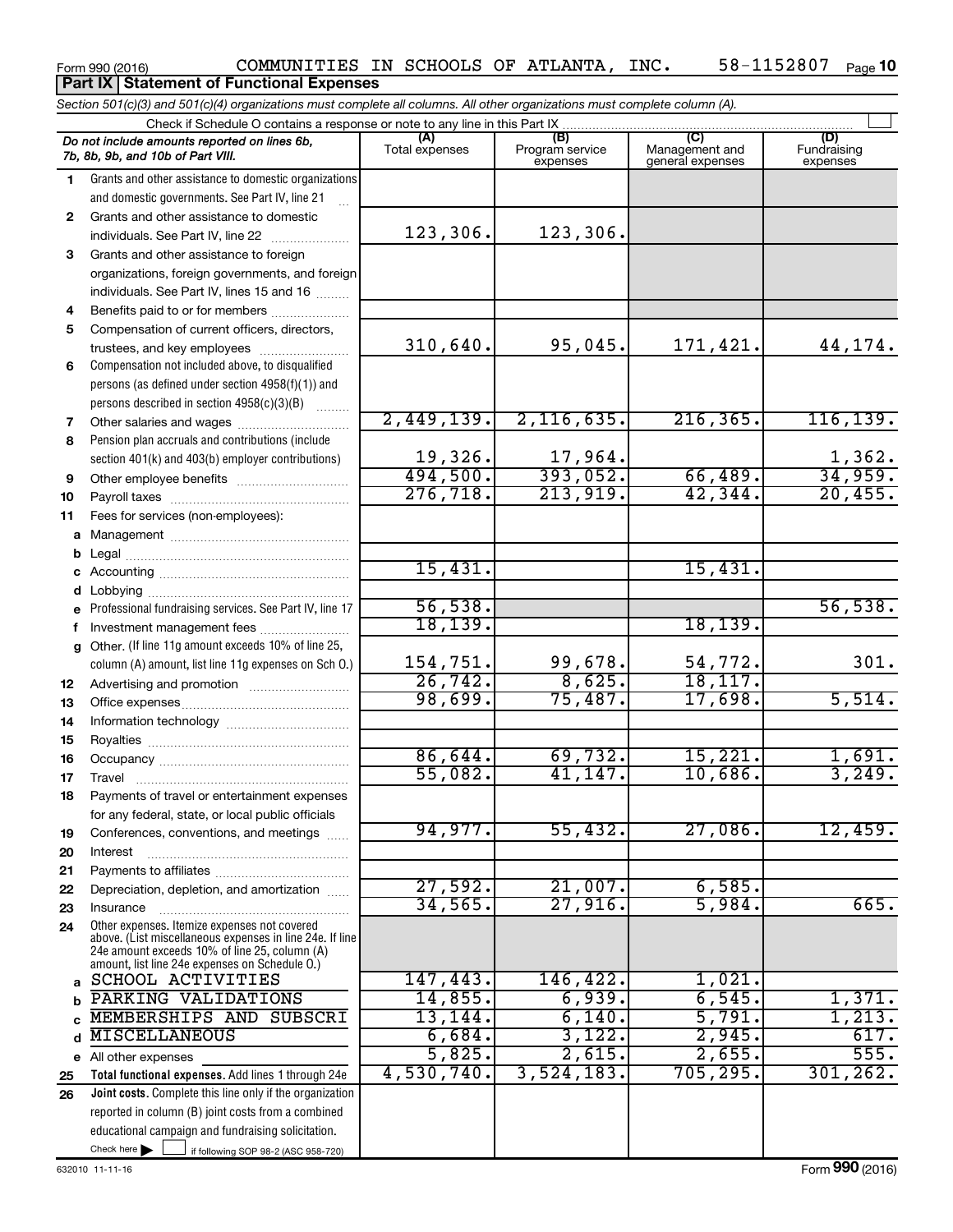| Form 990 (2016) |                               | COMMUNITIES IN SCHOOLS OF ATLANTA, |  |  | INC. | 58-1152807 | Page |
|-----------------|-------------------------------|------------------------------------|--|--|------|------------|------|
|                 | <b>Part X   Balance Sheet</b> |                                    |  |  |      |            |      |

|                             |    |                                                                                                                              |                 |          | (A)<br>Beginning of year |                 | (B)<br>End of year         |
|-----------------------------|----|------------------------------------------------------------------------------------------------------------------------------|-----------------|----------|--------------------------|-----------------|----------------------------|
|                             | 1  |                                                                                                                              |                 |          | 449,999.                 | $\mathbf{1}$    | 441, 436.                  |
|                             | 2  |                                                                                                                              |                 |          |                          | $\mathbf{2}$    | 180,650.                   |
|                             | з  |                                                                                                                              |                 |          | 74,066.                  | $\mathbf{3}$    | 41,943.                    |
|                             | 4  |                                                                                                                              |                 |          | 53, 563.                 | 4               |                            |
|                             | 5  | Loans and other receivables from current and former officers, directors,                                                     |                 |          |                          |                 |                            |
|                             |    | trustees, key employees, and highest compensated employees. Complete                                                         |                 |          |                          |                 |                            |
|                             |    | Part II of Schedule Latin million and Contract in the Schedule Latin million and the Marian million and Den La               |                 |          |                          | 5               |                            |
|                             | 6  | Loans and other receivables from other disqualified persons (as defined under                                                |                 |          |                          |                 |                            |
|                             |    | section 4958(f)(1)), persons described in section 4958(c)(3)(B), and contributing                                            |                 |          |                          |                 |                            |
|                             |    | employers and sponsoring organizations of section 501(c)(9) voluntary                                                        |                 |          |                          |                 |                            |
|                             |    | employees' beneficiary organizations (see instr). Complete Part II of Sch L                                                  |                 |          |                          | 6               |                            |
| Assets                      | 7  |                                                                                                                              |                 |          |                          | $\overline{7}$  |                            |
|                             | 8  |                                                                                                                              |                 |          |                          | 8               |                            |
|                             | 9  | Prepaid expenses and deferred charges                                                                                        |                 |          | 47,891.                  | 9               | 9,578.                     |
|                             |    | <b>10a</b> Land, buildings, and equipment: cost or other                                                                     |                 |          |                          |                 |                            |
|                             |    | basis. Complete Part VI of Schedule D  [10a]                                                                                 |                 | 605,623. |                          |                 |                            |
|                             |    | <b>b</b> Less: accumulated depreciation                                                                                      | 10 <sub>b</sub> | 547,990. | 66,438.                  | 10 <sub>c</sub> | $\frac{57,633}{2,381,213}$ |
|                             | 11 |                                                                                                                              |                 |          | 2, 256, 602.             | 11              |                            |
|                             | 12 |                                                                                                                              |                 |          |                          | 12              |                            |
|                             | 13 |                                                                                                                              |                 |          |                          | 13              |                            |
|                             | 14 |                                                                                                                              |                 |          |                          | 14              |                            |
|                             | 15 |                                                                                                                              |                 |          | 7,491.                   | 15              | 8,323.                     |
|                             | 16 |                                                                                                                              |                 |          | 2,956,050.               | 16              | 3,120,776.                 |
|                             | 17 |                                                                                                                              |                 |          | 364,488.                 | 17              | 263,808.                   |
|                             | 18 |                                                                                                                              |                 |          |                          | 18              |                            |
|                             | 19 |                                                                                                                              |                 |          |                          | 19              | 91,428.                    |
|                             | 20 |                                                                                                                              |                 |          |                          | 20              |                            |
|                             | 21 | Escrow or custodial account liability. Complete Part IV of Schedule D                                                        |                 |          |                          | 21              |                            |
|                             | 22 | Loans and other payables to current and former officers, directors, trustees,                                                |                 |          |                          |                 |                            |
| Liabilities                 |    | key employees, highest compensated employees, and disqualified persons.                                                      |                 |          |                          |                 |                            |
|                             |    |                                                                                                                              |                 |          |                          | 22              |                            |
|                             | 23 | Secured mortgages and notes payable to unrelated third parties                                                               |                 |          |                          | 23              |                            |
|                             | 24 | Unsecured notes and loans payable to unrelated third parties                                                                 |                 |          |                          | 24              |                            |
|                             | 25 | Other liabilities (including federal income tax, payables to related third                                                   |                 |          |                          |                 |                            |
|                             |    | parties, and other liabilities not included on lines 17-24). Complete Part X of                                              |                 |          |                          | 25              |                            |
|                             | 26 | Schedule D                                                                                                                   |                 |          | 364,488.                 | 26              | 355, 236.                  |
|                             |    | Organizations that follow SFAS 117 (ASC 958), check here $\blacktriangleright \begin{array}{c} \boxed{X} \\ \end{array}$ and |                 |          |                          |                 |                            |
|                             |    | complete lines 27 through 29, and lines 33 and 34.                                                                           |                 |          |                          |                 |                            |
|                             | 27 |                                                                                                                              |                 |          | 2,531,737.               | 27              | 2,677,137.                 |
|                             | 28 |                                                                                                                              |                 |          | 59,825.                  | 28              | 88,403.                    |
|                             | 29 | Permanently restricted net assets                                                                                            |                 |          |                          | 29              |                            |
|                             |    | Organizations that do not follow SFAS 117 (ASC 958), check here ▶                                                            |                 |          |                          |                 |                            |
|                             |    | and complete lines 30 through 34.                                                                                            |                 |          |                          |                 |                            |
|                             | 30 |                                                                                                                              |                 |          |                          | 30              |                            |
|                             | 31 | Paid-in or capital surplus, or land, building, or equipment fund                                                             |                 |          |                          | 31              |                            |
| Net Assets or Fund Balances | 32 | Retained earnings, endowment, accumulated income, or other funds                                                             |                 |          |                          | 32              |                            |
|                             | 33 |                                                                                                                              |                 |          | 2,591,562.               | 33              | 2,765,540.                 |
|                             | 34 |                                                                                                                              |                 |          | 2,956,050.               | 34              | 3,120,7<br>76.             |
|                             |    |                                                                                                                              |                 |          |                          |                 |                            |

Form (2016) **990**

 $\overline{+}$ 

| Form 990 (201 |  |
|---------------|--|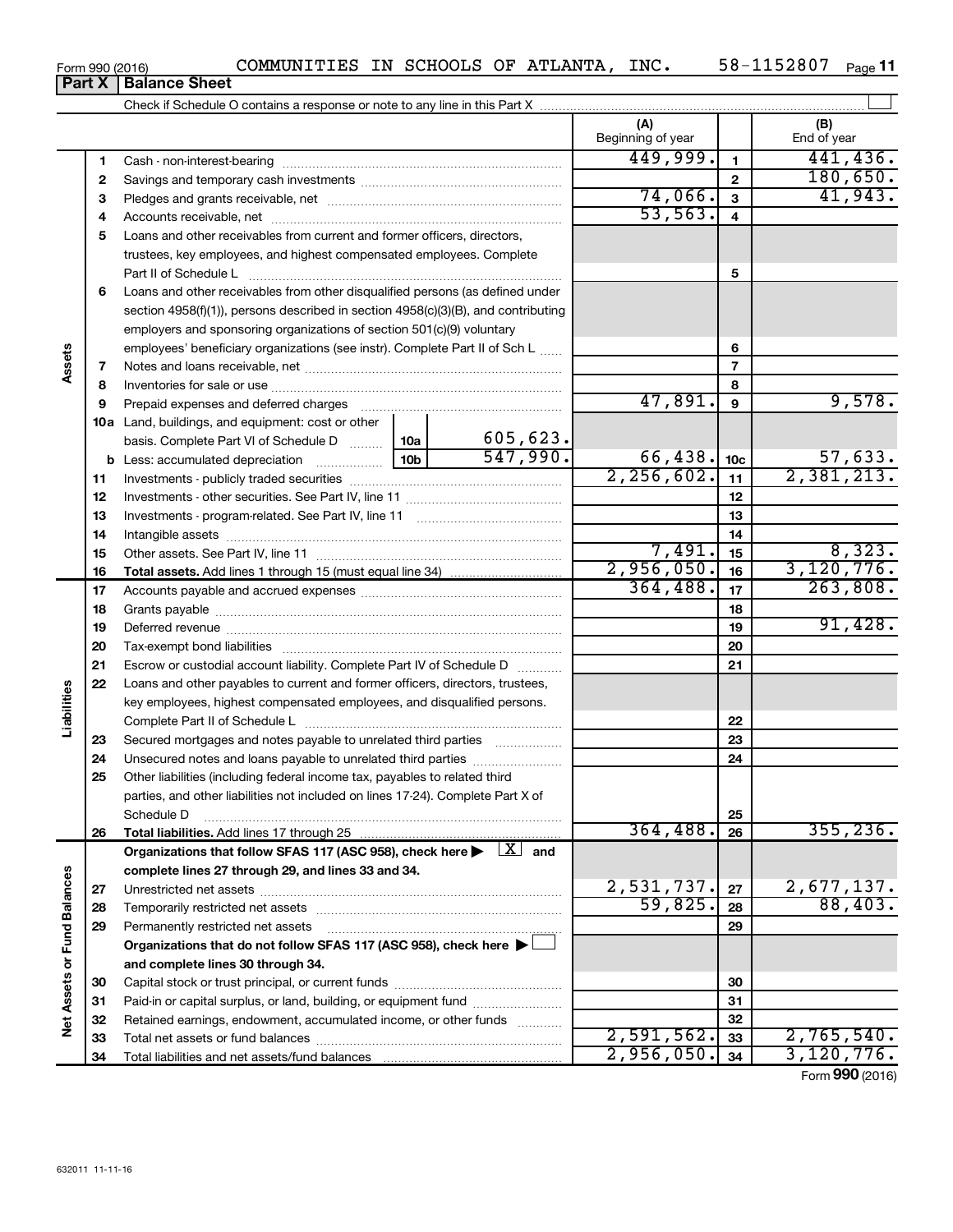|    | COMMUNITIES IN SCHOOLS OF ATLANTA, INC.<br>Form 990 (2016)                                                                      |                         | 58-1152807     |     | Page 12                 |
|----|---------------------------------------------------------------------------------------------------------------------------------|-------------------------|----------------|-----|-------------------------|
|    | <b>Part XI</b><br><b>Reconciliation of Net Assets</b>                                                                           |                         |                |     |                         |
|    | Check if Schedule O contains a response or note to any line in this Part XI                                                     |                         |                |     |                         |
|    |                                                                                                                                 |                         |                |     |                         |
| 1  |                                                                                                                                 | $\mathbf{1}$            | 4,604,925.     |     |                         |
| 2  |                                                                                                                                 | $\mathbf{2}$            | 4,530,740.     |     |                         |
| з  | Revenue less expenses. Subtract line 2 from line 1                                                                              | 3                       |                |     | 74, 185.                |
| 4  |                                                                                                                                 | $\overline{\mathbf{4}}$ | 2,591,562.     |     |                         |
| 5  |                                                                                                                                 | 5                       |                |     | 99,793.                 |
| 6  | Donated services and use of facilities                                                                                          | 6                       |                |     |                         |
| 7  | Investment expenses                                                                                                             | $\overline{7}$          |                |     |                         |
| 8  | Prior period adjustments                                                                                                        | 8                       |                |     |                         |
| 9  |                                                                                                                                 | 9                       |                |     | $\overline{0}$ .        |
| 10 | Net assets or fund balances at end of year. Combine lines 3 through 9 (must equal Part X, line 33,                              |                         |                |     |                         |
|    | column (B))                                                                                                                     | 10                      | 2,765,540.     |     |                         |
|    | Part XII Financial Statements and Reporting                                                                                     |                         |                |     |                         |
|    |                                                                                                                                 |                         |                |     | $\overline{\mathbf{x}}$ |
|    |                                                                                                                                 |                         |                | Yes | No                      |
| 1. | $\boxed{\mathbf{X}}$ Accrual<br>Accounting method used to prepare the Form 990: [130] Cash<br>Other                             |                         |                |     |                         |
|    | If the organization changed its method of accounting from a prior year or checked "Other," explain in Schedule O.               |                         |                |     |                         |
|    | 2a Were the organization's financial statements compiled or reviewed by an independent accountant?                              |                         | 2a             |     | x                       |
|    | If "Yes," check a box below to indicate whether the financial statements for the year were compiled or reviewed on a            |                         |                |     |                         |
|    | separate basis, consolidated basis, or both:                                                                                    |                         |                |     |                         |
|    | Consolidated basis<br>Separate basis<br>Both consolidated and separate basis                                                    |                         |                |     |                         |
|    | <b>b</b> Were the organization's financial statements audited by an independent accountant?                                     |                         | 2 <sub>b</sub> | X   |                         |
|    | If "Yes," check a box below to indicate whether the financial statements for the year were audited on a separate basis,         |                         |                |     |                         |
|    | consolidated basis, or both:                                                                                                    |                         |                |     |                         |
|    | $ \mathbf{X} $ Separate basis<br>Consolidated basis<br>Both consolidated and separate basis                                     |                         |                |     |                         |
|    | c If "Yes" to line 2a or 2b, does the organization have a committee that assumes responsibility for oversight of the audit,     |                         |                |     |                         |
|    | review, or compilation of its financial statements and selection of an independent accountant?                                  |                         | 2c             | x   |                         |
|    | If the organization changed either its oversight process or selection process during the tax year, explain in Schedule O.       |                         |                |     |                         |
|    | 3a As a result of a federal award, was the organization required to undergo an audit or audits as set forth in the Single Audit |                         |                |     |                         |
|    |                                                                                                                                 |                         | За             |     | x                       |
|    | b If "Yes," did the organization undergo the required audit or audits? If the organization did not undergo the required audit   |                         |                |     |                         |
|    | or audits, explain why in Schedule O and describe any steps taken to undergo such audits matures and the matur                  |                         | 3b             |     |                         |

Form (2016) **990**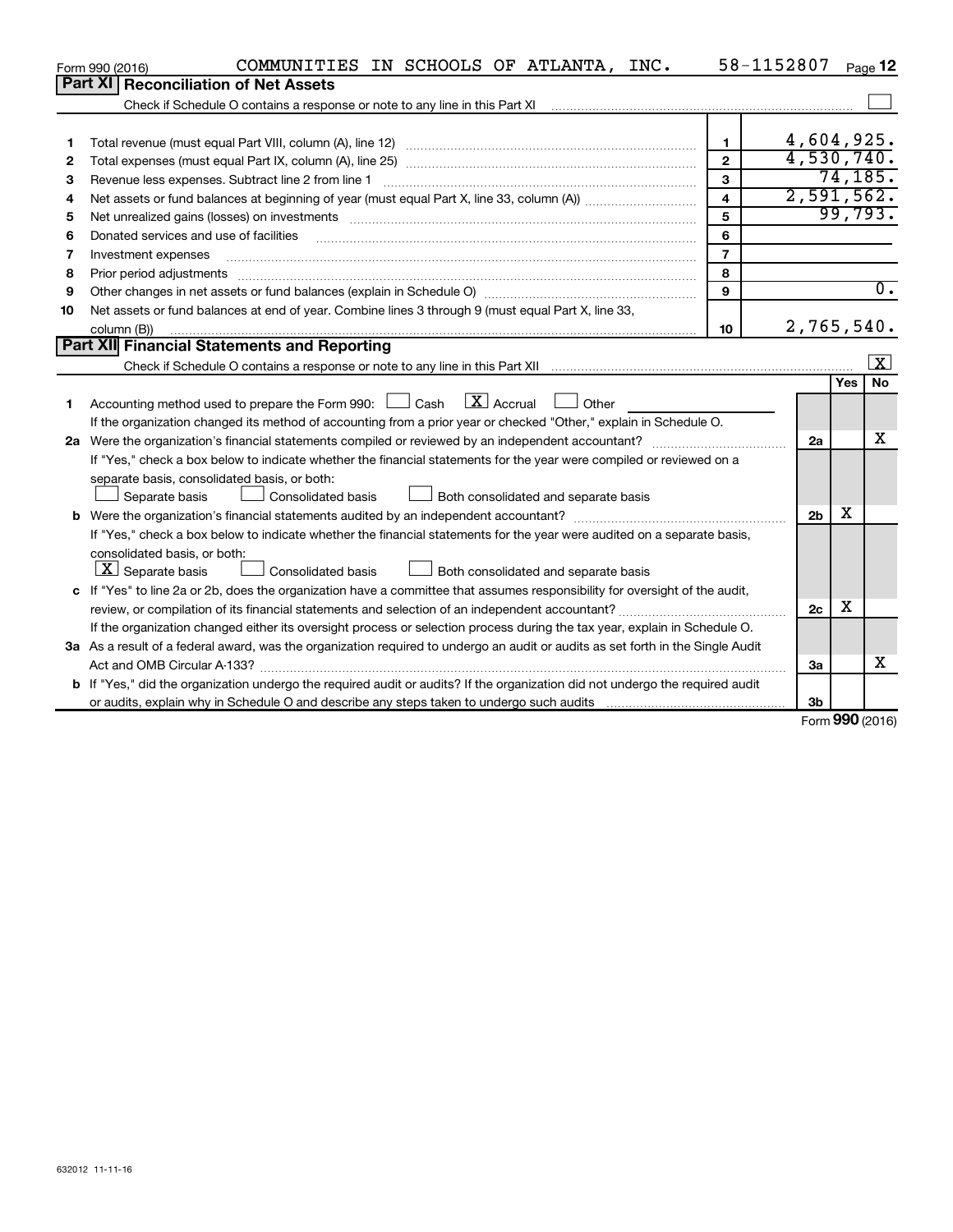Department of the Treasury<br>Internal Revenue Service numo.<br>ol Pe

| (Form 990 or 990-EZ |  |  |  |  |
|---------------------|--|--|--|--|
|---------------------|--|--|--|--|

# Form 990 or 990-EZ)<br>
Complete if the organization is a section 501(c)(3) organization or a section<br> **2016**

**4947(a)(1) nonexempt charitable trust.**

Information about Schedule A (Form 990 or 990-EZ) and its instructions is at WWW.irs.gov/form990. **| Attach to Form 990 or Form 990-EZ.** 

| 0 1 E                               |
|-------------------------------------|
| <b>Open to Public</b><br>Inspection |

OMB No. 1545-0047

|        | Name of the organization                                                                                                                                                                                                                                                         |          |                                                        |                                                                |    |                            | <b>Employer identification number</b> |
|--------|----------------------------------------------------------------------------------------------------------------------------------------------------------------------------------------------------------------------------------------------------------------------------------|----------|--------------------------------------------------------|----------------------------------------------------------------|----|----------------------------|---------------------------------------|
|        |                                                                                                                                                                                                                                                                                  |          | COMMUNITIES IN SCHOOLS OF ATLANTA, INC.                |                                                                |    |                            | 58-1152807                            |
| Part I | Reason for Public Charity Status (All organizations must complete this part.) See instructions.                                                                                                                                                                                  |          |                                                        |                                                                |    |                            |                                       |
|        | The organization is not a private foundation because it is: (For lines 1 through 12, check only one box.)                                                                                                                                                                        |          |                                                        |                                                                |    |                            |                                       |
| 1      | A church, convention of churches, or association of churches described in section 170(b)(1)(A)(i).                                                                                                                                                                               |          |                                                        |                                                                |    |                            |                                       |
| 2      | A school described in section 170(b)(1)(A)(ii). (Attach Schedule E (Form 990 or 990-EZ).)                                                                                                                                                                                        |          |                                                        |                                                                |    |                            |                                       |
| 3.     | A hospital or a cooperative hospital service organization described in section 170(b)(1)(A)(iii).                                                                                                                                                                                |          |                                                        |                                                                |    |                            |                                       |
| 4      | A medical research organization operated in conjunction with a hospital described in section 170(b)(1)(A)(iii). Enter the hospital's name,                                                                                                                                       |          |                                                        |                                                                |    |                            |                                       |
|        | city, and state:                                                                                                                                                                                                                                                                 |          |                                                        |                                                                |    |                            |                                       |
| 5.     | An organization operated for the benefit of a college or university owned or operated by a governmental unit described in                                                                                                                                                        |          |                                                        |                                                                |    |                            |                                       |
|        | section 170(b)(1)(A)(iv). (Complete Part II.)                                                                                                                                                                                                                                    |          |                                                        |                                                                |    |                            |                                       |
| 6.     | A federal, state, or local government or governmental unit described in section 170(b)(1)(A)(v).                                                                                                                                                                                 |          |                                                        |                                                                |    |                            |                                       |
|        | 7 $ X $ An organization that normally receives a substantial part of its support from a governmental unit or from the general public described in                                                                                                                                |          |                                                        |                                                                |    |                            |                                       |
|        | section 170(b)(1)(A)(vi). (Complete Part II.)                                                                                                                                                                                                                                    |          |                                                        |                                                                |    |                            |                                       |
| 8      | A community trust described in section 170(b)(1)(A)(vi). (Complete Part II.)                                                                                                                                                                                                     |          |                                                        |                                                                |    |                            |                                       |
| 9      | An agricultural research organization described in section 170(b)(1)(A)(ix) operated in conjunction with a land-grant college                                                                                                                                                    |          |                                                        |                                                                |    |                            |                                       |
|        | or university or a non-land-grant college of agriculture (see instructions). Enter the name, city, and state of the college or                                                                                                                                                   |          |                                                        |                                                                |    |                            |                                       |
|        | university:                                                                                                                                                                                                                                                                      |          |                                                        |                                                                |    |                            |                                       |
| 10     | An organization that normally receives: (1) more than 33 1/3% of its support from contributions, membership fees, and gross receipts from                                                                                                                                        |          |                                                        |                                                                |    |                            |                                       |
|        | activities related to its exempt functions - subject to certain exceptions, and (2) no more than 33 1/3% of its support from gross investment                                                                                                                                    |          |                                                        |                                                                |    |                            |                                       |
|        | income and unrelated business taxable income (less section 511 tax) from businesses acquired by the organization after June 30, 1975.                                                                                                                                            |          |                                                        |                                                                |    |                            |                                       |
|        | See section 509(a)(2). (Complete Part III.)                                                                                                                                                                                                                                      |          |                                                        |                                                                |    |                            |                                       |
| 11     | An organization organized and operated exclusively to test for public safety. See section 509(a)(4).                                                                                                                                                                             |          |                                                        |                                                                |    |                            |                                       |
| 12     | An organization organized and operated exclusively for the benefit of, to perform the functions of, or to carry out the purposes of one or<br>more publicly supported organizations described in section 509(a)(1) or section 509(a)(2). See section 509(a)(3). Check the box in |          |                                                        |                                                                |    |                            |                                       |
|        | lines 12a through 12d that describes the type of supporting organization and complete lines 12e, 12f, and 12g.                                                                                                                                                                   |          |                                                        |                                                                |    |                            |                                       |
| а      | Type I. A supporting organization operated, supervised, or controlled by its supported organization(s), typically by giving                                                                                                                                                      |          |                                                        |                                                                |    |                            |                                       |
|        | the supported organization(s) the power to regularly appoint or elect a majority of the directors or trustees of the supporting                                                                                                                                                  |          |                                                        |                                                                |    |                            |                                       |
|        | organization. You must complete Part IV, Sections A and B.                                                                                                                                                                                                                       |          |                                                        |                                                                |    |                            |                                       |
| b      | Type II. A supporting organization supervised or controlled in connection with its supported organization(s), by having                                                                                                                                                          |          |                                                        |                                                                |    |                            |                                       |
|        | control or management of the supporting organization vested in the same persons that control or manage the supported                                                                                                                                                             |          |                                                        |                                                                |    |                            |                                       |
|        | organization(s). You must complete Part IV, Sections A and C.                                                                                                                                                                                                                    |          |                                                        |                                                                |    |                            |                                       |
| с      | Type III functionally integrated. A supporting organization operated in connection with, and functionally integrated with,                                                                                                                                                       |          |                                                        |                                                                |    |                            |                                       |
|        | its supported organization(s) (see instructions). You must complete Part IV, Sections A, D, and E.                                                                                                                                                                               |          |                                                        |                                                                |    |                            |                                       |
| d      | Type III non-functionally integrated. A supporting organization operated in connection with its supported organization(s)                                                                                                                                                        |          |                                                        |                                                                |    |                            |                                       |
|        | that is not functionally integrated. The organization generally must satisfy a distribution requirement and an attentiveness                                                                                                                                                     |          |                                                        |                                                                |    |                            |                                       |
|        | requirement (see instructions). You must complete Part IV, Sections A and D, and Part V.                                                                                                                                                                                         |          |                                                        |                                                                |    |                            |                                       |
|        | Check this box if the organization received a written determination from the IRS that it is a Type I, Type II, Type III                                                                                                                                                          |          |                                                        |                                                                |    |                            |                                       |
|        | functionally integrated, or Type III non-functionally integrated supporting organization.                                                                                                                                                                                        |          |                                                        |                                                                |    |                            |                                       |
|        | f Enter the number of supported organizations                                                                                                                                                                                                                                    |          |                                                        |                                                                |    |                            |                                       |
|        | g Provide the following information about the supported organization(s).                                                                                                                                                                                                         |          |                                                        |                                                                |    |                            |                                       |
|        | (i) Name of supported                                                                                                                                                                                                                                                            | (ii) EIN | (iii) Type of organization<br>(described on lines 1-10 | (iv) Is the organization listed<br>in your governing document? |    | (v) Amount of monetary     | (vi) Amount of other                  |
|        | organization                                                                                                                                                                                                                                                                     |          | above (see instructions))                              | Yes                                                            | No | support (see instructions) | support (see instructions)            |
|        |                                                                                                                                                                                                                                                                                  |          |                                                        |                                                                |    |                            |                                       |
|        |                                                                                                                                                                                                                                                                                  |          |                                                        |                                                                |    |                            |                                       |
|        |                                                                                                                                                                                                                                                                                  |          |                                                        |                                                                |    |                            |                                       |
|        |                                                                                                                                                                                                                                                                                  |          |                                                        |                                                                |    |                            |                                       |
|        |                                                                                                                                                                                                                                                                                  |          |                                                        |                                                                |    |                            |                                       |
|        |                                                                                                                                                                                                                                                                                  |          |                                                        |                                                                |    |                            |                                       |
|        |                                                                                                                                                                                                                                                                                  |          |                                                        |                                                                |    |                            |                                       |
|        |                                                                                                                                                                                                                                                                                  |          |                                                        |                                                                |    |                            |                                       |
|        |                                                                                                                                                                                                                                                                                  |          |                                                        |                                                                |    |                            |                                       |
| Total  |                                                                                                                                                                                                                                                                                  |          |                                                        |                                                                |    |                            |                                       |
|        |                                                                                                                                                                                                                                                                                  |          |                                                        |                                                                |    |                            |                                       |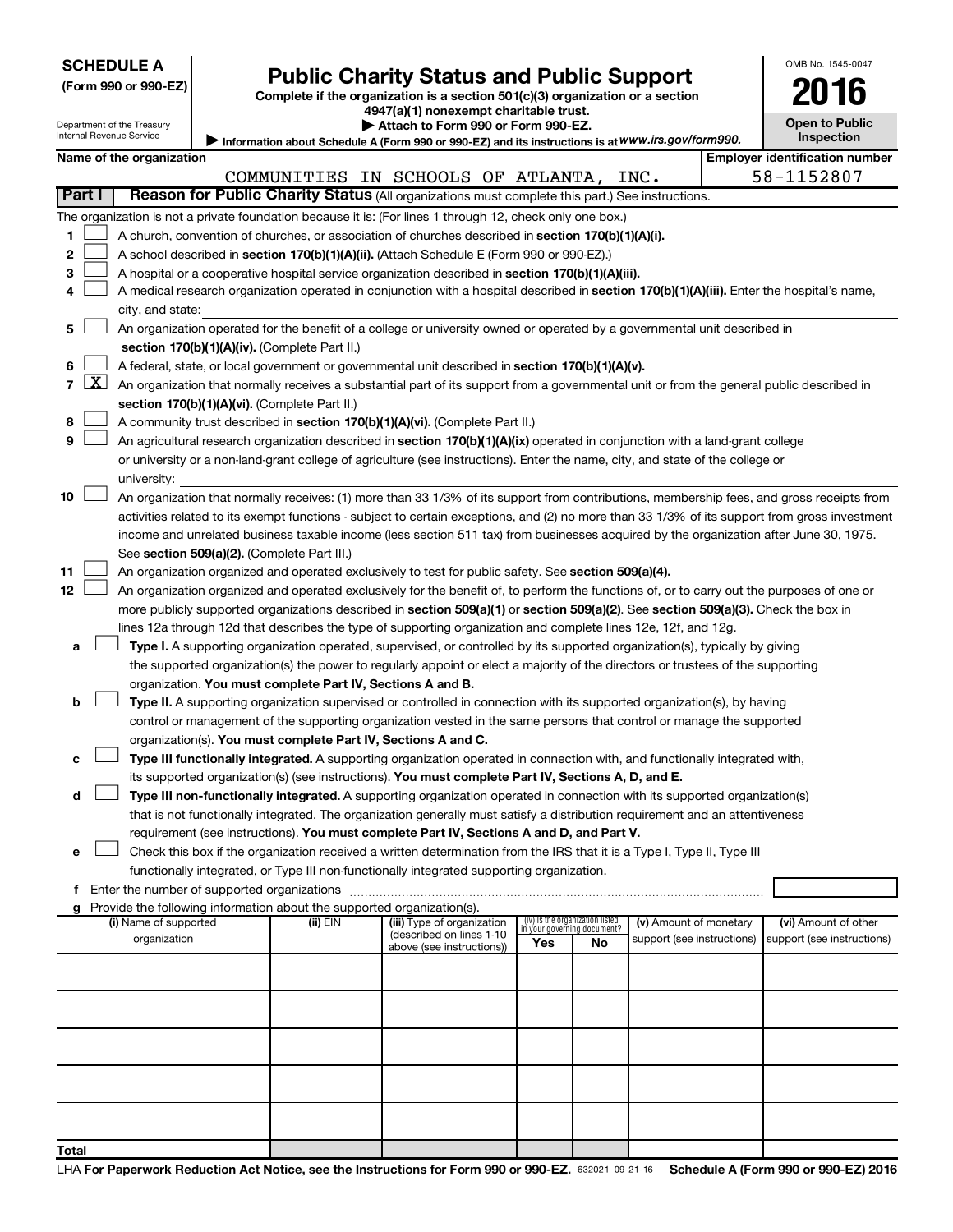### Schedule A (Form 990 or 990-EZ) 2016 COMMUNITIES IN SCHOOLS OF ATLANTA, INC. 58-1152807 <sub>Page 2</sub> **Part II Support Schedule for Organizations Described in Sections 170(b)(1)(A)(iv) and 170(b)(1)(A)(vi)**

(Complete only if you checked the box on line 5, 7, or 8 of Part I or if the organization failed to qualify under Part III. If the organization fails to qualify under the tests listed below, please complete Part III.)

| <b>Section A. Public Support</b>                                                                                                                                                                                               |                      |                     |                       |                       |          |                                    |
|--------------------------------------------------------------------------------------------------------------------------------------------------------------------------------------------------------------------------------|----------------------|---------------------|-----------------------|-----------------------|----------|------------------------------------|
| Calendar year (or fiscal year beginning in)                                                                                                                                                                                    | (a) 2012             | (b) 2013            | $(c)$ 2014            | $(d)$ 2015            | (e) 2016 | (f) Total                          |
| 1 Gifts, grants, contributions, and                                                                                                                                                                                            |                      |                     |                       |                       |          |                                    |
| membership fees received. (Do not                                                                                                                                                                                              |                      |                     |                       |                       |          |                                    |
| include any "unusual grants.")                                                                                                                                                                                                 | 1702124.             | 2872315.            | 1483950.              | 3398091.              |          | 4530719.13987199.                  |
| 2 Tax revenues levied for the organ-                                                                                                                                                                                           |                      |                     |                       |                       |          |                                    |
| ization's benefit and either paid to                                                                                                                                                                                           |                      |                     |                       |                       |          |                                    |
| or expended on its behalf                                                                                                                                                                                                      |                      |                     |                       |                       |          |                                    |
| 3 The value of services or facilities                                                                                                                                                                                          |                      |                     |                       |                       |          |                                    |
| furnished by a governmental unit to                                                                                                                                                                                            |                      |                     |                       |                       |          |                                    |
| the organization without charge                                                                                                                                                                                                |                      |                     |                       |                       |          |                                    |
| 4 Total. Add lines 1 through 3                                                                                                                                                                                                 | 1702124.             | 2872315.            | 1483950.              | 3398091.              |          | 4530719.13987199.                  |
| 5 The portion of total contributions                                                                                                                                                                                           |                      |                     |                       |                       |          |                                    |
| by each person (other than a                                                                                                                                                                                                   |                      |                     |                       |                       |          |                                    |
| governmental unit or publicly                                                                                                                                                                                                  |                      |                     |                       |                       |          |                                    |
| supported organization) included                                                                                                                                                                                               |                      |                     |                       |                       |          |                                    |
| on line 1 that exceeds 2% of the                                                                                                                                                                                               |                      |                     |                       |                       |          |                                    |
| amount shown on line 11,                                                                                                                                                                                                       |                      |                     |                       |                       |          |                                    |
| column (f)                                                                                                                                                                                                                     |                      |                     |                       |                       |          | 2796811.                           |
|                                                                                                                                                                                                                                |                      |                     |                       |                       |          | 11190388.                          |
| 6 Public support. Subtract line 5 from line 4.<br><b>Section B. Total Support</b>                                                                                                                                              |                      |                     |                       |                       |          |                                    |
|                                                                                                                                                                                                                                |                      |                     |                       |                       |          |                                    |
| Calendar year (or fiscal year beginning in)                                                                                                                                                                                    | (a) 2012<br>1702124. | (b) 2013<br>2872315 | $(c)$ 2014<br>1483950 | $(d)$ 2015<br>3398091 | (e) 2016 | (f) Total<br>4530719.13987199.     |
| <b>7</b> Amounts from line 4                                                                                                                                                                                                   |                      |                     |                       |                       |          |                                    |
| 8 Gross income from interest,                                                                                                                                                                                                  |                      |                     |                       |                       |          |                                    |
| dividends, payments received on                                                                                                                                                                                                |                      |                     |                       |                       |          |                                    |
| securities loans, rents, royalties                                                                                                                                                                                             |                      |                     |                       |                       |          |                                    |
| and income from similar sources                                                                                                                                                                                                | 142.                 | 9,441.              | 78,335.               | 52,143.               | 51, 196. | 191, 257.                          |
| <b>9</b> Net income from unrelated business                                                                                                                                                                                    |                      |                     |                       |                       |          |                                    |
| activities, whether or not the                                                                                                                                                                                                 |                      |                     |                       |                       |          |                                    |
| business is regularly carried on                                                                                                                                                                                               |                      |                     |                       |                       |          |                                    |
| 10 Other income. Do not include gain                                                                                                                                                                                           |                      |                     |                       |                       |          |                                    |
| or loss from the sale of capital                                                                                                                                                                                               |                      |                     |                       |                       |          |                                    |
| assets (Explain in Part VI.)                                                                                                                                                                                                   | 848.                 | 27,614.             |                       | $47,014.$ 301,729.    | 1,881.   | 379,086.                           |
| 11 Total support. Add lines 7 through 10                                                                                                                                                                                       |                      |                     |                       |                       |          | 14557542.                          |
| <b>12</b> Gross receipts from related activities, etc. (see instructions)                                                                                                                                                      |                      |                     |                       |                       | 12       |                                    |
| 13 First five years. If the Form 990 is for the organization's first, second, third, fourth, or fifth tax year as a section 501(c)(3)                                                                                          |                      |                     |                       |                       |          |                                    |
| organization, check this box and stop here                                                                                                                                                                                     |                      |                     |                       |                       |          |                                    |
| <b>Section C. Computation of Public Support Percentage</b>                                                                                                                                                                     |                      |                     |                       |                       |          |                                    |
|                                                                                                                                                                                                                                |                      |                     |                       |                       | 14       | 76.87<br>%                         |
|                                                                                                                                                                                                                                |                      |                     |                       |                       | 15       | 68.67<br>%                         |
| 16a 33 1/3% support test - 2016. If the organization did not check the box on line 13, and line 14 is 33 1/3% or more, check this box and                                                                                      |                      |                     |                       |                       |          |                                    |
| stop here. The organization qualifies as a publicly supported organization manufactured content and the content of the state of the state of the state of the state of the state of the state of the state of the state of the |                      |                     |                       |                       |          | $\blacktriangleright$ $\mathbf{X}$ |
| b 33 1/3% support test - 2015. If the organization did not check a box on line 13 or 16a, and line 15 is 33 1/3% or more, check this box                                                                                       |                      |                     |                       |                       |          |                                    |
|                                                                                                                                                                                                                                |                      |                     |                       |                       |          |                                    |
| 17a 10% -facts-and-circumstances test - 2016. If the organization did not check a box on line 13, 16a, or 16b, and line 14 is 10% or more,                                                                                     |                      |                     |                       |                       |          |                                    |
| and if the organization meets the "facts-and-circumstances" test, check this box and stop here. Explain in Part VI how the organization                                                                                        |                      |                     |                       |                       |          |                                    |
|                                                                                                                                                                                                                                |                      |                     |                       |                       |          |                                    |
| <b>b 10%</b> -facts-and-circumstances test - 2015. If the organization did not check a box on line 13, 16a, 16b, or 17a, and line 15 is 10% or                                                                                 |                      |                     |                       |                       |          |                                    |
| more, and if the organization meets the "facts-and-circumstances" test, check this box and stop here. Explain in Part VI how the                                                                                               |                      |                     |                       |                       |          |                                    |
| organization meets the "facts-and-circumstances" test. The organization qualifies as a publicly supported organization                                                                                                         |                      |                     |                       |                       |          |                                    |
| 18 Private foundation. If the organization did not check a box on line 13, 16a, 16b, 17a, or 17b, check this box and see instructions                                                                                          |                      |                     |                       |                       |          |                                    |
|                                                                                                                                                                                                                                |                      |                     |                       |                       |          |                                    |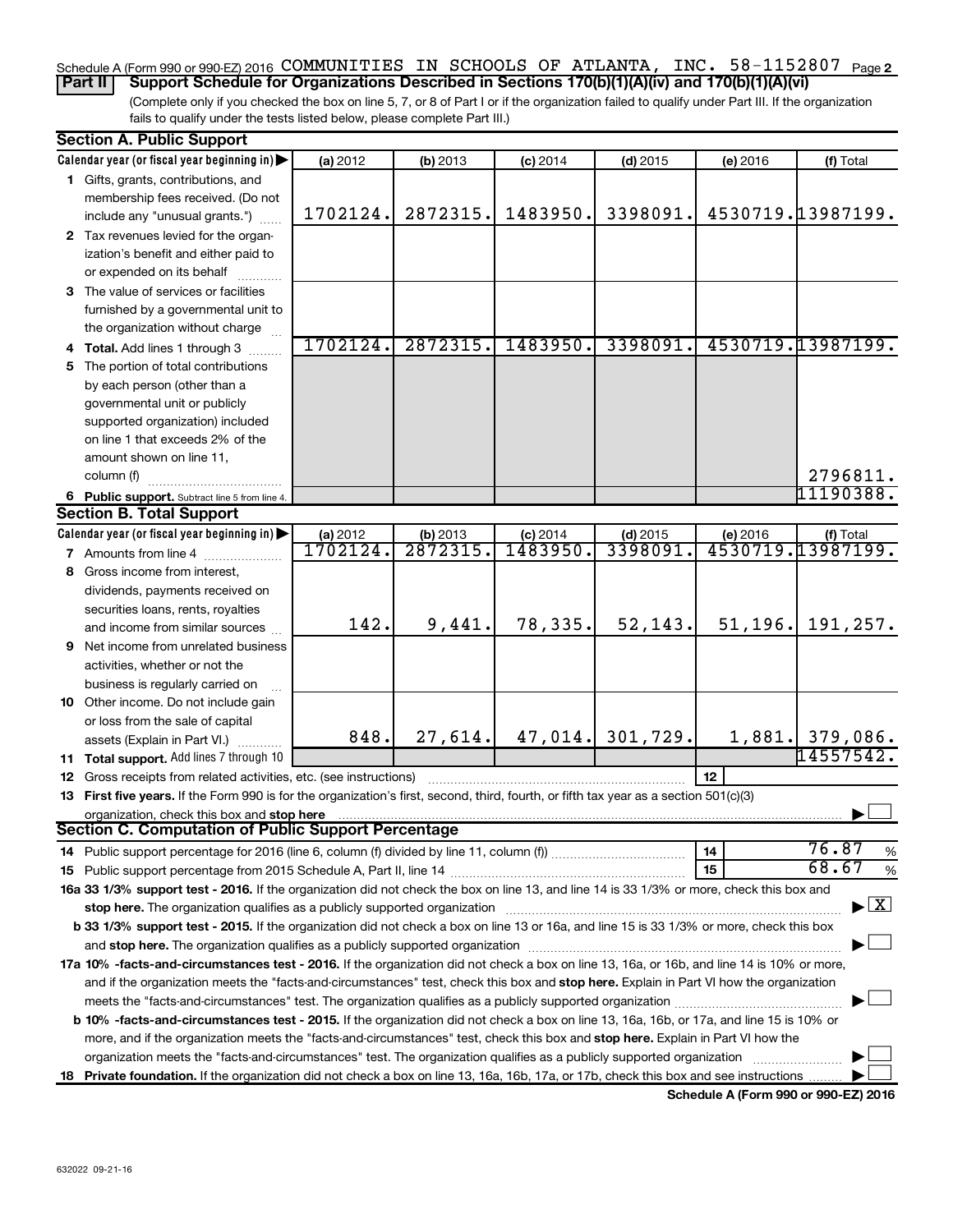### Schedule A (Form 990 or 990-EZ) 2016 COMMUNITIES IN SCHOOLS OF ATLANTA, INC. 58-1152807 <sub>Page 3</sub> **Part III Support Schedule for Organizations Described in Section 509(a)(2)**

(Complete only if you checked the box on line 10 of Part I or if the organization failed to qualify under Part II. If the organization fails to qualify under the tests listed below, please complete Part II.)

| <b>Section A. Public Support</b>                                                                                                                    |          |          |            |            |          |           |
|-----------------------------------------------------------------------------------------------------------------------------------------------------|----------|----------|------------|------------|----------|-----------|
| Calendar year (or fiscal year beginning in)                                                                                                         | (a) 2012 | (b) 2013 | $(c)$ 2014 | $(d)$ 2015 | (e) 2016 | (f) Total |
| 1 Gifts, grants, contributions, and                                                                                                                 |          |          |            |            |          |           |
| membership fees received. (Do not                                                                                                                   |          |          |            |            |          |           |
| include any "unusual grants.")                                                                                                                      |          |          |            |            |          |           |
| 2 Gross receipts from admissions,                                                                                                                   |          |          |            |            |          |           |
| merchandise sold or services per-                                                                                                                   |          |          |            |            |          |           |
| formed, or facilities furnished in                                                                                                                  |          |          |            |            |          |           |
| any activity that is related to the<br>organization's tax-exempt purpose                                                                            |          |          |            |            |          |           |
| <b>3</b> Gross receipts from activities that                                                                                                        |          |          |            |            |          |           |
| are not an unrelated trade or bus-                                                                                                                  |          |          |            |            |          |           |
| iness under section 513                                                                                                                             |          |          |            |            |          |           |
| 4 Tax revenues levied for the organ-                                                                                                                |          |          |            |            |          |           |
| ization's benefit and either paid to                                                                                                                |          |          |            |            |          |           |
| or expended on its behalf                                                                                                                           |          |          |            |            |          |           |
| 5 The value of services or facilities                                                                                                               |          |          |            |            |          |           |
| furnished by a governmental unit to                                                                                                                 |          |          |            |            |          |           |
| the organization without charge                                                                                                                     |          |          |            |            |          |           |
|                                                                                                                                                     |          |          |            |            |          |           |
| <b>6 Total.</b> Add lines 1 through 5<br>7a Amounts included on lines 1, 2, and                                                                     |          |          |            |            |          |           |
|                                                                                                                                                     |          |          |            |            |          |           |
| 3 received from disqualified persons<br><b>b</b> Amounts included on lines 2 and 3 received                                                         |          |          |            |            |          |           |
| from other than disqualified persons that                                                                                                           |          |          |            |            |          |           |
| exceed the greater of \$5,000 or 1% of the                                                                                                          |          |          |            |            |          |           |
| amount on line 13 for the year                                                                                                                      |          |          |            |            |          |           |
| c Add lines 7a and 7b                                                                                                                               |          |          |            |            |          |           |
| 8 Public support. (Subtract line 7c from line 6.)<br><b>Section B. Total Support</b>                                                                |          |          |            |            |          |           |
|                                                                                                                                                     |          |          |            |            |          |           |
| Calendar year (or fiscal year beginning in)                                                                                                         | (a) 2012 | (b) 2013 | $(c)$ 2014 | $(d)$ 2015 | (e) 2016 | (f) Total |
| 9 Amounts from line 6<br><b>10a</b> Gross income from interest,                                                                                     |          |          |            |            |          |           |
| dividends, payments received on                                                                                                                     |          |          |            |            |          |           |
| securities loans, rents, royalties                                                                                                                  |          |          |            |            |          |           |
| and income from similar sources                                                                                                                     |          |          |            |            |          |           |
| <b>b</b> Unrelated business taxable income                                                                                                          |          |          |            |            |          |           |
| (less section 511 taxes) from businesses                                                                                                            |          |          |            |            |          |           |
| acquired after June 30, 1975                                                                                                                        |          |          |            |            |          |           |
| c Add lines 10a and 10b                                                                                                                             |          |          |            |            |          |           |
| <b>11</b> Net income from unrelated business<br>activities not included in line 10b.                                                                |          |          |            |            |          |           |
| whether or not the business is                                                                                                                      |          |          |            |            |          |           |
| regularly carried on                                                                                                                                |          |          |            |            |          |           |
| 12 Other income. Do not include gain<br>or loss from the sale of capital                                                                            |          |          |            |            |          |           |
| assets (Explain in Part VI.)                                                                                                                        |          |          |            |            |          |           |
| <b>13</b> Total support. (Add lines 9, 10c, 11, and 12.)                                                                                            |          |          |            |            |          |           |
| 14 First five years. If the Form 990 is for the organization's first, second, third, fourth, or fifth tax year as a section 501(c)(3) organization, |          |          |            |            |          |           |
|                                                                                                                                                     |          |          |            |            |          |           |
| <b>Section C. Computation of Public Support Percentage</b>                                                                                          |          |          |            |            |          |           |
|                                                                                                                                                     |          |          |            |            | 15       | %         |
| 16 Public support percentage from 2015 Schedule A, Part III, line 15                                                                                |          |          |            |            | 16       | %         |
| Section D. Computation of Investment Income Percentage                                                                                              |          |          |            |            |          |           |
|                                                                                                                                                     |          |          |            |            | 17       | %         |
| 18 Investment income percentage from 2015 Schedule A, Part III, line 17                                                                             |          |          |            |            | 18       | %         |
| 19a 33 1/3% support tests - 2016. If the organization did not check the box on line 14, and line 15 is more than 33 1/3%, and line 17 is not        |          |          |            |            |          |           |
| more than 33 1/3%, check this box and stop here. The organization qualifies as a publicly supported organization                                    |          |          |            |            |          |           |
| <b>b 33 1/3% support tests - 2015.</b> If the organization did not check a box on line 14 or line 19a, and line 16 is more than 33 1/3%, and        |          |          |            |            |          |           |
| line 18 is not more than 33 1/3%, check this box and stop here. The organization qualifies as a publicly supported organization                     |          |          |            |            |          |           |
|                                                                                                                                                     |          |          |            |            |          |           |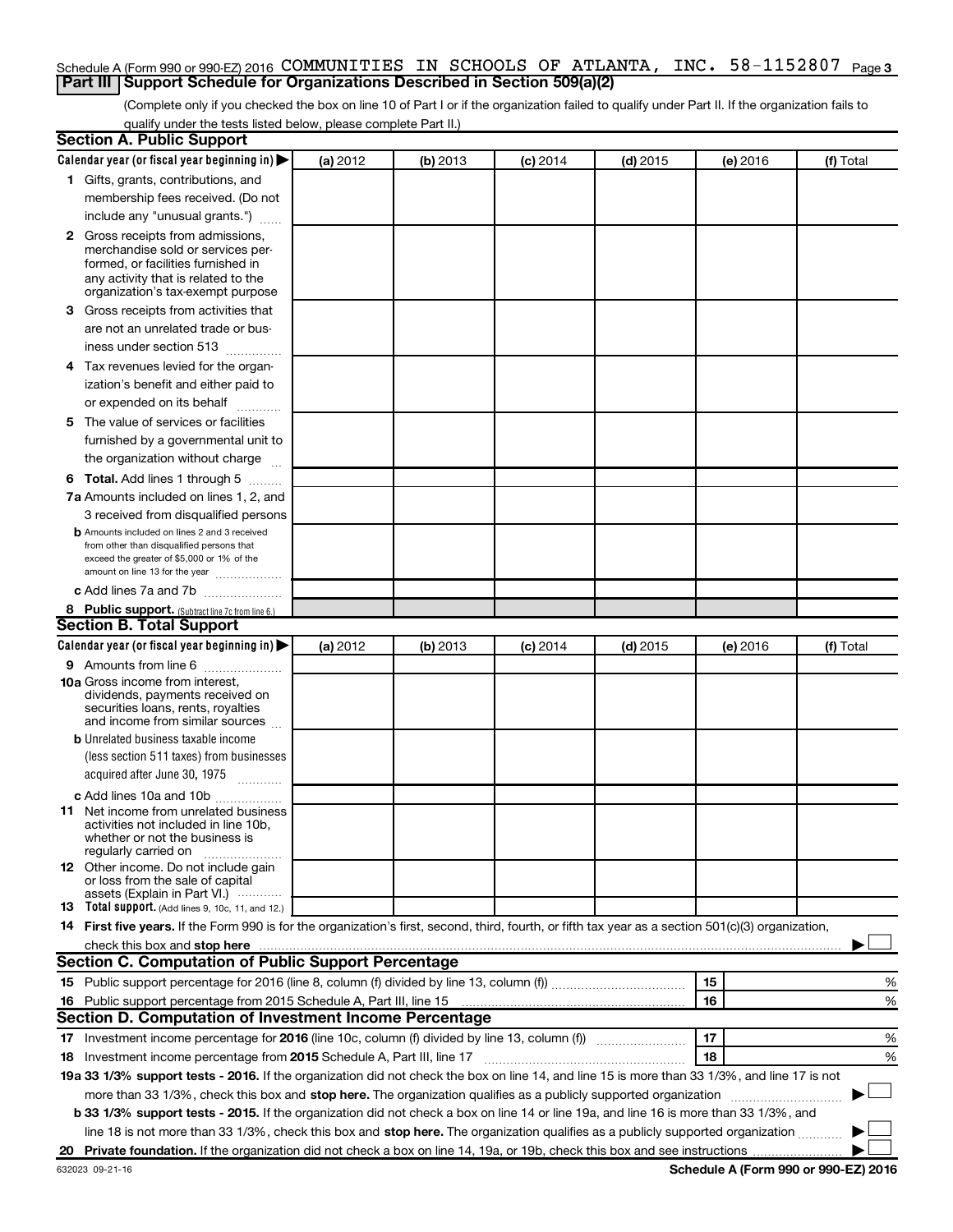### Schedule A (Form 990 or 990-EZ) 2016 COMMUNITIES IN SCHOOLS OF ATLANTA, INC. 58-1152807 <sub>Page 4</sub>

### **Part IV Supporting Organizations**

(Complete only if you checked a box in line 12 on Part I. If you checked 12a of Part I, complete Sections A and B. If you checked 12b of Part I, complete Sections A and C. If you checked 12c of Part I, complete Sections A, D, and E. If you checked 12d of Part I, complete Sections A and D, and complete Part V.)

### **Section A. All Supporting Organizations**

- **1** Are all of the organization's supported organizations listed by name in the organization's governing documents? If "No," describe in Part VI how the supported organizations are designated. If designated by *class or purpose, describe the designation. If historic and continuing relationship, explain.*
- **2** Did the organization have any supported organization that does not have an IRS determination of status under section 509(a)(1) or (2)? If "Yes," explain in Part VI how the organization determined that the supported *organization was described in section 509(a)(1) or (2).*
- **3a** Did the organization have a supported organization described in section 501(c)(4), (5), or (6)? If "Yes," answer *(b) and (c) below.*
- **b** Did the organization confirm that each supported organization qualified under section 501(c)(4), (5), or (6) and satisfied the public support tests under section 509(a)(2)? If "Yes," describe in Part VI when and how the *organization made the determination.*
- **c** Did the organization ensure that all support to such organizations was used exclusively for section 170(c)(2)(B) purposes? If "Yes," explain in Part VI what controls the organization put in place to ensure such use.
- **4 a** *If* Was any supported organization not organized in the United States ("foreign supported organization")? *"Yes," and if you checked 12a or 12b in Part I, answer (b) and (c) below.*
- **b** Did the organization have ultimate control and discretion in deciding whether to make grants to the foreign supported organization? If "Yes," describe in Part VI how the organization had such control and discretion *despite being controlled or supervised by or in connection with its supported organizations.*
- **c** Did the organization support any foreign supported organization that does not have an IRS determination under sections 501(c)(3) and 509(a)(1) or (2)? If "Yes," explain in Part VI what controls the organization used *to ensure that all support to the foreign supported organization was used exclusively for section 170(c)(2)(B) purposes.*
- **5a** Did the organization add, substitute, or remove any supported organizations during the tax year? If "Yes," answer (b) and (c) below (if applicable). Also, provide detail in Part VI, including (i) the names and EIN *numbers of the supported organizations added, substituted, or removed; (ii) the reasons for each such action; (iii) the authority under the organization's organizing document authorizing such action; and (iv) how the action was accomplished (such as by amendment to the organizing document).*
- **b** Type I or Type II only. Was any added or substituted supported organization part of a class already designated in the organization's organizing document?
- **c Substitutions only.**  Was the substitution the result of an event beyond the organization's control?
- **6** Did the organization provide support (whether in the form of grants or the provision of services or facilities) to support or benefit one or more of the filing organization's supported organizations? If "Yes," provide detail in anyone other than (i) its supported organizations, (ii) individuals that are part of the charitable class benefited by one or more of its supported organizations, or (iii) other supporting organizations that also *Part VI.*
- **7** Did the organization provide a grant, loan, compensation, or other similar payment to a substantial contributor regard to a substantial contributor? If "Yes," complete Part I of Schedule L (Form 990 or 990-EZ). (defined in section 4958(c)(3)(C)), a family member of a substantial contributor, or a 35% controlled entity with
- **8** Did the organization make a loan to a disqualified person (as defined in section 4958) not described in line 7? *If "Yes," complete Part I of Schedule L (Form 990 or 990-EZ).*
- **9 a** Was the organization controlled directly or indirectly at any time during the tax year by one or more in section 509(a)(1) or (2))? If "Yes," provide detail in Part VI. disqualified persons as defined in section 4946 (other than foundation managers and organizations described
- **b** Did one or more disqualified persons (as defined in line 9a) hold a controlling interest in any entity in which the supporting organization had an interest? If "Yes," provide detail in Part VI.
- **c** Did a disqualified person (as defined in line 9a) have an ownership interest in, or derive any personal benefit from, assets in which the supporting organization also had an interest? If "Yes," provide detail in Part VI.
- **10 a** Was the organization subject to the excess business holdings rules of section 4943 because of section supporting organizations)? If "Yes," answer 10b below. 4943(f) (regarding certain Type II supporting organizations, and all Type III non-functionally integrated
- **b** Did the organization have any excess business holdings in the tax year? (Use Schedule C, Form 4720, to *determine whether the organization had excess business holdings.)*

**Yes No**

**10b**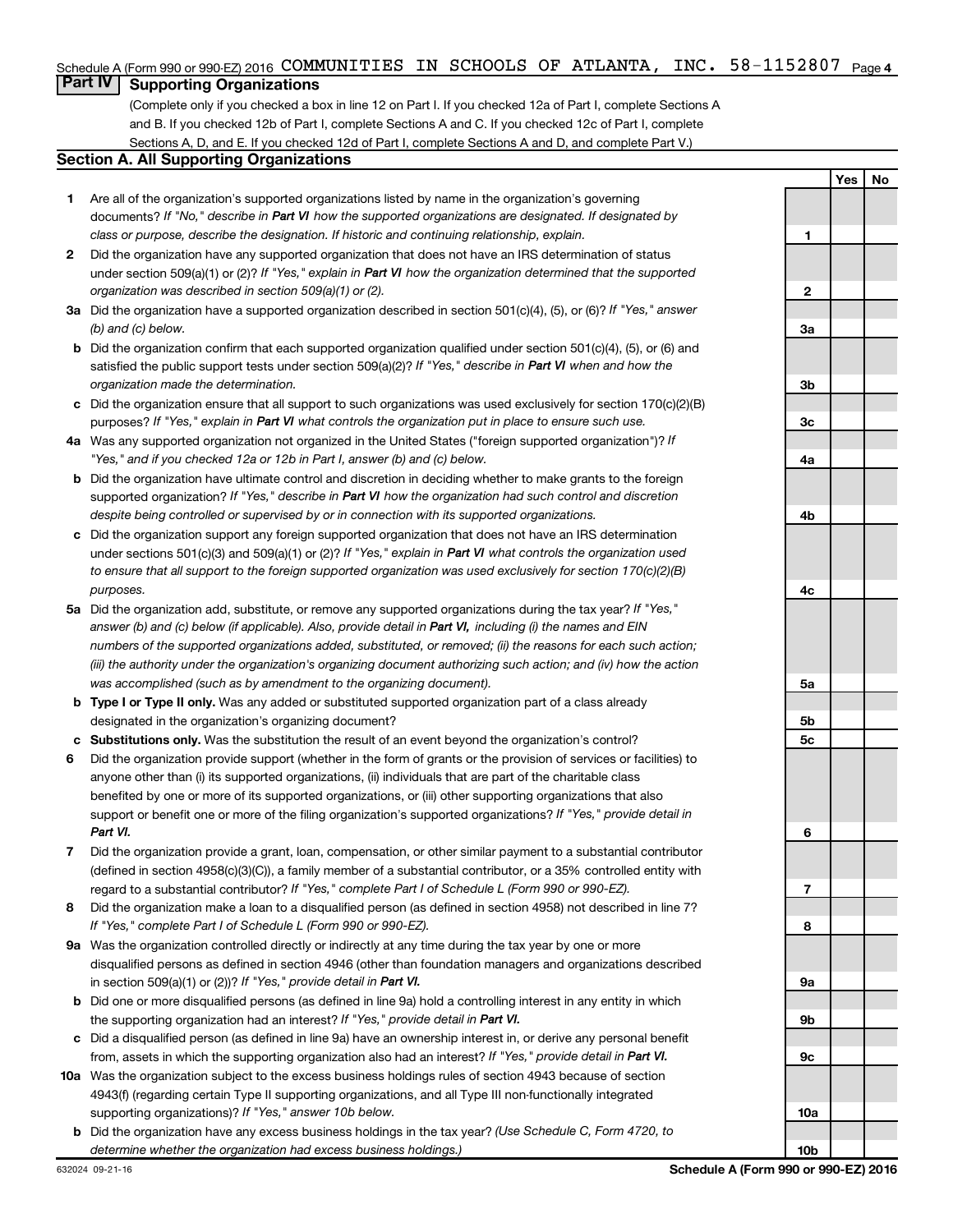#### Schedule A (Form 990 or 990-EZ) 2016 COMMUNITIES IN SCHOOLS OF ATLANTA, INC. 58-II52807 Page 5 **Part IV Supporting Organizations** *(continued)* COMMUNITIES IN SCHOOLS OF ATLANTA, INC. 58-1152807

|    |                                                                                                                                 |             | Yes | No |
|----|---------------------------------------------------------------------------------------------------------------------------------|-------------|-----|----|
| 11 | Has the organization accepted a gift or contribution from any of the following persons?                                         |             |     |    |
|    | a A person who directly or indirectly controls, either alone or together with persons described in (b) and (c)                  |             |     |    |
|    | below, the governing body of a supported organization?                                                                          | 11a         |     |    |
|    | <b>b</b> A family member of a person described in (a) above?                                                                    | 11b         |     |    |
|    | c A 35% controlled entity of a person described in (a) or (b) above? If "Yes" to a, b, or c, provide detail in Part VI.         | 11c         |     |    |
|    | <b>Section B. Type I Supporting Organizations</b>                                                                               |             |     |    |
|    |                                                                                                                                 |             | Yes | No |
| 1. | Did the directors, trustees, or membership of one or more supported organizations have the power to                             |             |     |    |
|    | regularly appoint or elect at least a majority of the organization's directors or trustees at all times during the              |             |     |    |
|    | tax year? If "No," describe in Part VI how the supported organization(s) effectively operated, supervised, or                   |             |     |    |
|    | controlled the organization's activities. If the organization had more than one supported organization,                         |             |     |    |
|    | describe how the powers to appoint and/or remove directors or trustees were allocated among the supported                       |             |     |    |
|    | organizations and what conditions or restrictions, if any, applied to such powers during the tax year.                          | 1           |     |    |
| 2  | Did the organization operate for the benefit of any supported organization other than the supported                             |             |     |    |
|    | organization(s) that operated, supervised, or controlled the supporting organization? If "Yes," explain in                      |             |     |    |
|    | Part VI how providing such benefit carried out the purposes of the supported organization(s) that operated,                     |             |     |    |
|    | supervised, or controlled the supporting organization.                                                                          | $\mathbf 2$ |     |    |
|    | <b>Section C. Type II Supporting Organizations</b>                                                                              |             |     |    |
|    |                                                                                                                                 |             | Yes | No |
| 1. | Were a majority of the organization's directors or trustees during the tax year also a majority of the directors                |             |     |    |
|    | or trustees of each of the organization's supported organization(s)? If "No," describe in Part VI how control                   |             |     |    |
|    | or management of the supporting organization was vested in the same persons that controlled or managed                          |             |     |    |
|    | the supported organization(s).                                                                                                  | 1           |     |    |
|    | <b>Section D. All Type III Supporting Organizations</b>                                                                         |             |     |    |
|    |                                                                                                                                 |             | Yes | No |
| 1. | Did the organization provide to each of its supported organizations, by the last day of the fifth month of the                  |             |     |    |
|    | organization's tax year, (i) a written notice describing the type and amount of support provided during the prior tax           |             |     |    |
|    | year, (ii) a copy of the Form 990 that was most recently filed as of the date of notification, and (iii) copies of the          |             |     |    |
|    | organization's governing documents in effect on the date of notification, to the extent not previously provided?                | 1           |     |    |
| 2  | Were any of the organization's officers, directors, or trustees either (i) appointed or elected by the supported                |             |     |    |
|    | organization(s) or (ii) serving on the governing body of a supported organization? If "No," explain in Part VI how              |             |     |    |
|    | the organization maintained a close and continuous working relationship with the supported organization(s).                     | 2           |     |    |
| 3  | By reason of the relationship described in (2), did the organization's supported organizations have a                           |             |     |    |
|    | significant voice in the organization's investment policies and in directing the use of the organization's                      |             |     |    |
|    | income or assets at all times during the tax year? If "Yes," describe in Part VI the role the organization's                    |             |     |    |
|    | supported organizations played in this regard.                                                                                  | З           |     |    |
|    | Section E. Type III Functionally Integrated Supporting Organizations                                                            |             |     |    |
| 1  | Check the box next to the method that the organization used to satisfy the Integral Part Test during the yeafsee instructions). |             |     |    |
| a  | The organization satisfied the Activities Test. Complete line 2 below.                                                          |             |     |    |
| b  | The organization is the parent of each of its supported organizations. Complete line 3 below.                                   |             |     |    |
| c  | The organization supported a governmental entity. Describe in Part VI how you supported a government entity (see instructions). |             |     |    |
| 2  | Activities Test. Answer (a) and (b) below.                                                                                      |             | Yes | No |
| а  | Did substantially all of the organization's activities during the tax year directly further the exempt purposes of              |             |     |    |
|    | the supported organization(s) to which the organization was responsive? If "Yes," then in Part VI identify                      |             |     |    |
|    | those supported organizations and explain<br>how these activities directly furthered their exempt purposes,                     |             |     |    |
|    | how the organization was responsive to those supported organizations, and how the organization determined                       |             |     |    |
|    | that these activities constituted substantially all of its activities.                                                          | 2a          |     |    |
|    | <b>b</b> Did the activities described in (a) constitute activities that, but for the organization's involvement, one or more    |             |     |    |
|    | of the organization's supported organization(s) would have been engaged in? If "Yes," explain in Part VI the                    |             |     |    |
|    | reasons for the organization's position that its supported organization(s) would have engaged in these                          |             |     |    |
|    | activities but for the organization's involvement.                                                                              | 2b          |     |    |
| 3  | Parent of Supported Organizations. Answer (a) and (b) below.                                                                    |             |     |    |
| а  | Did the organization have the power to regularly appoint or elect a majority of the officers, directors, or                     |             |     |    |
|    | trustees of each of the supported organizations? Provide details in Part VI.                                                    | За          |     |    |
|    | <b>b</b> Did the organization exercise a substantial degree of direction over the policies, programs, and activities of each    |             |     |    |
|    | of its supported organizations? If "Yes," describe in Part VI the role played by the organization in this regard.               | Зb          |     |    |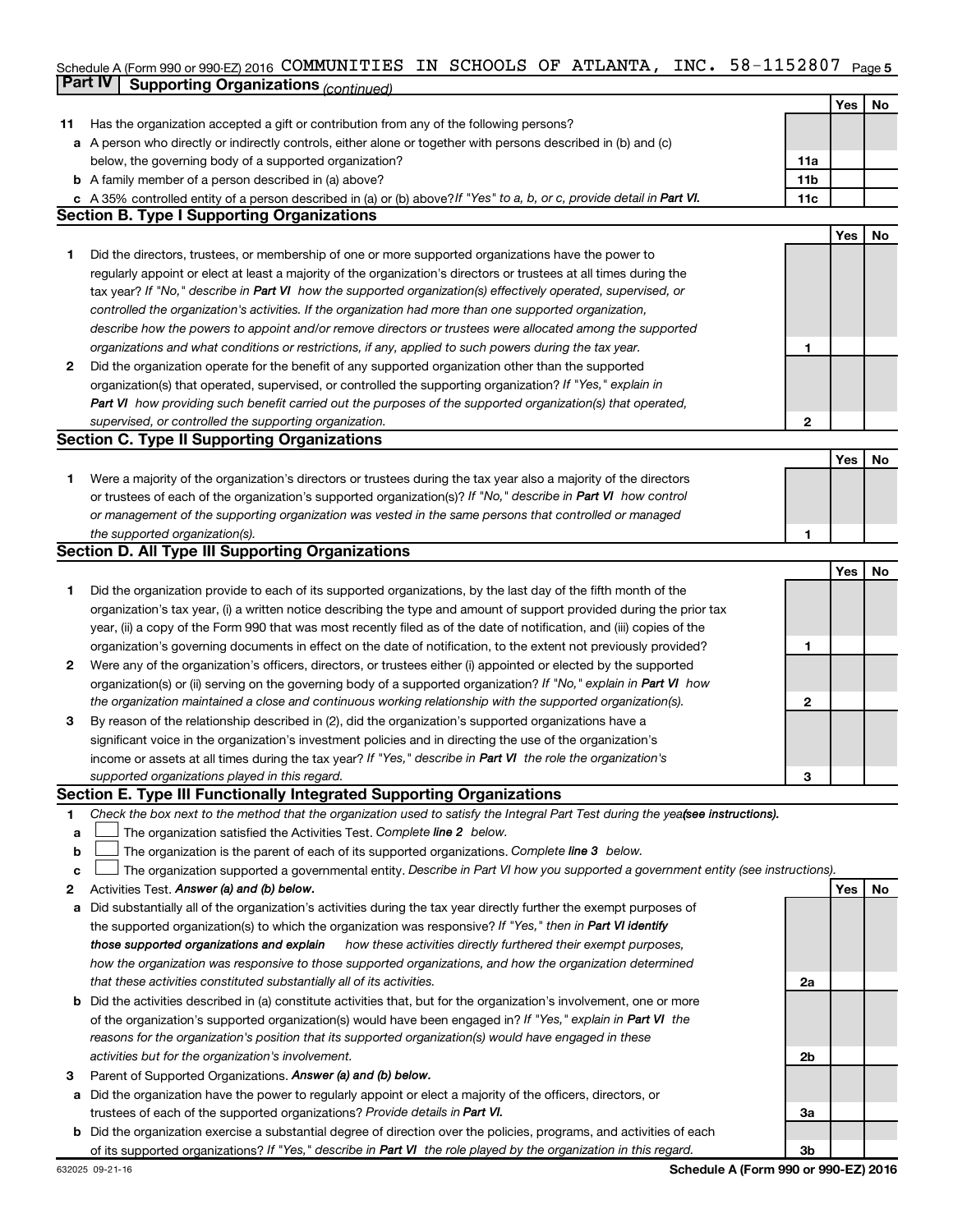|              | Schedule A (Form 990 or 990-EZ) 2016 COMMUNITIES IN SCHOOLS OF ATLANTA, INC. $58-1152807$ Page 6                                                   |                |                |                                |
|--------------|----------------------------------------------------------------------------------------------------------------------------------------------------|----------------|----------------|--------------------------------|
|              | <b>Part V</b><br>Type III Non-Functionally Integrated 509(a)(3) Supporting Organizations                                                           |                |                |                                |
| 1            | Check here if the organization satisfied the Integral Part Test as a qualifying trust on Nov. 20, 1970 (explain in Part VI.) See instructions. All |                |                |                                |
|              | other Type III non-functionally integrated supporting organizations must complete Sections A through E.                                            |                |                |                                |
|              | Section A - Adjusted Net Income                                                                                                                    |                | (A) Prior Year | (B) Current Year<br>(optional) |
| 1            | Net short-term capital gain                                                                                                                        | 1              |                |                                |
| 2            | Recoveries of prior-year distributions                                                                                                             | $\mathbf{2}$   |                |                                |
| З            | Other gross income (see instructions)                                                                                                              | 3              |                |                                |
| 4            | Add lines 1 through 3                                                                                                                              | 4              |                |                                |
| 5            | Depreciation and depletion                                                                                                                         | 5              |                |                                |
| 6            | Portion of operating expenses paid or incurred for production or                                                                                   |                |                |                                |
|              | collection of gross income or for management, conservation, or                                                                                     |                |                |                                |
|              | maintenance of property held for production of income (see instructions)                                                                           | 6              |                |                                |
| 7            | Other expenses (see instructions)                                                                                                                  | $\overline{7}$ |                |                                |
| 8            | Adjusted Net Income (subtract lines 5, 6, and 7 from line 4)                                                                                       | 8              |                |                                |
|              | <b>Section B - Minimum Asset Amount</b>                                                                                                            |                | (A) Prior Year | (B) Current Year<br>(optional) |
| 1            | Aggregate fair market value of all non-exempt-use assets (see                                                                                      |                |                |                                |
|              | instructions for short tax year or assets held for part of year):                                                                                  |                |                |                                |
|              | a Average monthly value of securities                                                                                                              | 1a             |                |                                |
|              | <b>b</b> Average monthly cash balances                                                                                                             | 1 <sub>b</sub> |                |                                |
|              | <b>c</b> Fair market value of other non-exempt-use assets                                                                                          | 1c             |                |                                |
|              | <b>d</b> Total (add lines 1a, 1b, and 1c)                                                                                                          | 1d             |                |                                |
|              | <b>e</b> Discount claimed for blockage or other                                                                                                    |                |                |                                |
|              | factors (explain in detail in Part VI):                                                                                                            |                |                |                                |
| 2            | Acquisition indebtedness applicable to non-exempt-use assets                                                                                       | $\mathbf{2}$   |                |                                |
| З            | Subtract line 2 from line 1d                                                                                                                       | 3              |                |                                |
| 4            | Cash deemed held for exempt use. Enter 1-1/2% of line 3 (for greater amount,                                                                       |                |                |                                |
|              | see instructions)                                                                                                                                  | 4              |                |                                |
| 5            | Net value of non-exempt-use assets (subtract line 4 from line 3)                                                                                   | 5              |                |                                |
| 6            | Multiply line 5 by .035                                                                                                                            | 6              |                |                                |
| 7            | Recoveries of prior-year distributions                                                                                                             | 7              |                |                                |
| 8            | <b>Minimum Asset Amount (add line 7 to line 6)</b>                                                                                                 | 8              |                |                                |
|              | <b>Section C - Distributable Amount</b>                                                                                                            |                |                | <b>Current Year</b>            |
| 1.           | Adjusted net income for prior year (from Section A, line 8, Column A)                                                                              | 1              |                |                                |
| $\mathbf{2}$ | Enter 85% of line 1                                                                                                                                | $\mathbf{2}$   |                |                                |
| З            | Minimum asset amount for prior year (from Section B, line 8, Column A)                                                                             | 3              |                |                                |
| 4            | Enter greater of line 2 or line 3                                                                                                                  | 4              |                |                                |
| 5            | Income tax imposed in prior year                                                                                                                   | 5              |                |                                |
| 6            | <b>Distributable Amount.</b> Subtract line 5 from line 4, unless subject to                                                                        |                |                |                                |
|              | emergency temporary reduction (see instructions)                                                                                                   | 6              |                |                                |

**7** Let Check here if the current year is the organization's first as a non-functionally integrated Type III supporting organization (see instructions).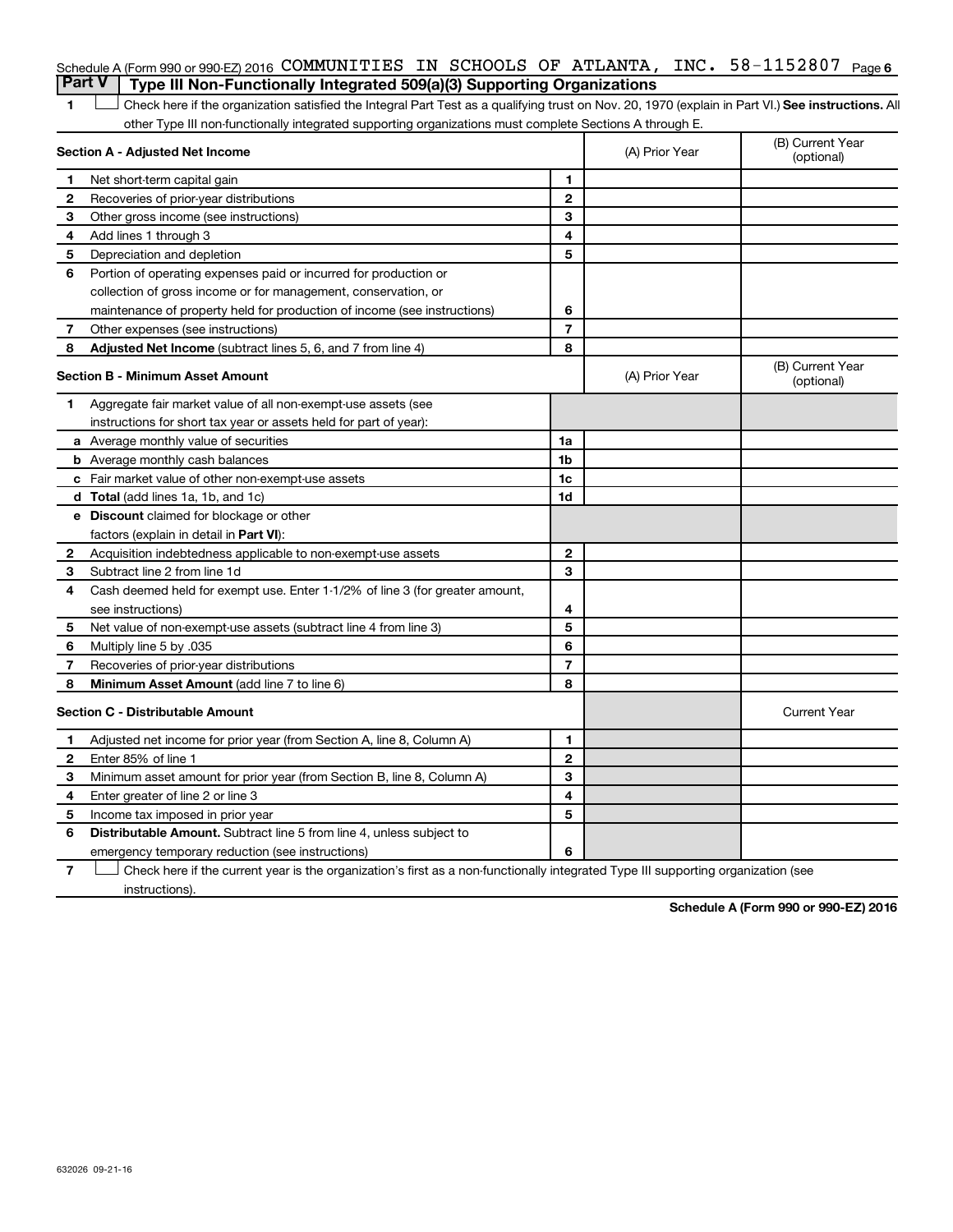#### INC. 58-1152807 Page 7  $S$ chedule A (Form 990 or 990-EZ) 2016  $\,$  COMMUNITILES IN  $\,$  SCHOOLS OF ATLANTA, INC.  $\,$  58  $-$  115280 /  $\,$  Page COMMUNITIES IN SCHOOLS OF ATLANTA, INC. 58-1152807

| <b>Part V</b> | Type III Non-Functionally Integrated 509(a)(3) Supporting Organizations (continued)        |                             |                           |                      |
|---------------|--------------------------------------------------------------------------------------------|-----------------------------|---------------------------|----------------------|
|               | <b>Section D - Distributions</b>                                                           | <b>Current Year</b>         |                           |                      |
| 1             | Amounts paid to supported organizations to accomplish exempt purposes                      |                             |                           |                      |
| 2             | Amounts paid to perform activity that directly furthers exempt purposes of supported       |                             |                           |                      |
|               | organizations, in excess of income from activity                                           |                             |                           |                      |
| 3             | Administrative expenses paid to accomplish exempt purposes of supported organizations      |                             |                           |                      |
| 4             | Amounts paid to acquire exempt-use assets                                                  |                             |                           |                      |
| 5             | Qualified set-aside amounts (prior IRS approval required)                                  |                             |                           |                      |
| 6             | Other distributions (describe in <b>Part VI</b> ). See instructions                        |                             |                           |                      |
| 7             | Total annual distributions. Add lines 1 through 6                                          |                             |                           |                      |
| 8             | Distributions to attentive supported organizations to which the organization is responsive |                             |                           |                      |
|               | (provide details in Part VI). See instructions                                             |                             |                           |                      |
| 9             | Distributable amount for 2016 from Section C, line 6                                       |                             |                           |                      |
| 10            | Line 8 amount divided by Line 9 amount                                                     |                             |                           |                      |
|               |                                                                                            | (i)                         | (ii)                      | (iii)                |
|               |                                                                                            | <b>Excess Distributions</b> | <b>Underdistributions</b> | <b>Distributable</b> |
|               | Section E - Distribution Allocations (see instructions)                                    |                             | Pre-2016                  | Amount for 2016      |
| 1             | Distributable amount for 2016 from Section C, line 6                                       |                             |                           |                      |
| $\mathbf{2}$  | Underdistributions, if any, for years prior to 2016 (reason-                               |                             |                           |                      |
|               | able cause required- explain in Part VI). See instructions                                 |                             |                           |                      |
| 3             | Excess distributions carryover, if any, to 2016:                                           |                             |                           |                      |
| а             |                                                                                            |                             |                           |                      |
| b             |                                                                                            |                             |                           |                      |
|               | c From 2013                                                                                |                             |                           |                      |
|               | <b>d</b> From 2014                                                                         |                             |                           |                      |
|               | e From 2015                                                                                |                             |                           |                      |
|               | <b>Total</b> of lines 3a through e                                                         |                             |                           |                      |
|               | <b>g</b> Applied to underdistributions of prior years                                      |                             |                           |                      |
|               | <b>h</b> Applied to 2016 distributable amount                                              |                             |                           |                      |
|               | Carryover from 2011 not applied (see instructions)                                         |                             |                           |                      |
|               | Remainder. Subtract lines 3g, 3h, and 3i from 3f.                                          |                             |                           |                      |
| 4             | Distributions for 2016 from Section D,                                                     |                             |                           |                      |
|               | $line 7$ :                                                                                 |                             |                           |                      |
|               | <b>a</b> Applied to underdistributions of prior years                                      |                             |                           |                      |
|               | <b>b</b> Applied to 2016 distributable amount                                              |                             |                           |                      |
| с             | Remainder. Subtract lines 4a and 4b from 4                                                 |                             |                           |                      |
| 5             | Remaining underdistributions for years prior to 2016, if                                   |                             |                           |                      |
|               | any. Subtract lines 3g and 4a from line 2. For result greater                              |                             |                           |                      |
|               | than zero, explain in Part VI. See instructions                                            |                             |                           |                      |
| 6             | Remaining underdistributions for 2016. Subtract lines 3h                                   |                             |                           |                      |
|               | and 4b from line 1. For result greater than zero, explain in                               |                             |                           |                      |
|               | Part VI. See instructions                                                                  |                             |                           |                      |
| $\mathbf{7}$  | Excess distributions carryover to 2017. Add lines 3j                                       |                             |                           |                      |
|               | and 4c                                                                                     |                             |                           |                      |
| 8             | Breakdown of line 7:                                                                       |                             |                           |                      |
| a             |                                                                                            |                             |                           |                      |
|               | <b>b</b> Excess from 2013                                                                  |                             |                           |                      |
|               | c Excess from 2014                                                                         |                             |                           |                      |
|               | d Excess from 2015                                                                         |                             |                           |                      |
|               | e Excess from 2016                                                                         |                             |                           |                      |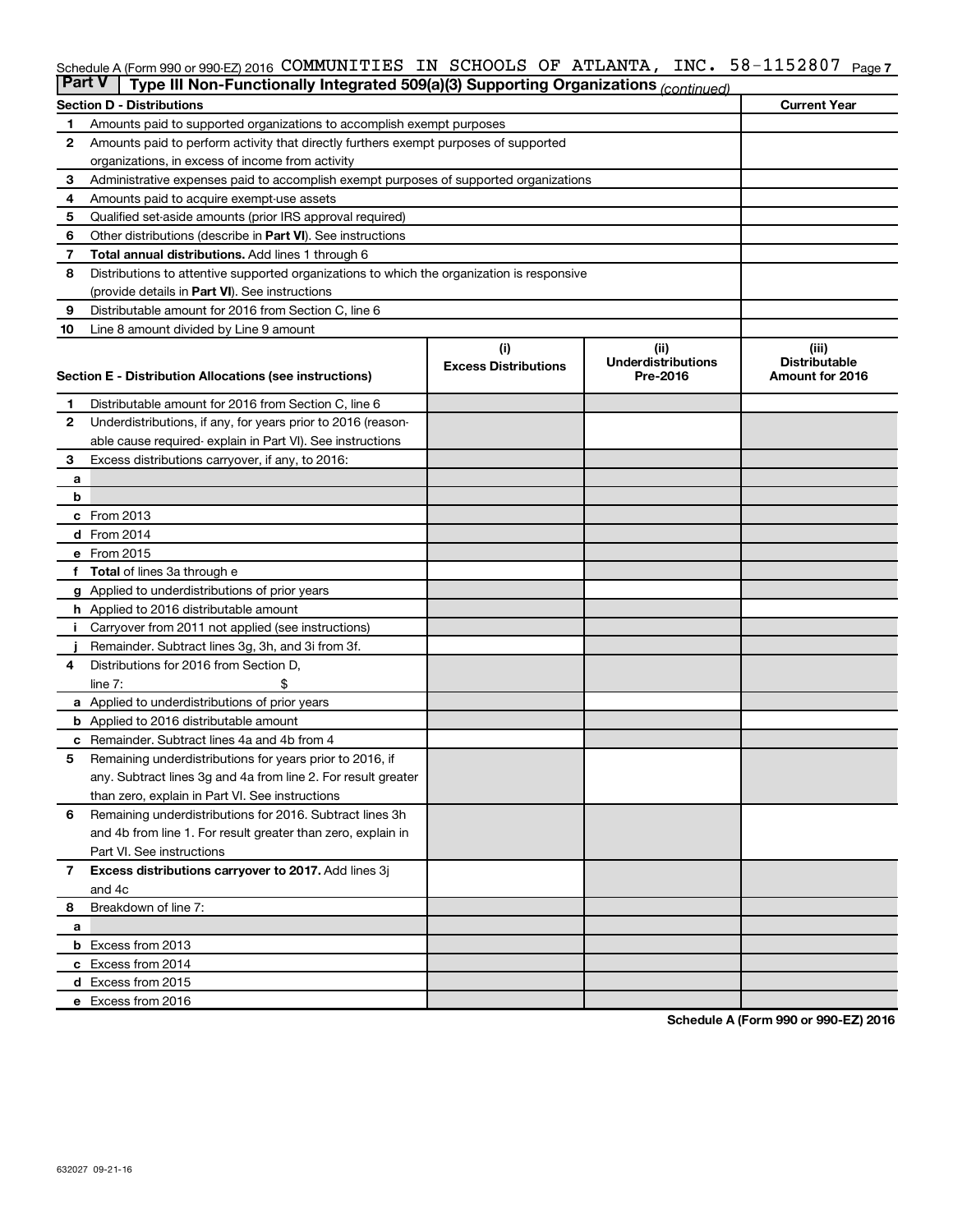|                | Schedule A (Form 990 or 990-EZ) 2016 COMMUNITIES IN SCHOOLS OF ATLANTA, INC. 58-1152807 Page 8                                                                                                                                                                                                                                                                                                                                                                                                       |
|----------------|------------------------------------------------------------------------------------------------------------------------------------------------------------------------------------------------------------------------------------------------------------------------------------------------------------------------------------------------------------------------------------------------------------------------------------------------------------------------------------------------------|
| <b>Part VI</b> | Supplemental Information. Provide the explanations required by Part II, line 10; Part II, line 17a or 17b; Part III, line 12;<br>Part IV, Section A, lines 1, 2, 3b, 3c, 4b, 4c, 5a, 6, 9a, 9b, 9c, 11a, 11b, and 11c, Part IV, Section B, lines 1 and 2; Part IV, Section C,<br>line 1; Part IV, Section D, lines 2 and 3; Part IV, Section E, lines 1c, 2a, 2b,<br>Section D, lines 5, 6, and 8; and Part V, Section E, lines 2, 5, and 6. Also complete this part for any additional information. |
|                | (See instructions.)                                                                                                                                                                                                                                                                                                                                                                                                                                                                                  |
|                |                                                                                                                                                                                                                                                                                                                                                                                                                                                                                                      |
|                |                                                                                                                                                                                                                                                                                                                                                                                                                                                                                                      |
|                |                                                                                                                                                                                                                                                                                                                                                                                                                                                                                                      |
|                |                                                                                                                                                                                                                                                                                                                                                                                                                                                                                                      |
|                |                                                                                                                                                                                                                                                                                                                                                                                                                                                                                                      |
|                |                                                                                                                                                                                                                                                                                                                                                                                                                                                                                                      |
|                |                                                                                                                                                                                                                                                                                                                                                                                                                                                                                                      |
|                |                                                                                                                                                                                                                                                                                                                                                                                                                                                                                                      |
|                |                                                                                                                                                                                                                                                                                                                                                                                                                                                                                                      |
|                |                                                                                                                                                                                                                                                                                                                                                                                                                                                                                                      |
|                |                                                                                                                                                                                                                                                                                                                                                                                                                                                                                                      |
|                |                                                                                                                                                                                                                                                                                                                                                                                                                                                                                                      |
|                |                                                                                                                                                                                                                                                                                                                                                                                                                                                                                                      |
|                |                                                                                                                                                                                                                                                                                                                                                                                                                                                                                                      |
|                |                                                                                                                                                                                                                                                                                                                                                                                                                                                                                                      |
|                |                                                                                                                                                                                                                                                                                                                                                                                                                                                                                                      |
|                |                                                                                                                                                                                                                                                                                                                                                                                                                                                                                                      |
|                |                                                                                                                                                                                                                                                                                                                                                                                                                                                                                                      |
|                |                                                                                                                                                                                                                                                                                                                                                                                                                                                                                                      |
|                |                                                                                                                                                                                                                                                                                                                                                                                                                                                                                                      |
|                |                                                                                                                                                                                                                                                                                                                                                                                                                                                                                                      |
|                |                                                                                                                                                                                                                                                                                                                                                                                                                                                                                                      |
|                |                                                                                                                                                                                                                                                                                                                                                                                                                                                                                                      |
|                |                                                                                                                                                                                                                                                                                                                                                                                                                                                                                                      |
|                |                                                                                                                                                                                                                                                                                                                                                                                                                                                                                                      |
|                |                                                                                                                                                                                                                                                                                                                                                                                                                                                                                                      |
|                |                                                                                                                                                                                                                                                                                                                                                                                                                                                                                                      |
|                |                                                                                                                                                                                                                                                                                                                                                                                                                                                                                                      |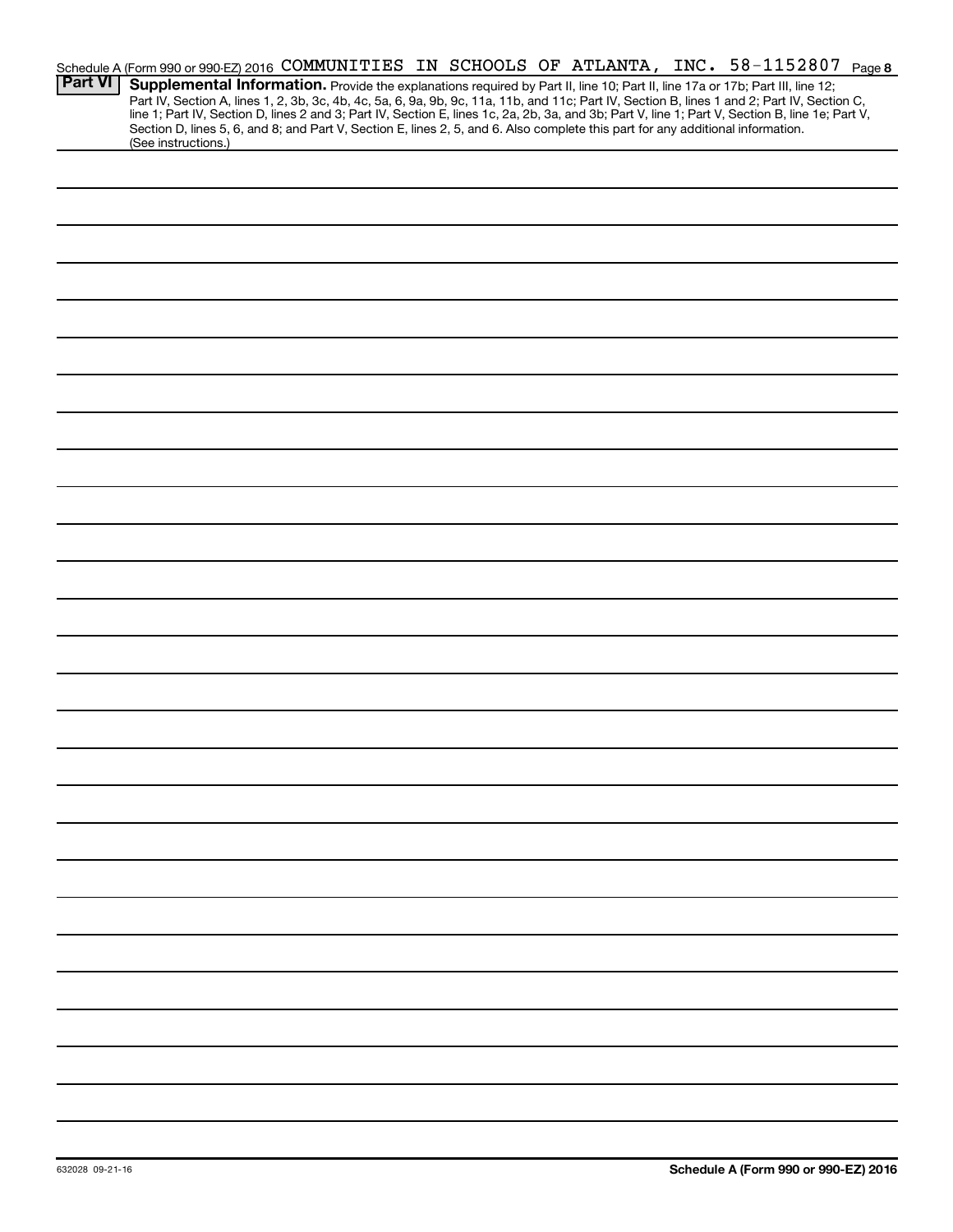### **Identification of Excess Contributions Included on Part II, Line 5 Schedule A <sup>2016</sup>**

### **\*\* Do Not File \*\* \*\*\* Not Open to Public Inspection \*\*\***

| <b>Contributor's Name</b>                                 | <b>Total</b><br><b>Contributions</b> | <b>Excess</b><br>Contributions |
|-----------------------------------------------------------|--------------------------------------|--------------------------------|
| ANNE COX CHAMBERS                                         | 3,087,962.                           | 2,796,811.                     |
|                                                           |                                      |                                |
|                                                           |                                      |                                |
|                                                           |                                      |                                |
|                                                           |                                      |                                |
|                                                           |                                      |                                |
|                                                           |                                      |                                |
|                                                           |                                      |                                |
|                                                           |                                      |                                |
|                                                           |                                      |                                |
|                                                           |                                      |                                |
|                                                           |                                      |                                |
|                                                           |                                      |                                |
|                                                           |                                      |                                |
|                                                           |                                      |                                |
|                                                           |                                      |                                |
|                                                           |                                      |                                |
|                                                           |                                      |                                |
|                                                           |                                      |                                |
|                                                           |                                      |                                |
|                                                           |                                      |                                |
|                                                           |                                      |                                |
|                                                           |                                      |                                |
| Total Excess Contributions to Schedule A, Part II, Line 5 |                                      | 2,796,811.                     |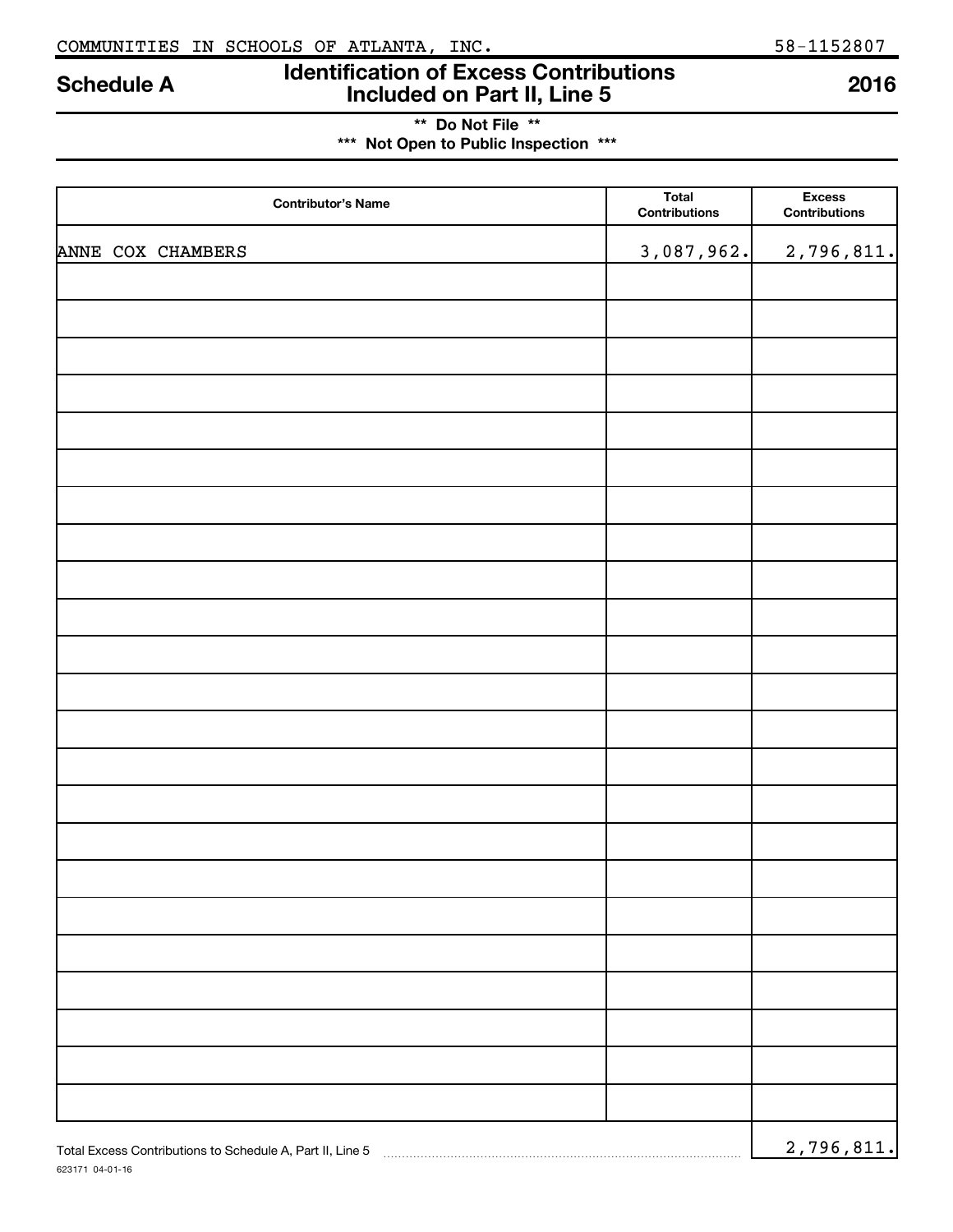Department of the Treasury Internal Revenue Service **(Form 990, 990-EZ,**

\*\* PUBLIC DISCLOSURE COPY \*\*

## **Schedule B Schedule of Contributors**

**or 990-PF) | Attach to Form 990, Form 990-EZ, or Form 990-PF. | Information about Schedule B (Form 990, 990-EZ, or 990-PF) and** its instructions is at www.irs.gov/form990.

OMB No. 1545-0047

**2016**

**Name of the organization Employer identification number**

| COMMUNITIES                    | IN SCHOOLS OF | <b>ATLANTA</b> | INC. | 1152807 |
|--------------------------------|---------------|----------------|------|---------|
| Organization type (check one): |               |                |      |         |

| Filers of:         | Section:                                                                  |
|--------------------|---------------------------------------------------------------------------|
| Form 990 or 990-FZ | $\lfloor \mathbf{X} \rfloor$ 501(c)( 3) (enter number) organization       |
|                    | 4947(a)(1) nonexempt charitable trust not treated as a private foundation |
|                    | 527 political organization                                                |
| Form 990-PF        | 501(c)(3) exempt private foundation                                       |
|                    | 4947(a)(1) nonexempt charitable trust treated as a private foundation     |
|                    | 501(c)(3) taxable private foundation                                      |

Check if your organization is covered by the General Rule or a Special Rule.

**Note:**  Only a section 501(c)(7), (8), or (10) organization can check boxes for both the General Rule and a Special Rule. See instructions.

### **General Rule**

 $\Box$ 

For an organization filing Form 990, 990-EZ, or 990-PF that received, during the year, contributions totaling \$5,000 or more (in money or property) from any one contributor. Complete Parts I and II. See instructions for determining a contributor's total contributions.

#### **Special Rules**

any one contributor, during the year, total contributions of the greater of **(1)** \$5,000 or **(2)** 2% of the amount on (i) Form 990, Part VIII, line 1h,  $\boxed{\text{X}}$  For an organization described in section 501(c)(3) filing Form 990 or 990-EZ that met the 33 1/3% support test of the regulations under sections 509(a)(1) and 170(b)(1)(A)(vi), that checked Schedule A (Form 990 or 990-EZ), Part II, line 13, 16a, or 16b, and that received from or (ii) Form 990-EZ, line 1. Complete Parts I and II.

year, total contributions of more than \$1,000 *exclusively* for religious, charitable, scientific, literary, or educational purposes, or for For an organization described in section 501(c)(7), (8), or (10) filing Form 990 or 990-EZ that received from any one contributor, during the the prevention of cruelty to children or animals. Complete Parts I, II, and III.  $\Box$ 

purpose. Don't complete any of the parts unless the General Rule applies to this organization because it received nonexclusively year, contributions exclusively for religious, charitable, etc., purposes, but no such contributions totaled more than \$1,000. If this box is checked, enter here the total contributions that were received during the year for an exclusively religious, charitable, etc., For an organization described in section 501(c)(7), (8), or (10) filing Form 990 or 990-EZ that received from any one contributor, during the religious, charitable, etc., contributions totaling \$5,000 or more during the year  $\ldots$  $\ldots$  $\ldots$  $\ldots$  $\ldots$  $\ldots$  $\Box$ 

**Caution:**  An organization that isn't covered by the General Rule and/or the Special Rules doesn't file Schedule B (Form 990, 990-EZ, or 990-PF),  **must** but it answer "No" on Part IV, line 2, of its Form 990; or check the box on line H of its Form 990-EZ or on its Form 990-PF, Part I, line 2, to certify that it doesn't meet the filing requirements of Schedule B (Form 990, 990-EZ, or 990-PF).

LHA For Paperwork Reduction Act Notice, see the Instructions for Form 990, 990-EZ, or 990-PF. Schedule B (Form 990, 990-EZ, or 990-PF) (2016)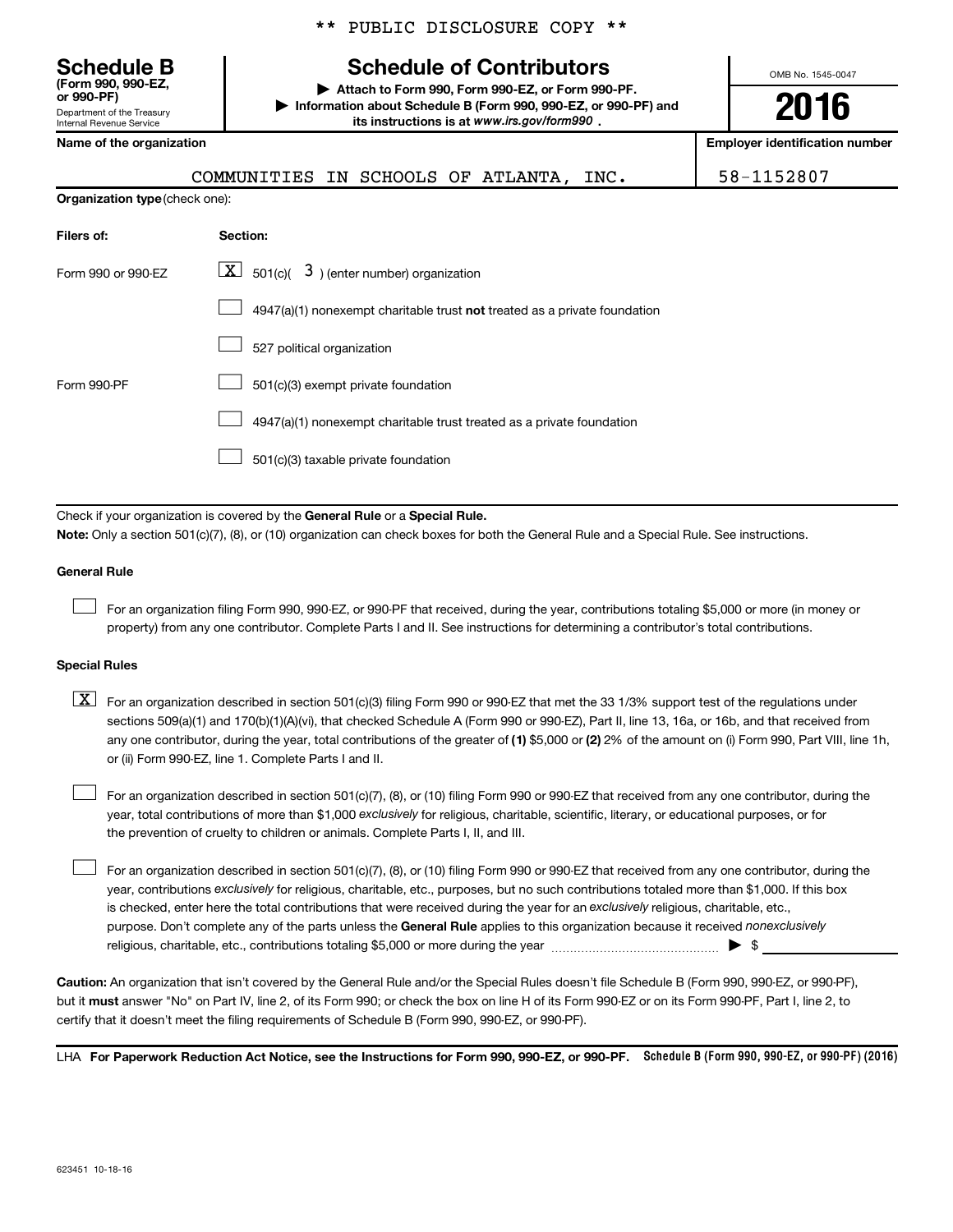### Schedule B (Form 990, 990-EZ, or 990-PF) (2016)

**Name of organization Employer identification number**

### COMMUNITIES IN SCHOOLS OF ATLANTA, INC. 41 122807

Part I Contributors (See instructions). Use duplicate copies of Part I if additional space is needed.

| (a)<br>No. | (b)<br>Name, address, and ZIP + 4 | (c)<br><b>Total contributions</b> | (d)<br>Type of contribution                                                                                      |
|------------|-----------------------------------|-----------------------------------|------------------------------------------------------------------------------------------------------------------|
| 2          |                                   | 2,551,500.<br>\$                  | $\overline{\text{X}}$<br>Person<br>Payroll<br><b>Noncash</b><br>(Complete Part II for<br>noncash contributions.) |
| (a)<br>No. | (b)<br>Name, address, and ZIP + 4 | (c)<br><b>Total contributions</b> | (d)<br>Type of contribution                                                                                      |
| 4          |                                   | 215, 260.<br>\$                   | $\overline{\text{X}}$<br>Person<br>Payroll<br><b>Noncash</b><br>(Complete Part II for<br>noncash contributions.) |
| (a)<br>No. | (b)<br>Name, address, and ZIP + 4 | (c)<br><b>Total contributions</b> | (d)<br>Type of contribution                                                                                      |
| 5          |                                   | 204,000.<br>\$                    | $\overline{\text{X}}$<br>Person<br>Payroll<br><b>Noncash</b><br>(Complete Part II for<br>noncash contributions.) |
| (a)<br>No. | (b)<br>Name, address, and ZIP + 4 | (c)<br><b>Total contributions</b> | (d)<br>Type of contribution                                                                                      |
| 1          |                                   | 148,000.<br>\$                    | $\overline{\text{X}}$<br>Person<br>Payroll<br><b>Noncash</b><br>(Complete Part II for<br>noncash contributions.) |
| (a)<br>No. | (b)<br>Name, address, and ZIP + 4 | (c)<br><b>Total contributions</b> | (d)<br>Type of contribution                                                                                      |
| 6          |                                   | 106,000.<br>\$                    | $\overline{\mathbf{X}}$<br>Person<br>Payroll<br>Noncash<br>(Complete Part II for<br>noncash contributions.)      |
| (a)<br>No. | (b)<br>Name, address, and ZIP + 4 | (c)<br><b>Total contributions</b> | (d)<br>Type of contribution                                                                                      |
| 3          |                                   | 105,000.<br>\$                    | $\boxed{\text{X}}$<br>Person<br>Payroll<br>Noncash<br>(Complete Part II for<br>noncash contributions.)           |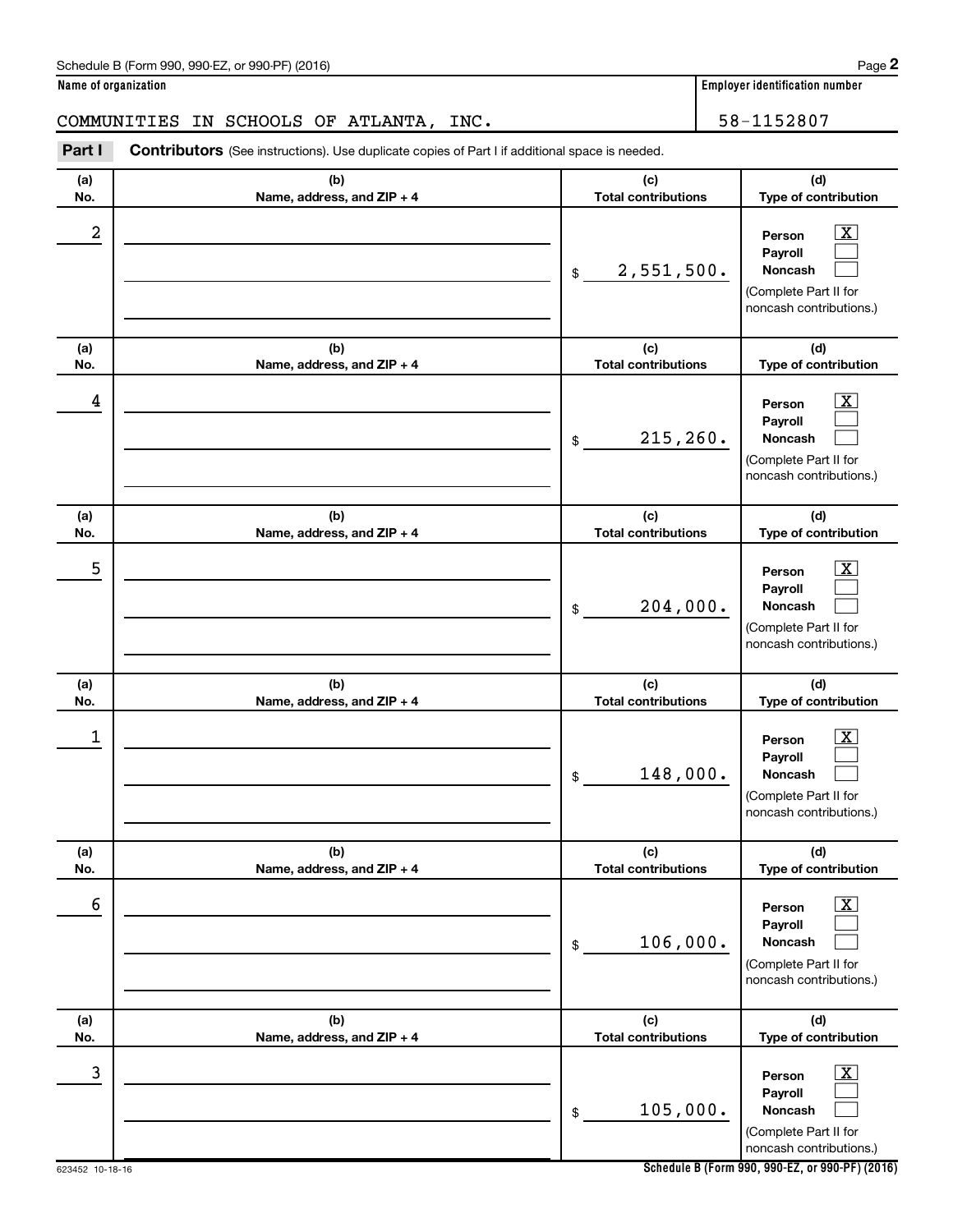| from<br>Part I               | Description of noncash property given        | <b>FIVIV</b> (or estimate)<br>(See instructions) | Date received                                   |
|------------------------------|----------------------------------------------|--------------------------------------------------|-------------------------------------------------|
|                              |                                              |                                                  |                                                 |
|                              |                                              |                                                  |                                                 |
|                              |                                              | \$                                               |                                                 |
| (a)<br>No.<br>from<br>Part I | (b)<br>Description of noncash property given | (c)<br>FMV (or estimate)<br>(See instructions)   | (d)<br>Date received                            |
|                              |                                              |                                                  |                                                 |
|                              |                                              |                                                  |                                                 |
|                              |                                              | \$                                               |                                                 |
| (a)<br>No.<br>from<br>Part I | (b)<br>Description of noncash property given | (c)<br>FMV (or estimate)<br>(See instructions)   | (d)<br>Date received                            |
|                              |                                              |                                                  |                                                 |
|                              |                                              |                                                  |                                                 |
|                              |                                              | \$                                               |                                                 |
| (a)<br>No.<br>from<br>Part I | (b)<br>Description of noncash property given | (c)<br>FMV (or estimate)<br>(See instructions)   | (d)<br>Date received                            |
|                              |                                              |                                                  |                                                 |
|                              |                                              |                                                  |                                                 |
|                              |                                              | \$                                               |                                                 |
| (a)<br>No.<br>from<br>Part I | (b)<br>Description of noncash property given | (c)<br>FMV (or estimate)<br>(See instructions)   | (d)<br>Date received                            |
|                              |                                              |                                                  |                                                 |
|                              |                                              | \$                                               |                                                 |
| (a)<br>No.<br>from<br>Part I | (b)<br>Description of noncash property given | (c)<br>FMV (or estimate)<br>(See instructions)   | (d)<br>Date received                            |
|                              |                                              |                                                  |                                                 |
|                              |                                              |                                                  |                                                 |
| 623453 10-18-16              |                                              | \$                                               | Schedule B (Form 990, 990-EZ, or 990-PF) (2016) |

**(b)**

Part II Noncash Property (See instructions). Use duplicate copies of Part II if additional space is needed.

**(a) No.**

**Schedule B (Form 990, 990-EZ, or 990-PF) (2016)**

**(d)**

COMMUNITIES IN SCHOOLS OF ATLANTA, INC. 41 122807

**(c) FMV (or estimate)** **3**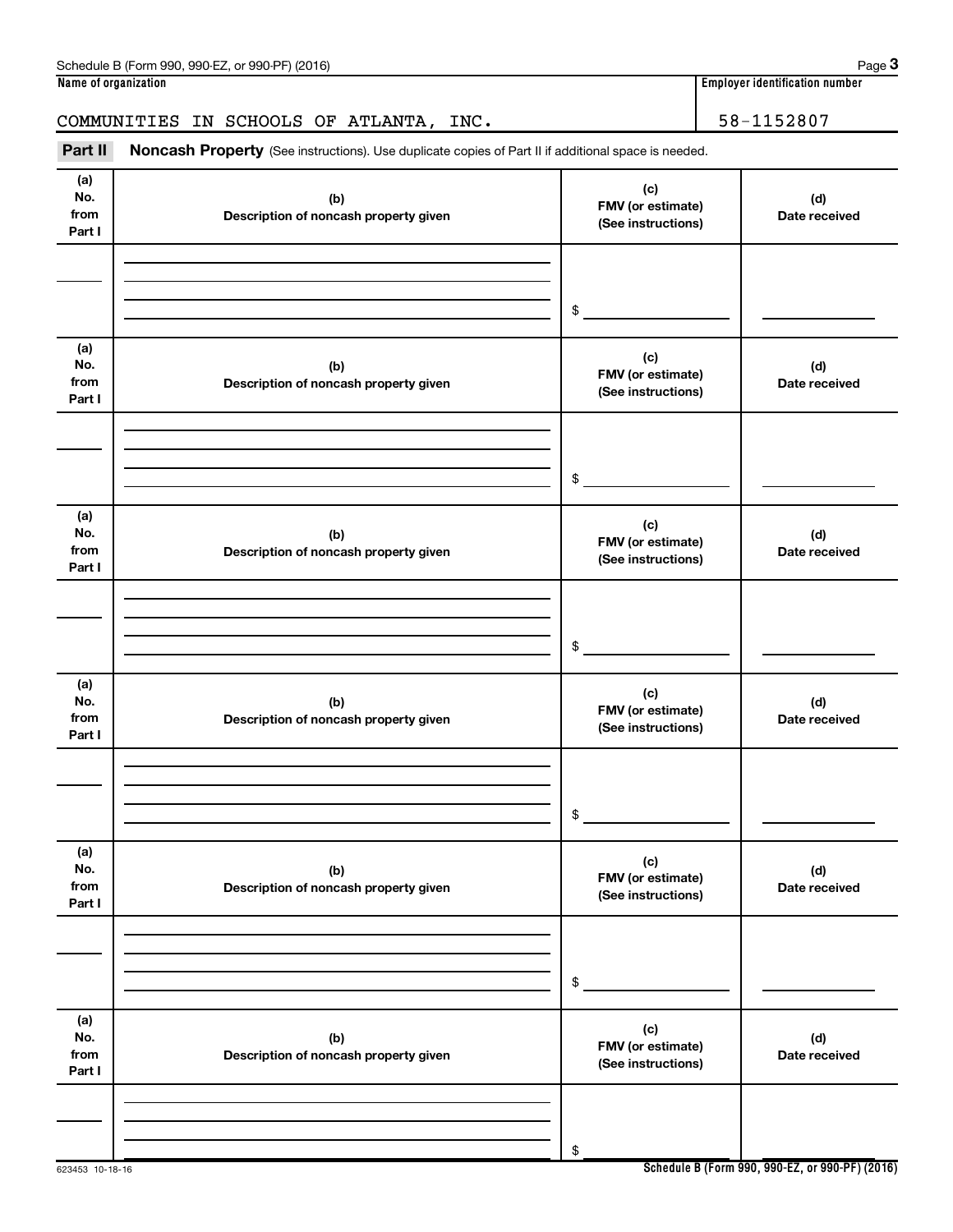|                      | Schedule B (Form 990, 990-EZ, or 990-PF) (2016)                                                                                                                                                                                                                                 |                      | Page 4                                   |
|----------------------|---------------------------------------------------------------------------------------------------------------------------------------------------------------------------------------------------------------------------------------------------------------------------------|----------------------|------------------------------------------|
| Name of organization |                                                                                                                                                                                                                                                                                 |                      | <b>Employer identification number</b>    |
|                      | COMMUNITIES IN SCHOOLS OF ATLANTA, INC.                                                                                                                                                                                                                                         |                      | 58-1152807                               |
| Part III             | Exclusively religious, charitable, etc., contributions to organizations described in section $501(c)(7)$ , (8), or (10) that total more than \$1,000 for<br>the year from any one contributor. Complete columns (a) through (e) and the following line entry. For organizations |                      |                                          |
|                      | completing Part III, enter the total of exclusively religious, charitable, etc., contributions of \$1,000 or less for the year. (Enter this info. once.)                                                                                                                        |                      |                                          |
| (a) No.              | Use duplicate copies of Part III if additional space is needed.                                                                                                                                                                                                                 |                      |                                          |
| from<br>Part I       | (b) Purpose of gift                                                                                                                                                                                                                                                             | (c) Use of gift      | (d) Description of how gift is held      |
|                      |                                                                                                                                                                                                                                                                                 |                      |                                          |
|                      |                                                                                                                                                                                                                                                                                 |                      |                                          |
|                      |                                                                                                                                                                                                                                                                                 |                      |                                          |
|                      |                                                                                                                                                                                                                                                                                 | (e) Transfer of gift |                                          |
|                      |                                                                                                                                                                                                                                                                                 |                      |                                          |
|                      | Transferee's name, address, and ZIP + 4                                                                                                                                                                                                                                         |                      | Relationship of transferor to transferee |
|                      |                                                                                                                                                                                                                                                                                 |                      |                                          |
|                      |                                                                                                                                                                                                                                                                                 |                      |                                          |
| (a) No.              |                                                                                                                                                                                                                                                                                 |                      |                                          |
| from<br>Part I       | (b) Purpose of gift                                                                                                                                                                                                                                                             | (c) Use of gift      | (d) Description of how gift is held      |
|                      |                                                                                                                                                                                                                                                                                 |                      |                                          |
|                      |                                                                                                                                                                                                                                                                                 |                      |                                          |
|                      |                                                                                                                                                                                                                                                                                 |                      |                                          |
|                      |                                                                                                                                                                                                                                                                                 | (e) Transfer of gift |                                          |
|                      |                                                                                                                                                                                                                                                                                 |                      |                                          |
|                      | Transferee's name, address, and ZIP + 4                                                                                                                                                                                                                                         |                      | Relationship of transferor to transferee |
|                      |                                                                                                                                                                                                                                                                                 |                      |                                          |
|                      |                                                                                                                                                                                                                                                                                 |                      |                                          |
| (a) No.              |                                                                                                                                                                                                                                                                                 |                      |                                          |
| from<br>Part I       | (b) Purpose of gift                                                                                                                                                                                                                                                             | (c) Use of gift      | (d) Description of how gift is held      |
|                      |                                                                                                                                                                                                                                                                                 |                      |                                          |
|                      |                                                                                                                                                                                                                                                                                 |                      |                                          |
|                      |                                                                                                                                                                                                                                                                                 |                      |                                          |
|                      |                                                                                                                                                                                                                                                                                 | (e) Transfer of gift |                                          |
|                      |                                                                                                                                                                                                                                                                                 |                      |                                          |
|                      | Transferee's name, address, and ZIP + 4                                                                                                                                                                                                                                         |                      | Relationship of transferor to transferee |
|                      |                                                                                                                                                                                                                                                                                 |                      |                                          |
|                      |                                                                                                                                                                                                                                                                                 |                      |                                          |
| (a) No.              |                                                                                                                                                                                                                                                                                 |                      |                                          |
| from<br>Part I       | (b) Purpose of gift                                                                                                                                                                                                                                                             | (c) Use of gift      | (d) Description of how gift is held      |
|                      |                                                                                                                                                                                                                                                                                 |                      |                                          |
|                      |                                                                                                                                                                                                                                                                                 |                      |                                          |
|                      |                                                                                                                                                                                                                                                                                 |                      |                                          |
|                      |                                                                                                                                                                                                                                                                                 | (e) Transfer of gift |                                          |
|                      |                                                                                                                                                                                                                                                                                 |                      |                                          |
|                      | Transferee's name, address, and ZIP + 4                                                                                                                                                                                                                                         |                      | Relationship of transferor to transferee |
|                      |                                                                                                                                                                                                                                                                                 |                      |                                          |
|                      |                                                                                                                                                                                                                                                                                 |                      |                                          |
|                      |                                                                                                                                                                                                                                                                                 |                      |                                          |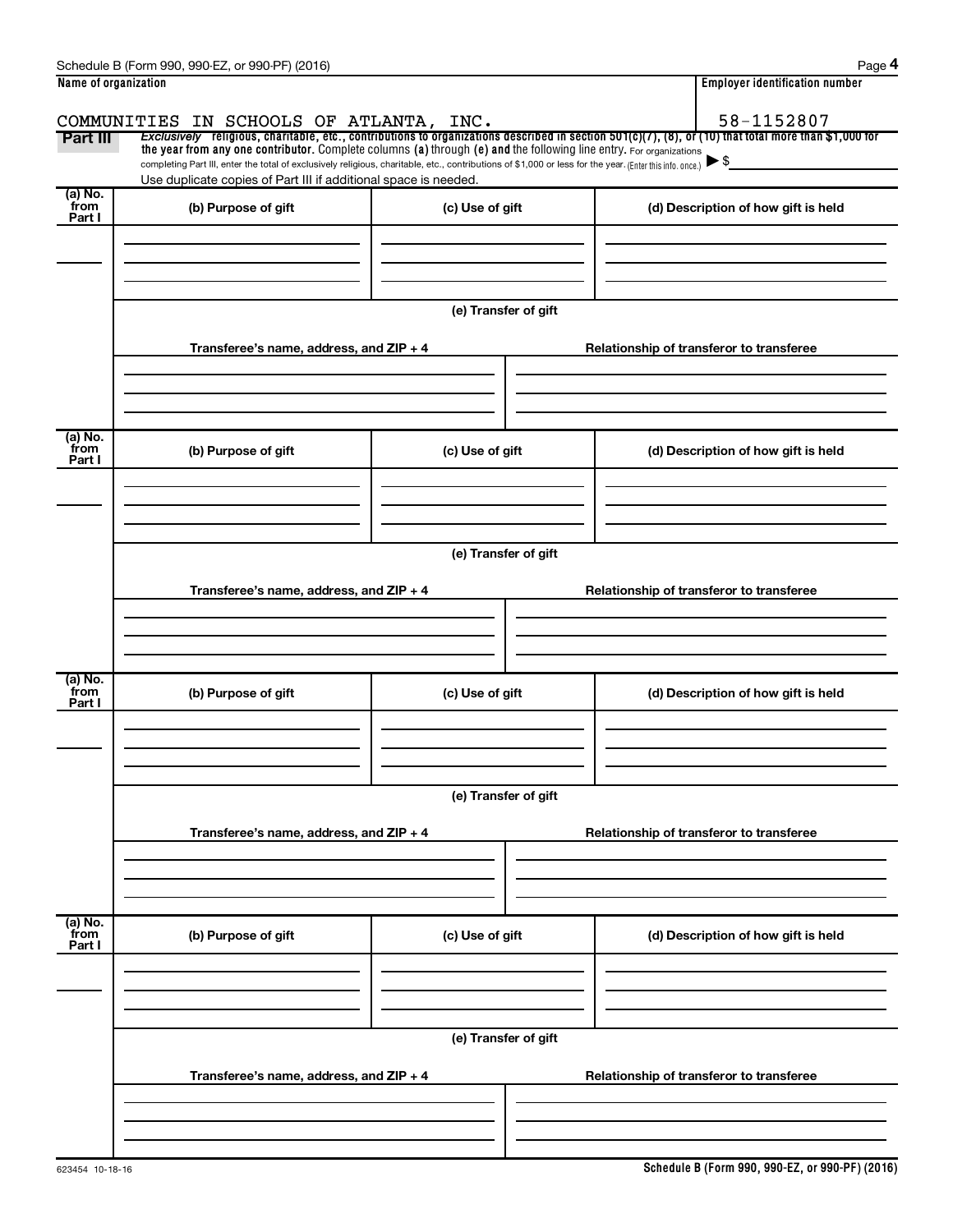# Supplemental Financial Statements<br> **Examplete if the organization answered "Yes" on Form 990,**

**(Form 990) | Complete if the organization answered "Yes" on Form 990, Part IV, line 6, 7, 8, 9, 10, 11a, 11b, 11c, 11d, 11e, 11f, 12a, or 12b.**<br>■ Attach to Form 990.



Department of the Treasury Internal Revenue Service **Held at the End of the Tax Year | Attach to Form 990. | Information about Schedule D (Form 990) and its instructions is at**  *www.irs.gov/form990.* **Name of the organization Employer identification number** (a) Donor advised funds **1 2 3 4 5 6 Yes No Yes No 1 2** Complete lines 2a through 2d if the organization held a qualified conservation contribution in the form of a conservation easement on the last **3 4 5** Does the organization have a written policy regarding the periodic monitoring, inspection, handling of **6 7 8 9 a** Total number of conservation easements ~~~~~~~~~~~~~~~~~~~~~~~~~~~~~~~~ **b** Total acreage restricted by conservation easements ~~~~~~~~~~~~~~~~~~~~~~~~~~ **c** Number of conservation easements on a certified historic structure included in (a)  $\ldots$  $\ldots$  $\ldots$  $\ldots$  $\ldots$  $\ldots$ **d 2a 2b 2c 2d Yes No Yes No 1 a** If the organization elected, as permitted under SFAS 116 (ASC 958), not to report in its revenue statement and balance sheet works of art, **2** If the organization received or held works of art, historical treasures, or other similar assets for financial gain, provide **b** If the organization elected, as permitted under SFAS 116 (ASC 958), to report in its revenue statement and balance sheet works of art, historical **(i)** Revenue included on Form 990, Part VIII, line 1 ~~~~~~~~~~~~~~~~~~~~~~~~~~~~ | \$ **(ii)** Assets included in Form 990, Part X ~~~~~~~~~~~~~~~~~~~~~~~~~~~~~~~~~ | \$ **Part I** | Organizations Maintaining Donor Advised Funds or Other Similar Funds or Accounts. Complete if the organization answered "Yes" on Form 990, Part IV, line 6. (b) Funds and other accounts Total number at end of year ~~~~~~~~~~~~~~~ Aggregate value of contributions to (during year)  $\quad \quad \ldots \ldots \ldots$ Aggregate value of grants from (during year) will contain the Aggregate value of grants from (during year) Aggregate value at end of year ~~~~~~~~~~~~~ Did the organization inform all donors and donor advisors in writing that the assets held in donor advised funds are the organization's property, subject to the organization's exclusive legal control?~~~~~~~~~~~~~~~~~~ Did the organization inform all grantees, donors, and donor advisors in writing that grant funds can be used only for charitable purposes and not for the benefit of the donor or donor advisor, or for any other purpose conferring impermissible private benefit? **Part II** Conservation Easements. Complete if the organization answered "Yes" on Form 990, Part IV, line 7. Purpose(s) of conservation easements held by the organization (check all that apply). **Preservation of land for public use (e.g., recreation or education) Example 1** Protection of natural habitat Preservation of open space Preservation of a historically important land area Preservation of a certified historic structure day of the tax year. Number of conservation easements included in (c) acquired after 8/17/06, and not on a historic structure listed in the National Register ~~~~~~~~~~~~~~~~~~~~~~~~~~~~~~~~~~~~~~ Number of conservation easements modified, transferred, released, extinguished, or terminated by the organization during the tax  $\vee$  ear  $\blacktriangleright$ Number of states where property subject to conservation easement is located  $\blacktriangleright$ violations, and enforcement of the conservation easements it holds? ~~~~~~~~~~~~~~~~~~~~~~~~~ Staff and volunteer hours devoted to monitoring, inspecting, handling of violations, and enforcing conservation easements during the year  $\blacktriangleright$ Amount of expenses incurred in monitoring, inspecting, handling of violations, and enforcing conservation easements during the year  $\triangleright$  \$ Does each conservation easement reported on line 2(d) above satisfy the requirements of section 170(h)(4)(B)(i) and section 170(h)(4)(B)(ii)? ~~~~~~~~~~~~~~~~~~~~~~~~~~~~~~~~~~~~~~~~~~~~~~ In Part XIII, describe how the organization reports conservation easements in its revenue and expense statement, and balance sheet, and include, if applicable, the text of the footnote to the organization's financial statements that describes the organization's accounting for conservation easements. Complete if the organization answered "Yes" on Form 990, Part IV, line 8. historical treasures, or other similar assets held for public exhibition, education, or research in furtherance of public service, provide, in Part XIII, the text of the footnote to its financial statements that describes these items. treasures, or other similar assets held for public exhibition, education, or research in furtherance of public service, provide the following amounts relating to these items: the following amounts required to be reported under SFAS 116 (ASC 958) relating to these items: **Part III Organizations Maintaining Collections of Art, Historical Treasures, or Other Similar Assets.**  $\Box$  Yes  $\Box$ † †  $\Box$  $|$  Yes  $|$  Yes COMMUNITIES IN SCHOOLS OF ATLANTA, INC. | 58-1152807

**a** Revenue included on Form 990, Part VIII, line 1 ~~~~~~~~~~~~~~~~~~~~~~~~~~~~~~ | \$ **b For Paperwork Reduction Act Notice, see the Instructions for Form 990. Schedule D (Form 990) 2016** LHA Assets included in Form 990, Part X | \$

632051 08-29-16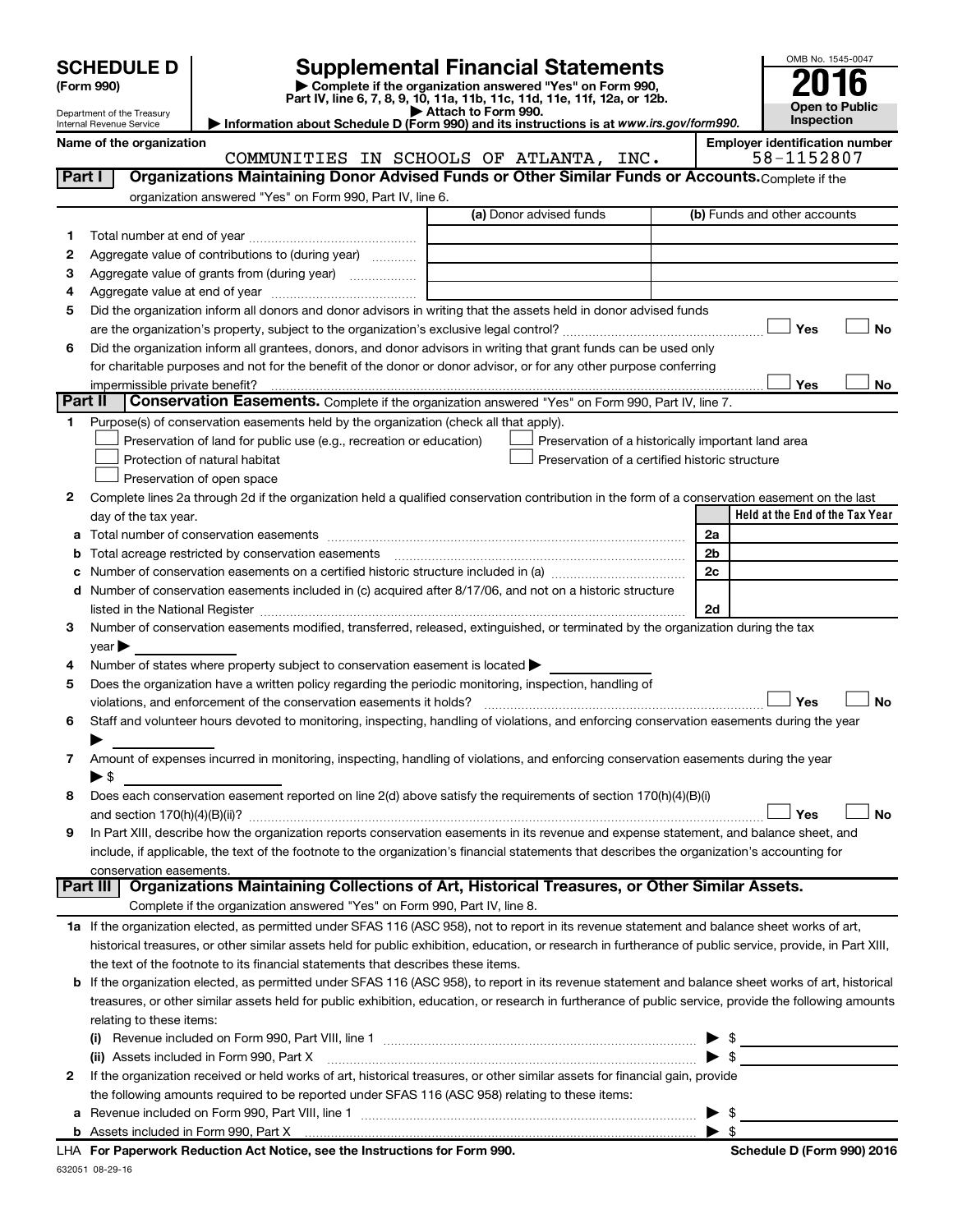|        | Schedule D (Form 990) 2016                                                                                                                                                                                                     | COMMUNITIES IN SCHOOLS OF ATLANTA, INC. |   |                |                                                                             |                 | 58-1152807     | Page 2    |
|--------|--------------------------------------------------------------------------------------------------------------------------------------------------------------------------------------------------------------------------------|-----------------------------------------|---|----------------|-----------------------------------------------------------------------------|-----------------|----------------|-----------|
|        | Part III<br>Organizations Maintaining Collections of Art, Historical Treasures, or Other Similar Assets (continued)                                                                                                            |                                         |   |                |                                                                             |                 |                |           |
| 3      | Using the organization's acquisition, accession, and other records, check any of the following that are a significant use of its collection items                                                                              |                                         |   |                |                                                                             |                 |                |           |
|        | (check all that apply):                                                                                                                                                                                                        |                                         |   |                |                                                                             |                 |                |           |
| a      | Public exhibition                                                                                                                                                                                                              | d                                       |   |                | Loan or exchange programs                                                   |                 |                |           |
| b      | Scholarly research                                                                                                                                                                                                             | е                                       |   |                | Other <b>Communication</b>                                                  |                 |                |           |
| c      | Preservation for future generations                                                                                                                                                                                            |                                         |   |                |                                                                             |                 |                |           |
|        | Provide a description of the organization's collections and explain how they further the organization's exempt purpose in Part XIII.                                                                                           |                                         |   |                |                                                                             |                 |                |           |
| 5      | During the year, did the organization solicit or receive donations of art, historical treasures, or other similar assets                                                                                                       |                                         |   |                |                                                                             |                 |                |           |
|        |                                                                                                                                                                                                                                |                                         |   |                |                                                                             |                 | Yes            | No        |
|        | Part IV<br><b>Escrow and Custodial Arrangements.</b> Complete if the organization answered "Yes" on Form 990, Part IV, line 9, or                                                                                              |                                         |   |                |                                                                             |                 |                |           |
|        | reported an amount on Form 990, Part X, line 21.                                                                                                                                                                               |                                         |   |                |                                                                             |                 |                |           |
|        | 1a Is the organization an agent, trustee, custodian or other intermediary for contributions or other assets not included                                                                                                       |                                         |   |                |                                                                             |                 |                |           |
|        |                                                                                                                                                                                                                                |                                         |   |                |                                                                             |                 | Yes            | No        |
|        | b If "Yes," explain the arrangement in Part XIII and complete the following table:                                                                                                                                             |                                         |   |                |                                                                             |                 |                |           |
|        |                                                                                                                                                                                                                                |                                         |   |                |                                                                             |                 | Amount         |           |
|        |                                                                                                                                                                                                                                |                                         |   |                |                                                                             | 1c              |                |           |
|        |                                                                                                                                                                                                                                |                                         |   |                |                                                                             | 1d              |                |           |
|        | Distributions during the year manufactured and an account of the year manufactured and the year manufactured and the year manufactured and the year manufactured and the year manufactured and the year manufactured and the y |                                         |   |                |                                                                             | 1e              |                |           |
| f      |                                                                                                                                                                                                                                |                                         |   |                |                                                                             | 1f              |                |           |
|        | 2a Did the organization include an amount on Form 990, Part X, line 21, for escrow or custodial account liability?                                                                                                             |                                         |   |                |                                                                             |                 | Yes            | No        |
| Part V | <b>b</b> If "Yes," explain the arrangement in Part XIII. Check here if the explanation has been provided on Part XIII<br><b>Endowment Funds.</b> Complete if the organization answered "Yes" on Form 990, Part IV, line 10.    |                                         |   |                |                                                                             |                 |                |           |
|        |                                                                                                                                                                                                                                |                                         |   |                | (c) Two years back $\vert$ (d) Three years back $\vert$ (e) Four years back |                 |                |           |
|        |                                                                                                                                                                                                                                | (a) Current year                        |   | (b) Prior year |                                                                             |                 |                |           |
|        | <b>1a</b> Beginning of year balance <i>manumumum</i>                                                                                                                                                                           |                                         |   |                |                                                                             |                 |                |           |
| b      |                                                                                                                                                                                                                                |                                         |   |                |                                                                             |                 |                |           |
|        | Net investment earnings, gains, and losses                                                                                                                                                                                     |                                         |   |                |                                                                             |                 |                |           |
|        |                                                                                                                                                                                                                                |                                         |   |                |                                                                             |                 |                |           |
|        | e Other expenditures for facilities                                                                                                                                                                                            |                                         |   |                |                                                                             |                 |                |           |
|        | and programs                                                                                                                                                                                                                   |                                         |   |                |                                                                             |                 |                |           |
| Ť.     | End of year balance                                                                                                                                                                                                            |                                         |   |                |                                                                             |                 |                |           |
| 2      | Provide the estimated percentage of the current year end balance (line 1g, column (a)) held as:                                                                                                                                |                                         |   |                |                                                                             |                 |                |           |
| а      | Board designated or quasi-endowment                                                                                                                                                                                            |                                         | ℅ |                |                                                                             |                 |                |           |
| b      | Permanent endowment                                                                                                                                                                                                            | %                                       |   |                |                                                                             |                 |                |           |
|        | c Temporarily restricted endowment                                                                                                                                                                                             | %                                       |   |                |                                                                             |                 |                |           |
|        | The percentages on lines 2a, 2b, and 2c should equal 100%.                                                                                                                                                                     |                                         |   |                |                                                                             |                 |                |           |
|        | 3a Are there endowment funds not in the possession of the organization that are held and administered for the organization                                                                                                     |                                         |   |                |                                                                             |                 |                |           |
|        | by:                                                                                                                                                                                                                            |                                         |   |                |                                                                             |                 |                | Yes<br>No |
|        | (i)                                                                                                                                                                                                                            |                                         |   |                |                                                                             |                 | 3a(i)          |           |
|        |                                                                                                                                                                                                                                |                                         |   |                |                                                                             |                 | 3a(ii)         |           |
|        |                                                                                                                                                                                                                                |                                         |   |                |                                                                             |                 | 3b             |           |
|        | Describe in Part XIII the intended uses of the organization's endowment funds.                                                                                                                                                 |                                         |   |                |                                                                             |                 |                |           |
|        | <b>Part VI</b><br>Land, Buildings, and Equipment.                                                                                                                                                                              |                                         |   |                |                                                                             |                 |                |           |
|        | Complete if the organization answered "Yes" on Form 990, Part IV, line 11a. See Form 990, Part X, line 10.                                                                                                                     |                                         |   |                |                                                                             |                 |                |           |
|        | Description of property                                                                                                                                                                                                        | (a) Cost or other                       |   |                | (b) Cost or other                                                           | (c) Accumulated | (d) Book value |           |
|        |                                                                                                                                                                                                                                | basis (investment)                      |   |                | basis (other)                                                               | depreciation    |                |           |
|        |                                                                                                                                                                                                                                |                                         |   |                |                                                                             |                 |                |           |
|        |                                                                                                                                                                                                                                |                                         |   |                |                                                                             |                 |                |           |
|        |                                                                                                                                                                                                                                |                                         |   |                | 25,519.                                                                     | 21,731.         |                | 3,788.    |
|        |                                                                                                                                                                                                                                |                                         |   |                | 511,063.                                                                    | 471, 453.       |                | 39,610.   |
|        |                                                                                                                                                                                                                                |                                         |   |                | 69,041.                                                                     | 54,806.         |                | 14, 235.  |
|        | Total. Add lines 1a through 1e. (Column (d) must equal Form 990, Part X, column (B), line 10c.)                                                                                                                                |                                         |   |                |                                                                             |                 |                | 57,633.   |

**Schedule D (Form 990) 2016**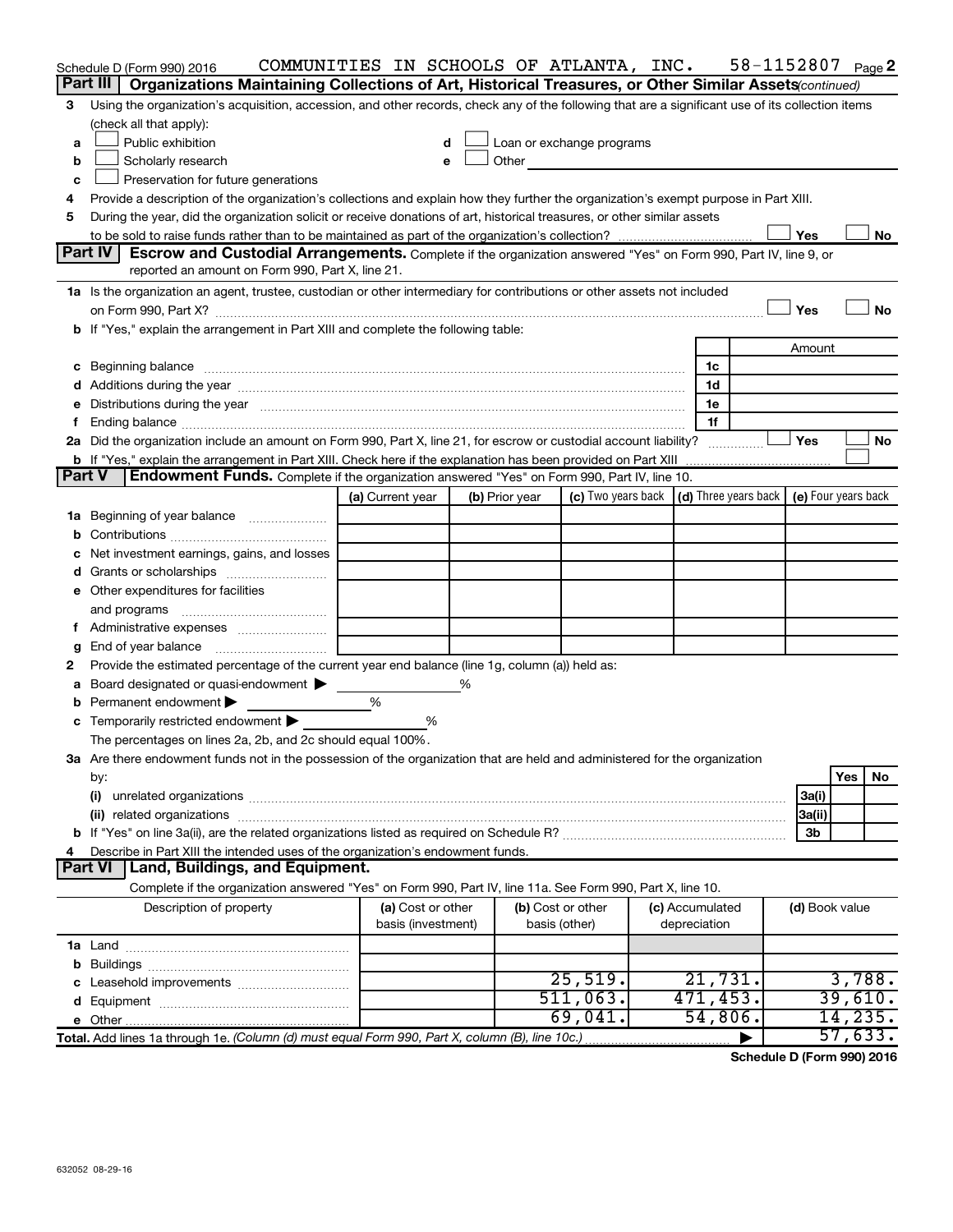|                 | Schedule D (Form 990) 2016    | COMMUNITIES IN SCHOOLS OF ATLANTA, INC.                                                                                                              |                 |                |                | 58-1152807<br>Page 3                                                                                                                               |
|-----------------|-------------------------------|------------------------------------------------------------------------------------------------------------------------------------------------------|-----------------|----------------|----------------|----------------------------------------------------------------------------------------------------------------------------------------------------|
| <b>Part VII</b> |                               | <b>Investments - Other Securities.</b>                                                                                                               |                 |                |                |                                                                                                                                                    |
|                 |                               | Complete if the organization answered "Yes" on Form 990, Part IV, line 11b. See Form 990, Part X, line 12.                                           |                 |                |                |                                                                                                                                                    |
|                 |                               | (a) Description of security or category (including name of security)                                                                                 |                 | (b) Book value |                | (c) Method of valuation: Cost or end-of-year market value                                                                                          |
|                 | (1) Financial derivatives     |                                                                                                                                                      |                 |                |                |                                                                                                                                                    |
|                 |                               |                                                                                                                                                      |                 |                |                |                                                                                                                                                    |
| (3) Other       |                               |                                                                                                                                                      |                 |                |                |                                                                                                                                                    |
| (A)             |                               |                                                                                                                                                      |                 |                |                |                                                                                                                                                    |
| (B)             |                               |                                                                                                                                                      |                 |                |                |                                                                                                                                                    |
| (C)             |                               |                                                                                                                                                      |                 |                |                |                                                                                                                                                    |
| (D)             |                               |                                                                                                                                                      |                 |                |                |                                                                                                                                                    |
| (E)             |                               |                                                                                                                                                      |                 |                |                |                                                                                                                                                    |
| (F)             |                               |                                                                                                                                                      |                 |                |                |                                                                                                                                                    |
| (G)             |                               |                                                                                                                                                      |                 |                |                |                                                                                                                                                    |
| (H)             |                               |                                                                                                                                                      |                 |                |                |                                                                                                                                                    |
|                 |                               | Total. (Col. (b) must equal Form 990, Part X, col. (B) line 12.)                                                                                     |                 |                |                |                                                                                                                                                    |
|                 |                               | Part VIII Investments - Program Related.                                                                                                             |                 |                |                |                                                                                                                                                    |
|                 |                               | Complete if the organization answered "Yes" on Form 990, Part IV, line 11c. See Form 990, Part X, line 13.                                           |                 |                |                |                                                                                                                                                    |
|                 | (a) Description of investment |                                                                                                                                                      |                 | (b) Book value |                | (c) Method of valuation: Cost or end-of-year market value                                                                                          |
| (1)             |                               |                                                                                                                                                      |                 |                |                |                                                                                                                                                    |
| (2)             |                               |                                                                                                                                                      |                 |                |                |                                                                                                                                                    |
| (3)             |                               |                                                                                                                                                      |                 |                |                |                                                                                                                                                    |
| (4)             |                               |                                                                                                                                                      |                 |                |                |                                                                                                                                                    |
| (5)             |                               |                                                                                                                                                      |                 |                |                |                                                                                                                                                    |
| (6)             |                               |                                                                                                                                                      |                 |                |                |                                                                                                                                                    |
| (7)             |                               |                                                                                                                                                      |                 |                |                |                                                                                                                                                    |
| (8)             |                               |                                                                                                                                                      |                 |                |                |                                                                                                                                                    |
| (9)             |                               |                                                                                                                                                      |                 |                |                |                                                                                                                                                    |
|                 |                               | Total. (Col. (b) must equal Form 990, Part X, col. (B) line 13.) $\blacktriangleright$                                                               |                 |                |                |                                                                                                                                                    |
| Part IX         | <b>Other Assets.</b>          |                                                                                                                                                      |                 |                |                |                                                                                                                                                    |
|                 |                               | Complete if the organization answered "Yes" on Form 990, Part IV, line 11d. See Form 990, Part X, line 15.                                           |                 |                |                |                                                                                                                                                    |
|                 |                               |                                                                                                                                                      | (a) Description |                |                | (b) Book value                                                                                                                                     |
| (1)             |                               |                                                                                                                                                      |                 |                |                |                                                                                                                                                    |
| (2)             |                               |                                                                                                                                                      |                 |                |                |                                                                                                                                                    |
| (3)             |                               |                                                                                                                                                      |                 |                |                |                                                                                                                                                    |
| (4)             |                               |                                                                                                                                                      |                 |                |                |                                                                                                                                                    |
| (5)             |                               |                                                                                                                                                      |                 |                |                |                                                                                                                                                    |
| (6)             |                               |                                                                                                                                                      |                 |                |                |                                                                                                                                                    |
| (7)             |                               |                                                                                                                                                      |                 |                |                |                                                                                                                                                    |
| (8)             |                               |                                                                                                                                                      |                 |                |                |                                                                                                                                                    |
| (9)             |                               |                                                                                                                                                      |                 |                |                |                                                                                                                                                    |
| <b>Part X</b>   | <b>Other Liabilities.</b>     | Total. (Column (b) must equal Form 990, Part X, col. (B) line 15.)                                                                                   |                 |                |                |                                                                                                                                                    |
|                 |                               | Complete if the organization answered "Yes" on Form 990, Part IV, line 11e or 11f. See Form 990, Part X, line 25.                                    |                 |                |                |                                                                                                                                                    |
|                 |                               | (a) Description of liability                                                                                                                         |                 |                | (b) Book value |                                                                                                                                                    |
| 1.              | Federal income taxes          |                                                                                                                                                      |                 |                |                |                                                                                                                                                    |
| (1)             |                               |                                                                                                                                                      |                 |                |                |                                                                                                                                                    |
| (2)<br>(3)      |                               |                                                                                                                                                      |                 |                |                |                                                                                                                                                    |
|                 |                               |                                                                                                                                                      |                 |                |                |                                                                                                                                                    |
| (4)             |                               |                                                                                                                                                      |                 |                |                |                                                                                                                                                    |
| (5)<br>(6)      |                               |                                                                                                                                                      |                 |                |                |                                                                                                                                                    |
|                 |                               |                                                                                                                                                      |                 |                |                |                                                                                                                                                    |
| (7)             |                               |                                                                                                                                                      |                 |                |                |                                                                                                                                                    |
| (8)<br>(9)      |                               |                                                                                                                                                      |                 |                |                |                                                                                                                                                    |
|                 |                               | Total. (Column (b) must equal Form 990, Part X, col. (B) line 25.)                                                                                   |                 |                |                |                                                                                                                                                    |
|                 |                               | 2. Liability for uncertain tax positions. In Part XIII, provide the text of the footnote to the organization's financial statements that reports the |                 |                |                |                                                                                                                                                    |
|                 |                               |                                                                                                                                                      |                 |                |                | organization's liability for uncertain tax positions under FIN 48 (ASC 740). Check here if the text of the footnote has been provided in Part XIII |
|                 |                               |                                                                                                                                                      |                 |                |                |                                                                                                                                                    |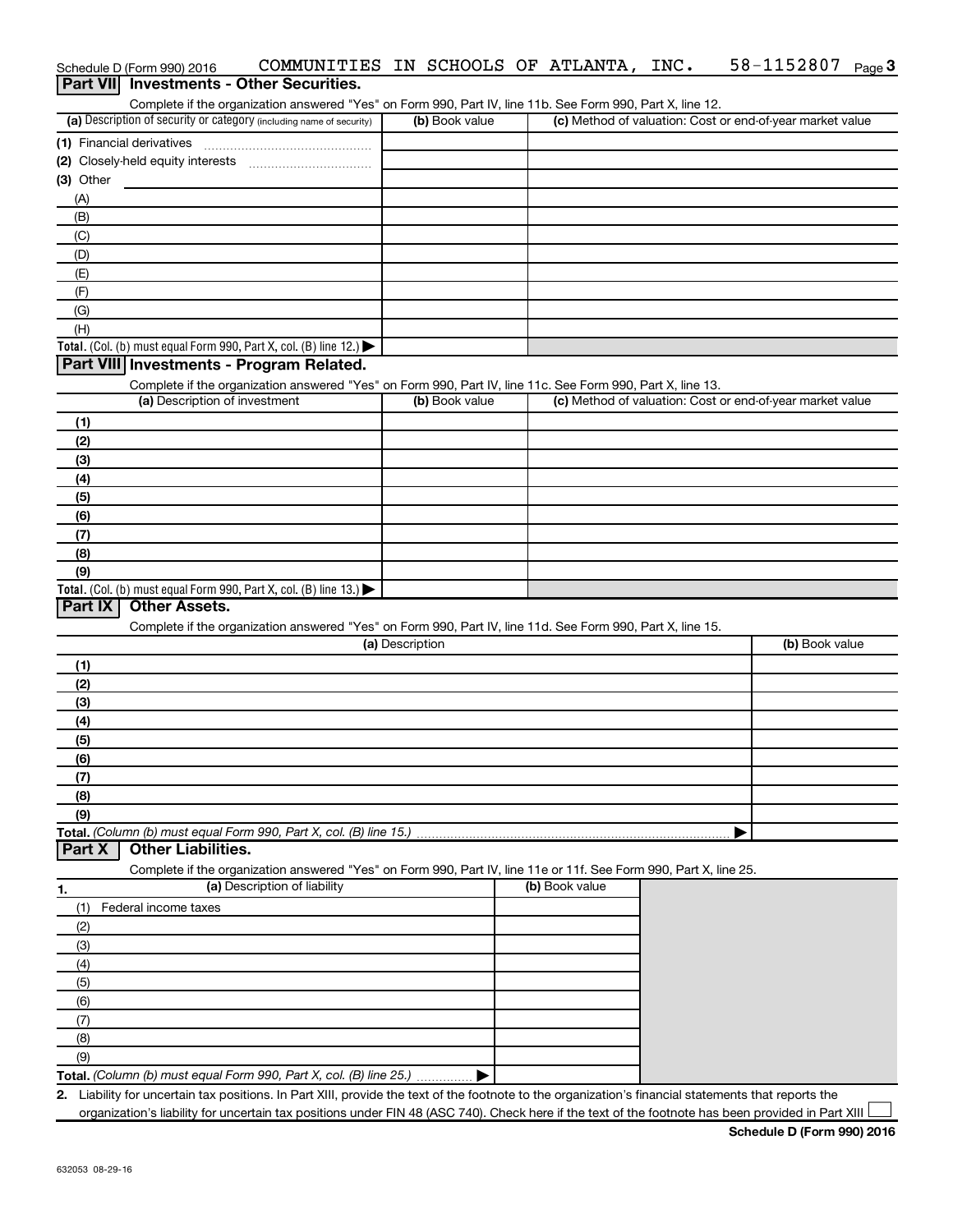|   | COMMUNITIES IN SCHOOLS OF ATLANTA, INC.<br>Schedule D (Form 990) 2016                                                                                                                                 |                |           |                | 58-1152807 Page 4 |
|---|-------------------------------------------------------------------------------------------------------------------------------------------------------------------------------------------------------|----------------|-----------|----------------|-------------------|
|   | Reconciliation of Revenue per Audited Financial Statements With Revenue per Return.<br>Part XI                                                                                                        |                |           |                |                   |
|   | Complete if the organization answered "Yes" on Form 990, Part IV, line 12a.                                                                                                                           |                |           |                |                   |
| 1 | Total revenue, gains, and other support per audited financial statements                                                                                                                              |                |           | $\blacksquare$ | 4,752,186.        |
| 2 | Amounts included on line 1 but not on Form 990, Part VIII, line 12:                                                                                                                                   |                |           |                |                   |
| a |                                                                                                                                                                                                       | 2a             | 99,793.   |                |                   |
| b |                                                                                                                                                                                                       | 2 <sub>b</sub> | 46,371.   |                |                   |
|   |                                                                                                                                                                                                       | 2c             |           |                |                   |
|   |                                                                                                                                                                                                       | 2d             |           |                |                   |
| e | Add lines 2a through 2d                                                                                                                                                                               |                |           | 2e             | 146,164.          |
| з |                                                                                                                                                                                                       |                |           | 3              | 4,606,022.        |
| 4 | Amounts included on Form 990, Part VIII, line 12, but not on line 1:                                                                                                                                  |                |           |                |                   |
| a |                                                                                                                                                                                                       | 4a             |           |                |                   |
| b |                                                                                                                                                                                                       | 4 <sub>h</sub> | $-1,097.$ |                |                   |
|   | Add lines 4a and 4b                                                                                                                                                                                   |                |           | 4с             | $-1,097.$         |
|   |                                                                                                                                                                                                       |                |           | 5              | 4,604,925.        |
|   | Part XII Reconciliation of Expenses per Audited Financial Statements With Expenses per Return.                                                                                                        |                |           |                |                   |
|   | Complete if the organization answered "Yes" on Form 990, Part IV, line 12a.                                                                                                                           |                |           |                |                   |
| 1 |                                                                                                                                                                                                       |                |           | $\mathbf{1}$   | 4,578,208.        |
|   |                                                                                                                                                                                                       |                |           |                |                   |
| 2 | Amounts included on line 1 but not on Form 990, Part IX, line 25:                                                                                                                                     |                |           |                |                   |
| a |                                                                                                                                                                                                       | 2a             | 46,371.   |                |                   |
| b |                                                                                                                                                                                                       | 2 <sub>b</sub> |           |                |                   |
|   |                                                                                                                                                                                                       | 2 <sub>c</sub> |           |                |                   |
|   |                                                                                                                                                                                                       | 2d             | 1,097.    |                |                   |
|   | Add lines 2a through 2d <b>contract and a contract and a contract a</b> contract a contract and a contract a contract a                                                                               |                |           | 2e             | 47,468.           |
| 3 |                                                                                                                                                                                                       |                |           | $\mathbf{a}$   | 4,530,740.        |
| 4 | Amounts included on Form 990, Part IX, line 25, but not on line 1:                                                                                                                                    |                |           |                |                   |
| a |                                                                                                                                                                                                       | 4a             |           |                |                   |
|   |                                                                                                                                                                                                       | 4b             |           |                |                   |
|   | c Add lines 4a and 4b                                                                                                                                                                                 |                |           | 4с             | 0.                |
| 5 |                                                                                                                                                                                                       |                |           | 5              | 4,530,740.        |
|   | Part XIII Supplemental Information.<br>Provide the descriptions required for Part II, lines 3, 5, and 9; Part III, lines 1a and 4; Part IV, lines 1b and 2b; Part V, line 4; Part X, line 2; Part XI, |                |           |                |                   |

| lines 2d and 4b; and Part XII, lines 2d and 4b. Also complete this part to provide any additional information. |  |  |
|----------------------------------------------------------------------------------------------------------------|--|--|
|                                                                                                                |  |  |

| PART XI, LINE 4B - OTHER ADJUSTMENTS:                      |           |
|------------------------------------------------------------|-----------|
| RECLASS LOSS ON DISPOSAL OF FIXED ASSETS FROM EXPENSE      | $-197.$   |
| RECLASS FUNDRAISING EXPENSES AGAINST REVENUE               | $-900.$   |
| TOTAL TO SCHEDULE D, PART XI, LINE 4B                      | $-1,097.$ |
|                                                            |           |
| PART XII, LINE 2D - OTHER ADJUSTMENTS:                     |           |
| RECLASS LOSS ON DISPOSAL OF FIXED ASSETS TO CONTRA REVENUE |           |
| ACCOUNT                                                    | 197.      |
| RECLASS FUNDRAISING EXPENSES AGAINST REVENUE               | 900.      |
| TOTAL TO SCHEDULE D, PART XII, LINE 2D                     | 1,097.    |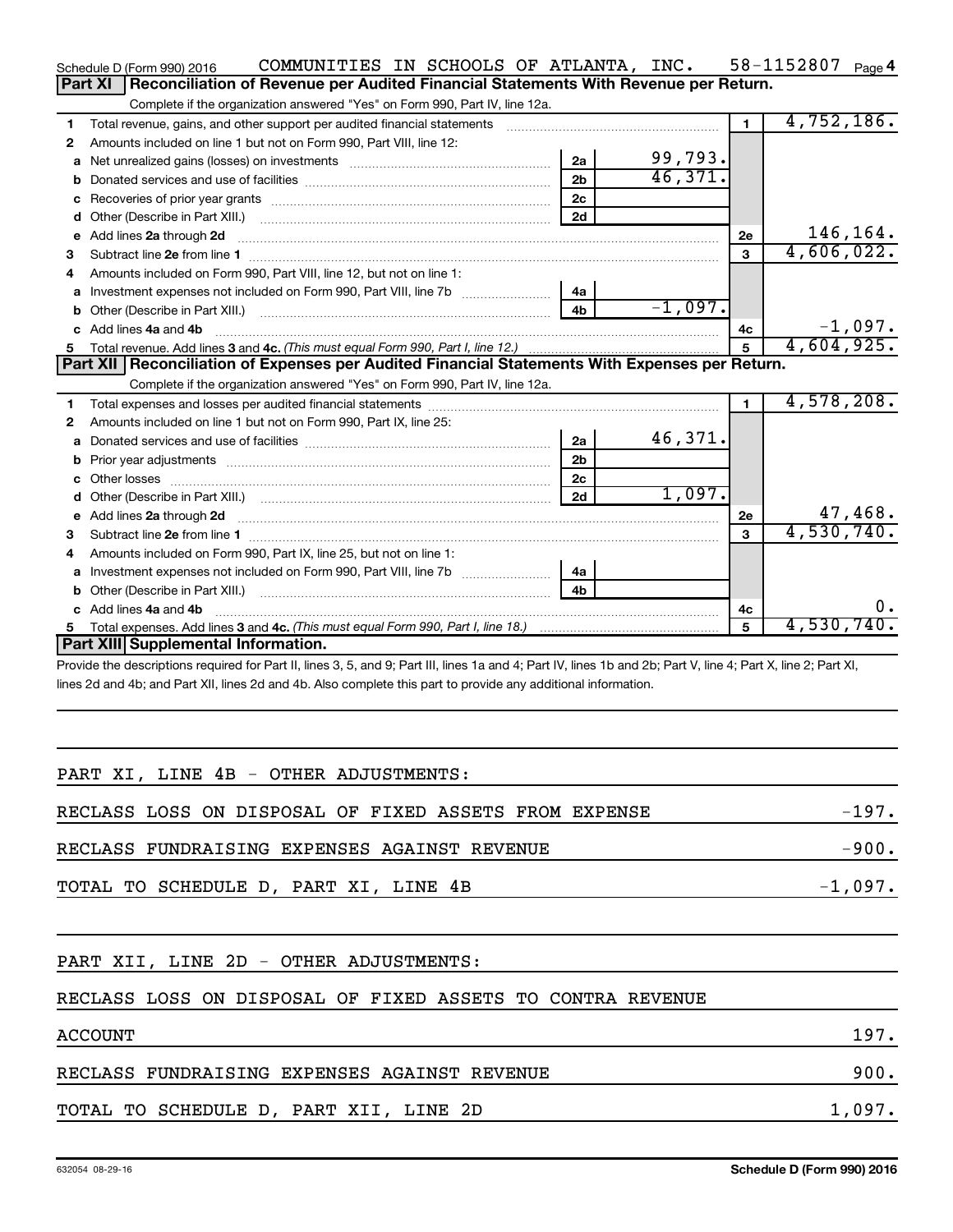|  | COMMUNITIES IN SCHOOLS OF ATLANTA, INC. 58-1152807 Page 5                                 |  |  |  |  |
|--|-------------------------------------------------------------------------------------------|--|--|--|--|
|  | Schedule D (Form 990) 2016 COMMUNITIE<br>Part XIII   Supplemental Information (continued) |  |  |  |  |
|  |                                                                                           |  |  |  |  |
|  |                                                                                           |  |  |  |  |
|  |                                                                                           |  |  |  |  |
|  |                                                                                           |  |  |  |  |
|  |                                                                                           |  |  |  |  |
|  |                                                                                           |  |  |  |  |
|  |                                                                                           |  |  |  |  |
|  |                                                                                           |  |  |  |  |
|  |                                                                                           |  |  |  |  |
|  |                                                                                           |  |  |  |  |
|  |                                                                                           |  |  |  |  |
|  |                                                                                           |  |  |  |  |
|  |                                                                                           |  |  |  |  |
|  |                                                                                           |  |  |  |  |
|  |                                                                                           |  |  |  |  |
|  |                                                                                           |  |  |  |  |
|  |                                                                                           |  |  |  |  |
|  |                                                                                           |  |  |  |  |
|  |                                                                                           |  |  |  |  |
|  |                                                                                           |  |  |  |  |
|  |                                                                                           |  |  |  |  |
|  |                                                                                           |  |  |  |  |
|  |                                                                                           |  |  |  |  |
|  |                                                                                           |  |  |  |  |
|  |                                                                                           |  |  |  |  |
|  |                                                                                           |  |  |  |  |
|  |                                                                                           |  |  |  |  |
|  |                                                                                           |  |  |  |  |
|  |                                                                                           |  |  |  |  |
|  |                                                                                           |  |  |  |  |
|  |                                                                                           |  |  |  |  |
|  |                                                                                           |  |  |  |  |
|  |                                                                                           |  |  |  |  |
|  |                                                                                           |  |  |  |  |
|  |                                                                                           |  |  |  |  |
|  |                                                                                           |  |  |  |  |
|  |                                                                                           |  |  |  |  |
|  |                                                                                           |  |  |  |  |
|  |                                                                                           |  |  |  |  |
|  |                                                                                           |  |  |  |  |
|  |                                                                                           |  |  |  |  |
|  |                                                                                           |  |  |  |  |
|  |                                                                                           |  |  |  |  |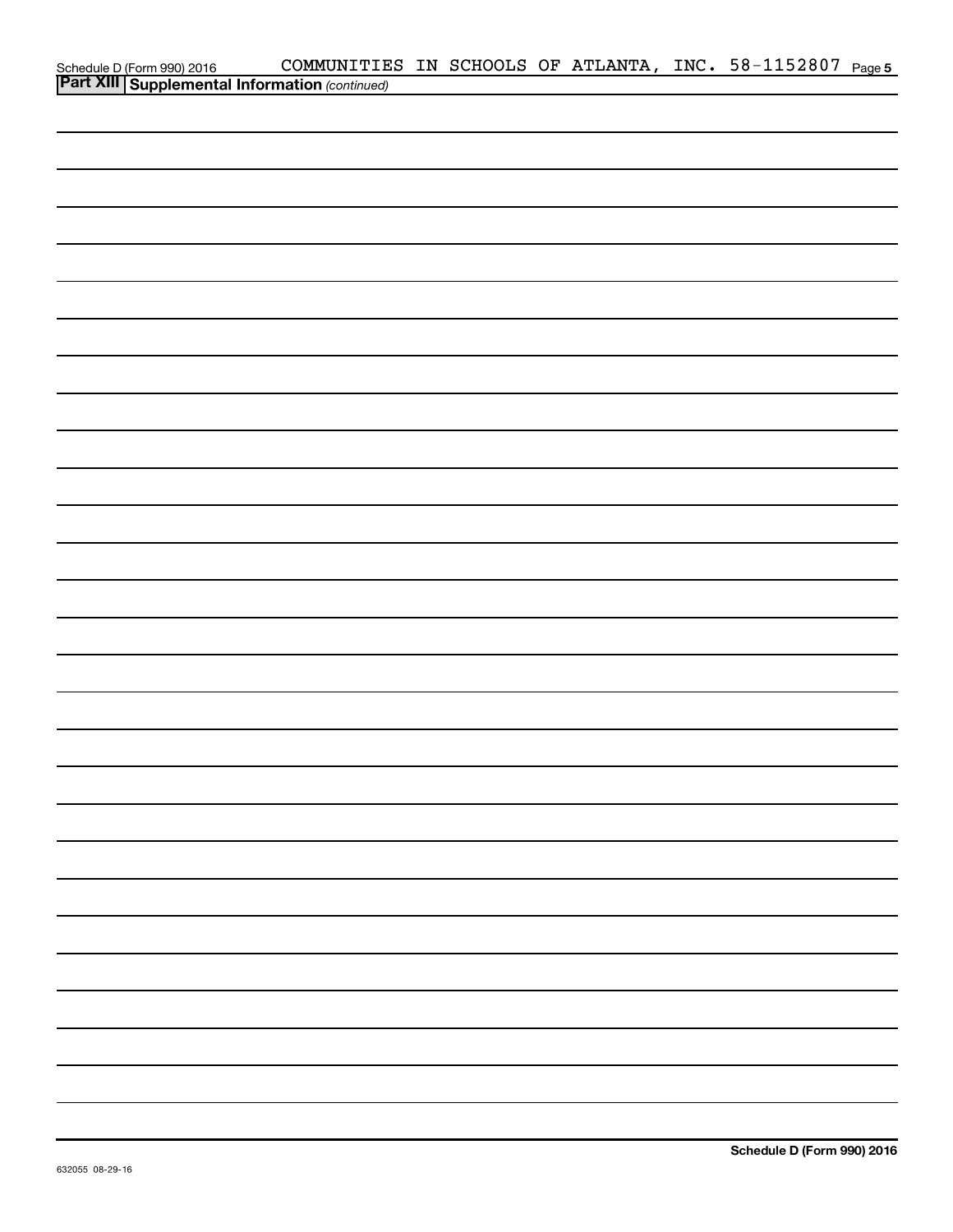| <b>SCHEDULE G</b><br>(Form 990 or 990-EZ)<br>Department of the Treasury<br>Internal Revenue Service                                                                                                                                                                                                                                                                                                                                                                                                                                                                                                                                                      | Supplemental Information Regarding Fundraising or Gaming Activities<br>Complete if the organization answered "Yes" on Form 990, Part IV, line 17, 18, or 19, or if the<br>organization entered more than \$15,000 on Form 990-EZ, line 6a.<br>Attach to Form 990 or Form 990-EZ.<br>Information about Schedule G (Form 990 or 990-EZ) and its instructions is at www.irs.gov/form990. |                                                 |                         |                                                                         |                                                                            | OMB No. 1545-0047<br><b>Open to Public</b><br>Inspection |
|----------------------------------------------------------------------------------------------------------------------------------------------------------------------------------------------------------------------------------------------------------------------------------------------------------------------------------------------------------------------------------------------------------------------------------------------------------------------------------------------------------------------------------------------------------------------------------------------------------------------------------------------------------|---------------------------------------------------------------------------------------------------------------------------------------------------------------------------------------------------------------------------------------------------------------------------------------------------------------------------------------------------------------------------------------|-------------------------------------------------|-------------------------|-------------------------------------------------------------------------|----------------------------------------------------------------------------|----------------------------------------------------------|
| Name of the organization                                                                                                                                                                                                                                                                                                                                                                                                                                                                                                                                                                                                                                 |                                                                                                                                                                                                                                                                                                                                                                                       |                                                 |                         |                                                                         |                                                                            | <b>Employer identification number</b>                    |
|                                                                                                                                                                                                                                                                                                                                                                                                                                                                                                                                                                                                                                                          | COMMUNITIES IN SCHOOLS OF ATLANTA, INC.                                                                                                                                                                                                                                                                                                                                               |                                                 |                         |                                                                         | 58-1152807                                                                 |                                                          |
| Part I<br>required to complete this part.                                                                                                                                                                                                                                                                                                                                                                                                                                                                                                                                                                                                                | Fundraising Activities. Complete if the organization answered "Yes" on Form 990, Part IV, line 17. Form 990-EZ filers are not                                                                                                                                                                                                                                                         |                                                 |                         |                                                                         |                                                                            |                                                          |
| 1 Indicate whether the organization raised funds through any of the following activities. Check all that apply.<br>$\lfloor \texttt{X} \rfloor$ Mail solicitations<br>a<br>$\overline{\mathbf{X}}$ Internet and email solicitations<br>b<br>Phone solicitations<br>C<br>$\overline{\mathbf{X}}$ In-person solicitations<br>d<br>2 a Did the organization have a written or oral agreement with any individual (including officers, directors, trustees, or<br>b If "Yes," list the 10 highest paid individuals or entities (fundraisers) pursuant to agreements under which the fundraiser is to be<br>compensated at least \$5,000 by the organization. | $f\left[\frac{X}{X}\right]$ Solicitation of government grants<br>$g\mid X$ Special fundraising events<br>key employees listed in Form 990, Part VII) or entity in connection with professional fundraising services?                                                                                                                                                                  |                                                 |                         | $\mathbf{e}$ $\boxed{\mathbf{X}}$ Solicitation of non-government grants | $\boxed{\text{X}}$ Yes                                                     | <b>No</b>                                                |
| (i) Name and address of individual<br>or entity (fundraiser)                                                                                                                                                                                                                                                                                                                                                                                                                                                                                                                                                                                             | (ii) Activity                                                                                                                                                                                                                                                                                                                                                                         | have custody<br>or control of<br>contributions? | (iii) Did<br>fundraiser | (iv) Gross receipts<br>from activity                                    | (v) Amount paid<br>to (or retained by)<br>fundraiser<br>listed in col. (i) | (vi) Amount paid<br>to (or retained by)<br>organization  |
| CANDY BERMAN & ASSOCIATES -                                                                                                                                                                                                                                                                                                                                                                                                                                                                                                                                                                                                                              | CHOOSE SUCCESS EVENT                                                                                                                                                                                                                                                                                                                                                                  | Yes                                             | No                      |                                                                         |                                                                            |                                                          |
| 3475 LENOX ROAD, ATLANTA, GA                                                                                                                                                                                                                                                                                                                                                                                                                                                                                                                                                                                                                             | PLANNER                                                                                                                                                                                                                                                                                                                                                                               |                                                 | X                       | 292,876.                                                                | 23,652.                                                                    | 269,224.                                                 |
|                                                                                                                                                                                                                                                                                                                                                                                                                                                                                                                                                                                                                                                          |                                                                                                                                                                                                                                                                                                                                                                                       |                                                 |                         |                                                                         |                                                                            |                                                          |
| Total<br>3 List all states in which the organization is registered or licensed to solicit contributions or has been notified it is exempt from registration<br>or licensing.<br>GA                                                                                                                                                                                                                                                                                                                                                                                                                                                                       |                                                                                                                                                                                                                                                                                                                                                                                       |                                                 |                         | 292,876                                                                 | 23,652.                                                                    | 269,224.                                                 |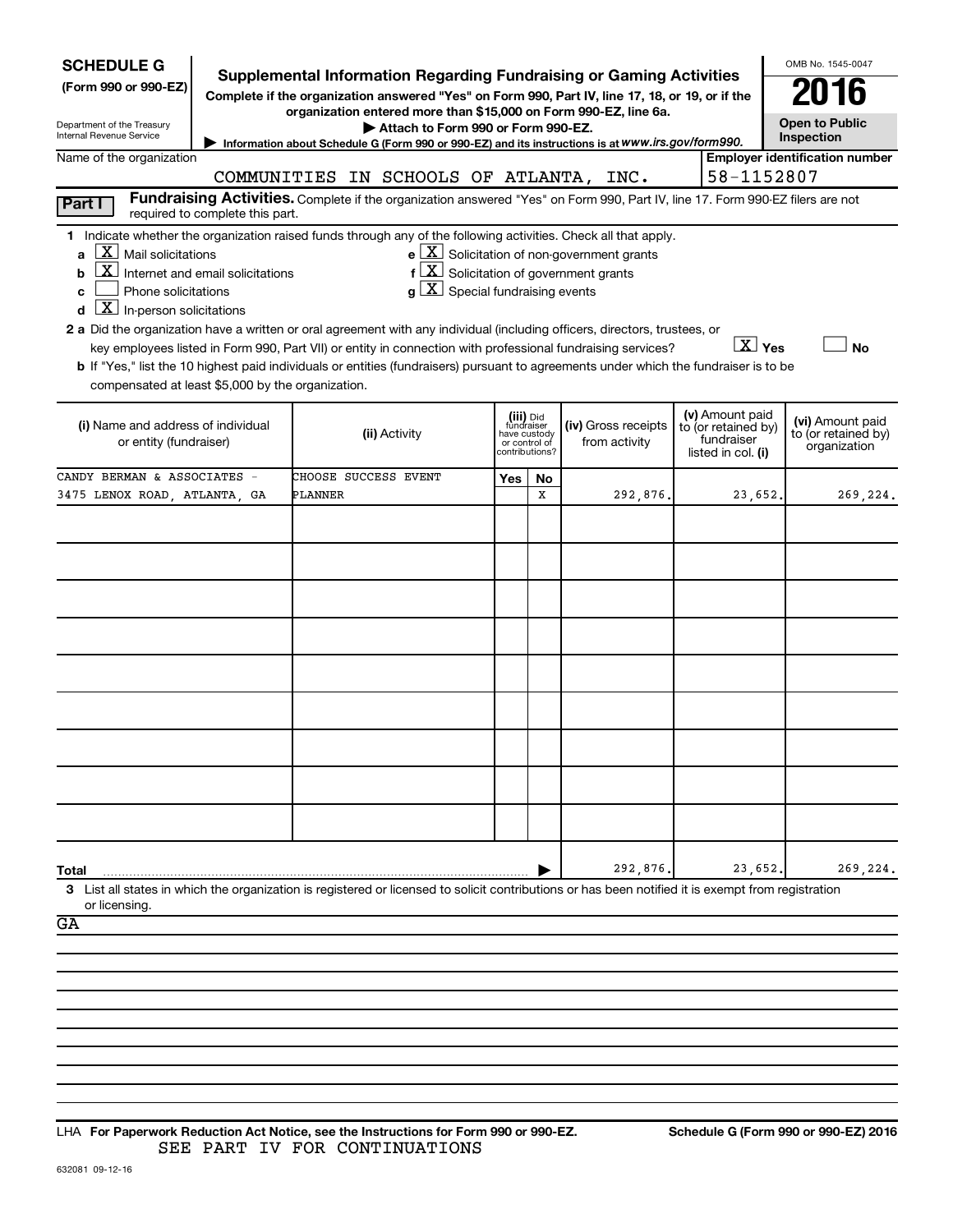Schedule G (Form 990 or 990-EZ) 2016 COMMUNITIES IN SCHOOLS OF ATLANTA, INC. 58-1152807 <sub>Page 2</sub> Part II | Fundraising Events. Complete if the organization answered "Yes" on Form 990, Part IV, line 18, or reported more than \$15,000

of fundraising event contributions and gross income on Form 990-EZ, lines 1 and 6b. List events with gross receipts greater than \$5,000.

|                 |              | of fundraising event contributions and gross income on Form 990-EZ, lines 1 and 6b. List events with gross receipts greater than \$5,000. |                |                         |                  |                            |
|-----------------|--------------|-------------------------------------------------------------------------------------------------------------------------------------------|----------------|-------------------------|------------------|----------------------------|
|                 |              |                                                                                                                                           | (a) Event $#1$ | (b) Event #2            | (c) Other events | (d) Total events           |
|                 |              |                                                                                                                                           | CHOOSE         |                         | <b>NONE</b>      |                            |
|                 |              |                                                                                                                                           | SUCCESS        | <b>BBQ</b>              |                  | (add col. (a) through      |
|                 |              |                                                                                                                                           | (event type)   | (event type)            | (total number)   | col. (c)                   |
|                 |              |                                                                                                                                           |                |                         |                  |                            |
| Revenue         |              |                                                                                                                                           | 292,876.       | 13,390.                 |                  | 306, 266.                  |
|                 | 1.           |                                                                                                                                           |                |                         |                  |                            |
|                 |              |                                                                                                                                           |                |                         |                  |                            |
|                 |              |                                                                                                                                           | 264,724.       | 12,890.                 |                  | 277,614.                   |
|                 |              |                                                                                                                                           |                |                         |                  |                            |
|                 | 3            | Gross income (line 1 minus line 2)                                                                                                        | 28,152.        | 500.                    |                  | 28,652.                    |
|                 |              |                                                                                                                                           |                |                         |                  |                            |
|                 |              |                                                                                                                                           |                |                         |                  |                            |
|                 |              |                                                                                                                                           |                |                         |                  |                            |
|                 | 5            |                                                                                                                                           | 2,097.         |                         |                  | 2,097.                     |
|                 |              |                                                                                                                                           |                |                         |                  |                            |
|                 | 6            |                                                                                                                                           | 10,587.        |                         |                  | 10,587.                    |
| Direct Expenses |              |                                                                                                                                           |                |                         |                  |                            |
|                 | $\mathbf{7}$ | Food and beverages                                                                                                                        | 18,579.        | 900.                    |                  | 19,479.                    |
|                 |              |                                                                                                                                           |                |                         |                  |                            |
|                 | 8            |                                                                                                                                           |                |                         |                  |                            |
|                 | 9            |                                                                                                                                           | 42,566.        | $\overline{0}$ .        |                  | 42,566.                    |
|                 |              | 10 Direct expense summary. Add lines 4 through 9 in column (d)                                                                            |                |                         |                  | 74, 729.                   |
|                 |              | 11 Net income summary. Subtract line 10 from line 3, column (d)                                                                           |                |                         |                  | $-46,077.$                 |
| <b>Part III</b> |              | Gaming. Complete if the organization answered "Yes" on Form 990, Part IV, line 19, or reported more than                                  |                |                         |                  |                            |
|                 |              | \$15,000 on Form 990-EZ, line 6a.                                                                                                         |                |                         |                  |                            |
|                 |              |                                                                                                                                           |                | (b) Pull tabs/instant   |                  | (d) Total gaming (add      |
|                 |              |                                                                                                                                           |                |                         |                  |                            |
|                 |              |                                                                                                                                           | (a) Bingo      | bingo/progressive bingo | (c) Other gaming | col. (a) through col. (c)) |
|                 |              |                                                                                                                                           |                |                         |                  |                            |
| Revenue         |              |                                                                                                                                           |                |                         |                  |                            |
|                 | 1            |                                                                                                                                           |                |                         |                  |                            |
|                 |              |                                                                                                                                           |                |                         |                  |                            |
|                 |              |                                                                                                                                           |                |                         |                  |                            |
|                 |              |                                                                                                                                           |                |                         |                  |                            |
|                 | 3            |                                                                                                                                           |                |                         |                  |                            |
|                 |              |                                                                                                                                           |                |                         |                  |                            |
| Direct Expenses | 4            |                                                                                                                                           |                |                         |                  |                            |
|                 |              |                                                                                                                                           |                |                         |                  |                            |
|                 |              | 5 Other direct expenses                                                                                                                   |                |                         |                  |                            |
|                 |              |                                                                                                                                           | Yes<br>$\%$    | $\%$<br>Yes             | Yes<br>%         |                            |
|                 |              | 6 Volunteer labor                                                                                                                         | No             | No                      | No               |                            |
|                 |              |                                                                                                                                           |                |                         |                  |                            |
|                 | 7            | Direct expense summary. Add lines 2 through 5 in column (d)                                                                               |                |                         |                  |                            |
|                 |              |                                                                                                                                           |                |                         |                  |                            |
|                 | 8            |                                                                                                                                           |                |                         |                  |                            |
|                 |              |                                                                                                                                           |                |                         |                  |                            |
|                 |              | 9 Enter the state(s) in which the organization conducts gaming activities:                                                                |                |                         |                  |                            |
|                 |              |                                                                                                                                           |                |                         |                  | Yes<br>No                  |
|                 |              | <b>b</b> If "No," explain:                                                                                                                |                |                         |                  |                            |
|                 |              |                                                                                                                                           |                |                         |                  |                            |
|                 |              |                                                                                                                                           |                |                         |                  |                            |
|                 |              | 10a Were any of the organization's gaming licenses revoked, suspended, or terminated during the tax year?                                 |                |                         |                  | Yes<br>No                  |

632082 09-12-16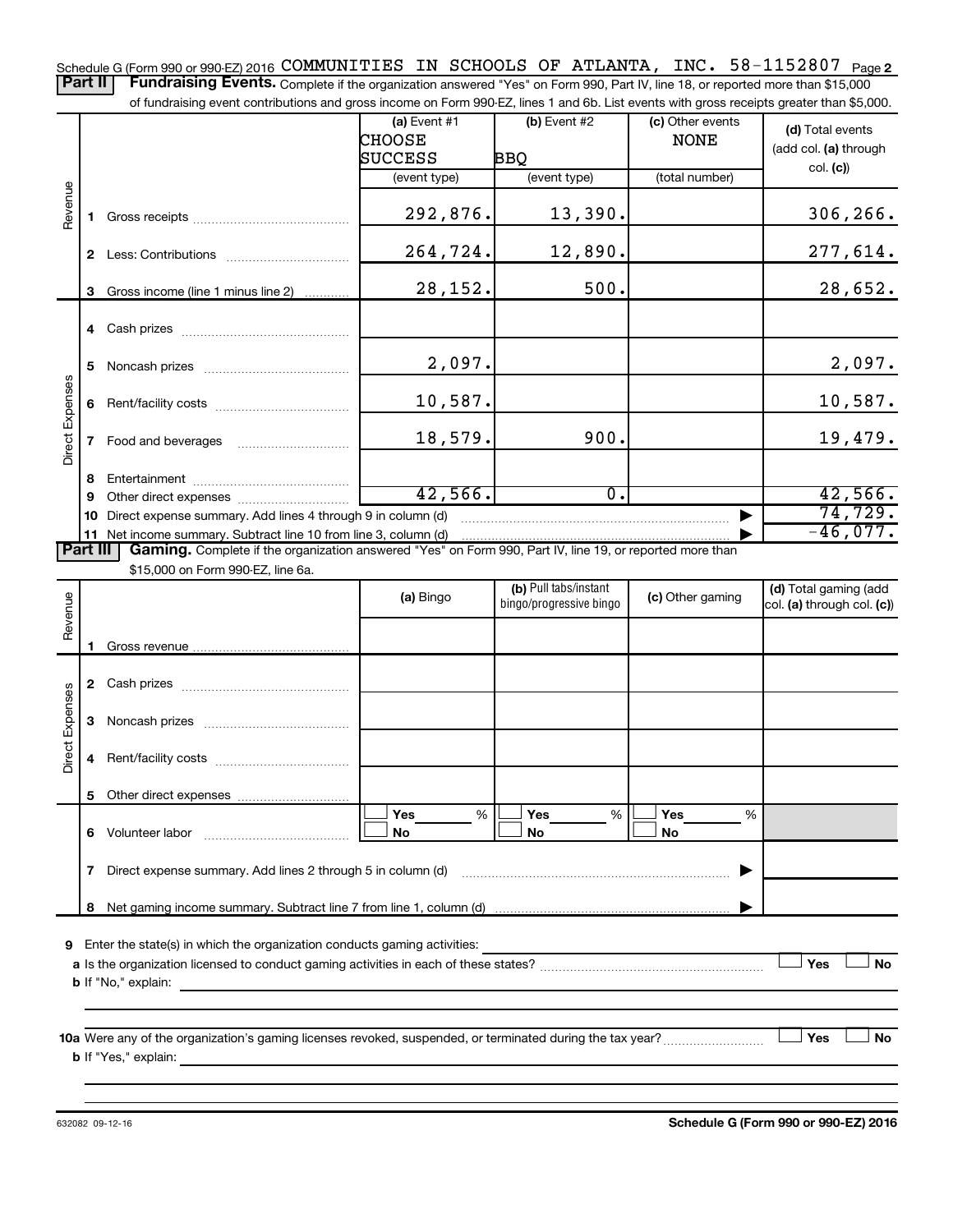|       | Schedule G (Form 990 or 990-EZ) 2016 COMMUNITIES IN SCHOOLS OF ATLANTA, INC. 58-1152807                                                                                                                                                                     |                 | Page 3               |
|-------|-------------------------------------------------------------------------------------------------------------------------------------------------------------------------------------------------------------------------------------------------------------|-----------------|----------------------|
|       |                                                                                                                                                                                                                                                             | Yes             | <b>No</b>            |
|       | 12 Is the organization a grantor, beneficiary or trustee of a trust, or a member of a partnership or other entity formed                                                                                                                                    |                 |                      |
|       |                                                                                                                                                                                                                                                             | Yes             | <b>No</b>            |
|       | 13 Indicate the percentage of gaming activity conducted in:                                                                                                                                                                                                 |                 |                      |
|       |                                                                                                                                                                                                                                                             | 1За             | %                    |
|       | <b>b</b> An outside facility <i>www.communicality.communicality.communicality www.communicality.communicality.communicality.com</i>                                                                                                                         | 13 <sub>b</sub> | %                    |
|       | 14 Enter the name and address of the person who prepares the organization's gaming/special events books and records:                                                                                                                                        |                 |                      |
|       | Name $\blacktriangleright$<br><u>and the contract of the contract of the contract of the contract of the contract of the contract of the contract of</u>                                                                                                    |                 |                      |
|       |                                                                                                                                                                                                                                                             |                 |                      |
|       | 15a Does the organization have a contract with a third party from whom the organization receives gaming revenue?                                                                                                                                            | Yes             | No                   |
|       |                                                                                                                                                                                                                                                             |                 |                      |
|       | of gaming revenue retained by the third party $\triangleright$ \$                                                                                                                                                                                           |                 |                      |
|       | c If "Yes," enter name and address of the third party:                                                                                                                                                                                                      |                 |                      |
|       |                                                                                                                                                                                                                                                             |                 |                      |
|       | Name $\blacktriangleright$<br><u> 1989 - Johann Barbara, martin amerikan basal dan berasal dan berasal dalam basal dalam basal dan berasal dala</u>                                                                                                         |                 |                      |
|       |                                                                                                                                                                                                                                                             |                 |                      |
|       | <b>16</b> Gaming manager information:                                                                                                                                                                                                                       |                 |                      |
|       | <u> 1989 - Johann Barbara, martin amerikan basal dan berasal dan berasal dalam basal dan berasal dalam berasal da</u><br>Name $\blacktriangleright$                                                                                                         |                 |                      |
|       | Gaming manager compensation > \$                                                                                                                                                                                                                            |                 |                      |
|       |                                                                                                                                                                                                                                                             |                 |                      |
|       |                                                                                                                                                                                                                                                             |                 |                      |
|       |                                                                                                                                                                                                                                                             |                 |                      |
|       | Employee<br>Director/officer                                                                                                                                                                                                                                |                 |                      |
|       | Independent contractor                                                                                                                                                                                                                                      |                 |                      |
|       | <b>17</b> Mandatory distributions:                                                                                                                                                                                                                          |                 |                      |
|       | <b>a</b> Is the organization required under state law to make charitable distributions from the gaming proceeds to                                                                                                                                          |                 |                      |
|       |                                                                                                                                                                                                                                                             |                 | $\Box$ Yes $\Box$ No |
|       | <b>b</b> Enter the amount of distributions required under state law to be distributed to other exempt organizations or spent in the                                                                                                                         |                 |                      |
|       | organization's own exempt activities during the tax year $\triangleright$ \$                                                                                                                                                                                |                 |                      |
|       | <b>Part IV</b><br>Supplemental Information. Provide the explanations required by Part I, line 2b, columns (iii) and (v); and Part III, lines 9, 9b, 10b, 15b,<br>15c, 16, and 17b, as applicable. Also provide any additional information. See instructions |                 |                      |
|       |                                                                                                                                                                                                                                                             |                 |                      |
|       | SCHEDULE G, PART I, LINE 2B, LIST OF TEN HIGHEST PAID FUNDRAISERS:                                                                                                                                                                                          |                 |                      |
|       |                                                                                                                                                                                                                                                             |                 |                      |
|       |                                                                                                                                                                                                                                                             |                 |                      |
| ( I ) | NAME OF FUNDRAISER: CANDY BERMAN & ASSOCIATES                                                                                                                                                                                                               |                 |                      |
| ( I ) | ADDRESS OF FUNDRAISER: 3475 LENOX ROAD, ATLANTA, GA<br>30303                                                                                                                                                                                                |                 |                      |
|       |                                                                                                                                                                                                                                                             |                 |                      |
|       |                                                                                                                                                                                                                                                             |                 |                      |
|       |                                                                                                                                                                                                                                                             |                 |                      |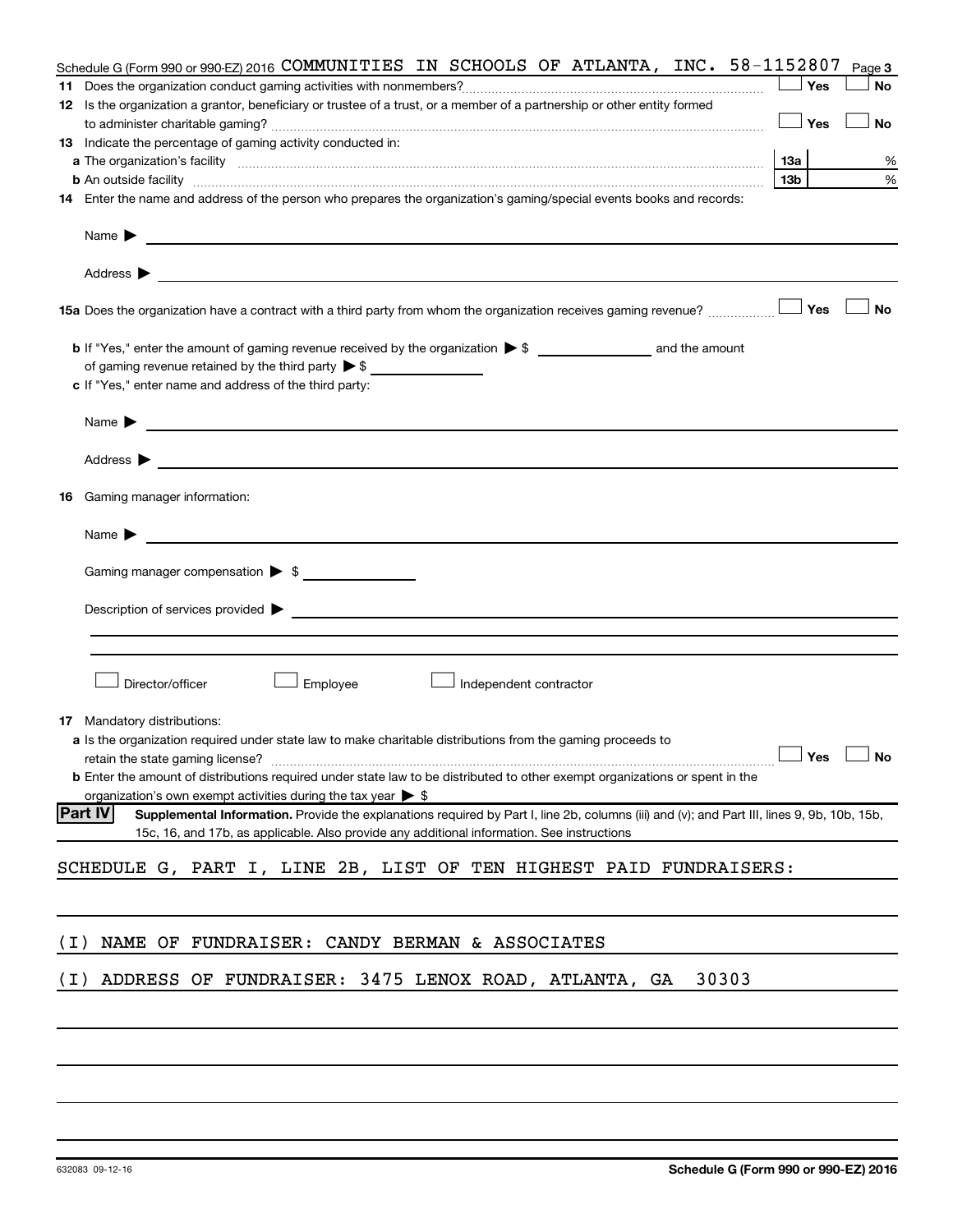|                                                                                                     | COMMUNITIES IN SCHOOLS OF ATLANTA, INC. 58-1152807 Page 4 |  |  |  |  |
|-----------------------------------------------------------------------------------------------------|-----------------------------------------------------------|--|--|--|--|
| Schedule G (Form 990 or 990-EZ) COMMUNITIE<br><b>Part IV   Supplemental Information</b> (continued) |                                                           |  |  |  |  |
|                                                                                                     |                                                           |  |  |  |  |
|                                                                                                     |                                                           |  |  |  |  |
|                                                                                                     |                                                           |  |  |  |  |
|                                                                                                     |                                                           |  |  |  |  |
|                                                                                                     |                                                           |  |  |  |  |
|                                                                                                     |                                                           |  |  |  |  |
|                                                                                                     |                                                           |  |  |  |  |
|                                                                                                     |                                                           |  |  |  |  |
|                                                                                                     |                                                           |  |  |  |  |
|                                                                                                     |                                                           |  |  |  |  |
|                                                                                                     |                                                           |  |  |  |  |
|                                                                                                     |                                                           |  |  |  |  |
|                                                                                                     |                                                           |  |  |  |  |
|                                                                                                     |                                                           |  |  |  |  |
|                                                                                                     |                                                           |  |  |  |  |
|                                                                                                     |                                                           |  |  |  |  |
|                                                                                                     |                                                           |  |  |  |  |
|                                                                                                     |                                                           |  |  |  |  |
|                                                                                                     |                                                           |  |  |  |  |
|                                                                                                     |                                                           |  |  |  |  |
|                                                                                                     |                                                           |  |  |  |  |
|                                                                                                     |                                                           |  |  |  |  |
|                                                                                                     |                                                           |  |  |  |  |
|                                                                                                     |                                                           |  |  |  |  |
|                                                                                                     |                                                           |  |  |  |  |
|                                                                                                     |                                                           |  |  |  |  |
|                                                                                                     |                                                           |  |  |  |  |
|                                                                                                     |                                                           |  |  |  |  |
|                                                                                                     |                                                           |  |  |  |  |
|                                                                                                     |                                                           |  |  |  |  |
|                                                                                                     |                                                           |  |  |  |  |
|                                                                                                     |                                                           |  |  |  |  |
|                                                                                                     |                                                           |  |  |  |  |
|                                                                                                     |                                                           |  |  |  |  |
|                                                                                                     |                                                           |  |  |  |  |
|                                                                                                     |                                                           |  |  |  |  |
|                                                                                                     |                                                           |  |  |  |  |
|                                                                                                     |                                                           |  |  |  |  |
|                                                                                                     |                                                           |  |  |  |  |
|                                                                                                     |                                                           |  |  |  |  |
|                                                                                                     |                                                           |  |  |  |  |
|                                                                                                     |                                                           |  |  |  |  |
|                                                                                                     |                                                           |  |  |  |  |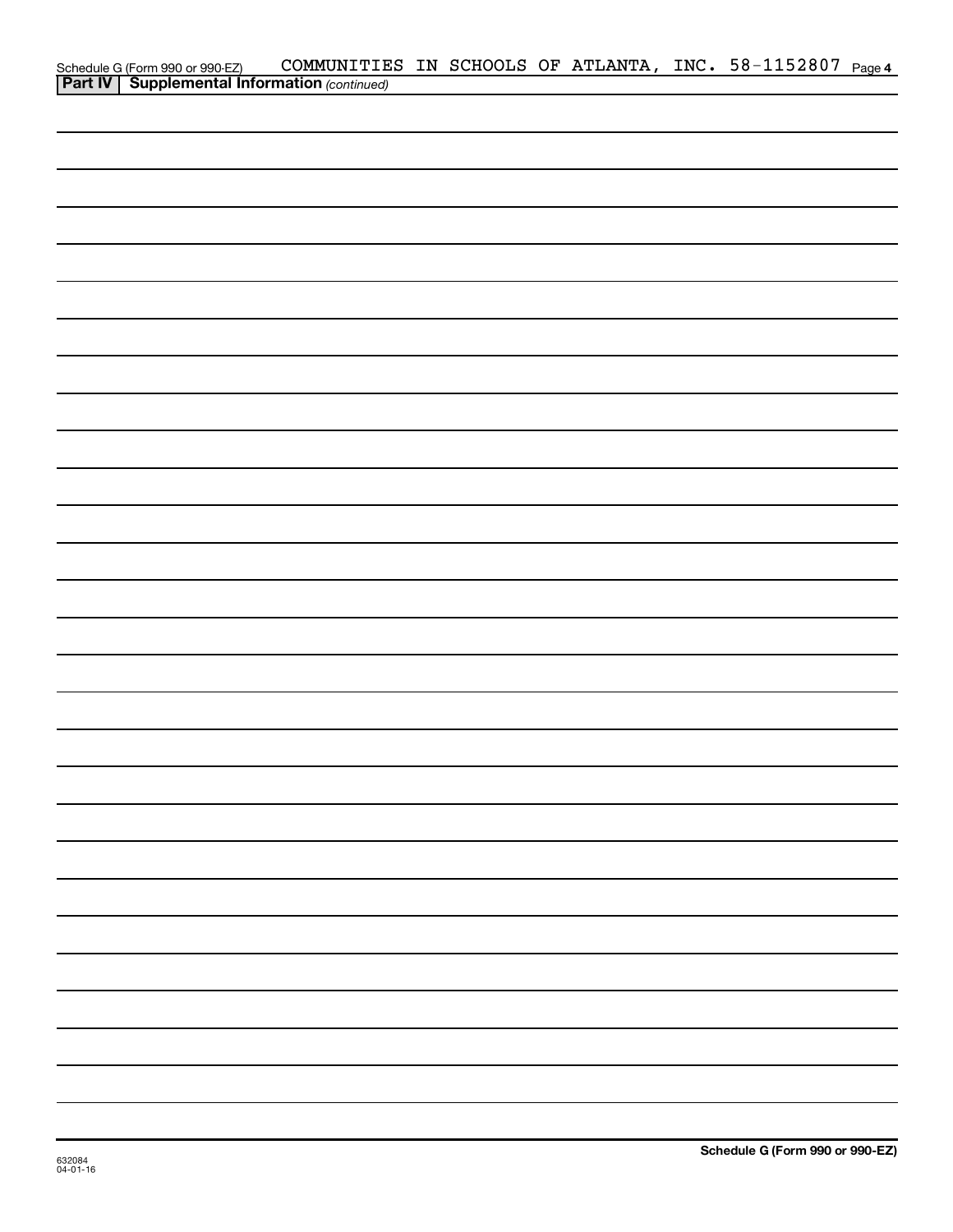| <b>SCHEDULE I</b><br>(Form 990)                                                                                                                                                 | <b>Grants and Other Assistance to Organizations,</b><br>Governments, and Individuals in the United States<br>Complete if the organization answered "Yes" on Form 990, Part IV, line 21 or 22.                                                                                             |           |                                    |                             |                                         |                                                                |                                          |                                       |  |  |
|---------------------------------------------------------------------------------------------------------------------------------------------------------------------------------|-------------------------------------------------------------------------------------------------------------------------------------------------------------------------------------------------------------------------------------------------------------------------------------------|-----------|------------------------------------|-----------------------------|-----------------------------------------|----------------------------------------------------------------|------------------------------------------|---------------------------------------|--|--|
| Attach to Form 990.<br>Department of the Treasury<br><b>Internal Revenue Service</b><br>Information about Schedule I (Form 990) and its instructions is at www.irs.gov/form990. |                                                                                                                                                                                                                                                                                           |           |                                    |                             |                                         |                                                                |                                          |                                       |  |  |
| <b>Employer identification number</b><br>Name of the organization<br>58-1152807<br>COMMUNITIES IN SCHOOLS OF ATLANTA, INC.                                                      |                                                                                                                                                                                                                                                                                           |           |                                    |                             |                                         |                                                                |                                          |                                       |  |  |
| Part I                                                                                                                                                                          | <b>General Information on Grants and Assistance</b>                                                                                                                                                                                                                                       |           |                                    |                             |                                         |                                                                |                                          |                                       |  |  |
| $\mathbf 1$<br>$\mathbf{2}$                                                                                                                                                     | Does the organization maintain records to substantiate the amount of the grants or assistance, the grantees' eligibility for the grants or assistance, and the selection<br>Describe in Part IV the organization's procedures for monitoring the use of grant funds in the United States. |           |                                    |                             |                                         |                                                                |                                          | $\boxed{\text{X}}$ Yes<br>  No        |  |  |
| Part II                                                                                                                                                                         | Grants and Other Assistance to Domestic Organizations and Domestic Governments. Complete if the organization answered "Yes" on Form 990, Part IV, line 21, for any                                                                                                                        |           |                                    |                             |                                         |                                                                |                                          |                                       |  |  |
|                                                                                                                                                                                 | recipient that received more than \$5,000. Part II can be duplicated if additional space is needed.                                                                                                                                                                                       |           |                                    |                             |                                         |                                                                |                                          |                                       |  |  |
|                                                                                                                                                                                 | 1 (a) Name and address of organization<br>or government                                                                                                                                                                                                                                   | $(b)$ EIN | (c) IRC section<br>(if applicable) | (d) Amount of<br>cash grant | (e) Amount of<br>non-cash<br>assistance | (f) Method of<br>valuation (book,<br>FMV, appraisal,<br>other) | (g) Description of<br>noncash assistance | (h) Purpose of grant<br>or assistance |  |  |
|                                                                                                                                                                                 |                                                                                                                                                                                                                                                                                           |           |                                    |                             |                                         |                                                                |                                          |                                       |  |  |
|                                                                                                                                                                                 |                                                                                                                                                                                                                                                                                           |           |                                    |                             |                                         |                                                                |                                          |                                       |  |  |
|                                                                                                                                                                                 |                                                                                                                                                                                                                                                                                           |           |                                    |                             |                                         |                                                                |                                          |                                       |  |  |
|                                                                                                                                                                                 |                                                                                                                                                                                                                                                                                           |           |                                    |                             |                                         |                                                                |                                          |                                       |  |  |
|                                                                                                                                                                                 |                                                                                                                                                                                                                                                                                           |           |                                    |                             |                                         |                                                                |                                          |                                       |  |  |
|                                                                                                                                                                                 |                                                                                                                                                                                                                                                                                           |           |                                    |                             |                                         |                                                                |                                          |                                       |  |  |
| $\mathbf{2}$<br>3                                                                                                                                                               |                                                                                                                                                                                                                                                                                           |           |                                    |                             |                                         |                                                                |                                          | ▶                                     |  |  |

**For Paperwork Reduction Act Notice, see the Instructions for Form 990. Schedule I (Form 990) (2016)** LHA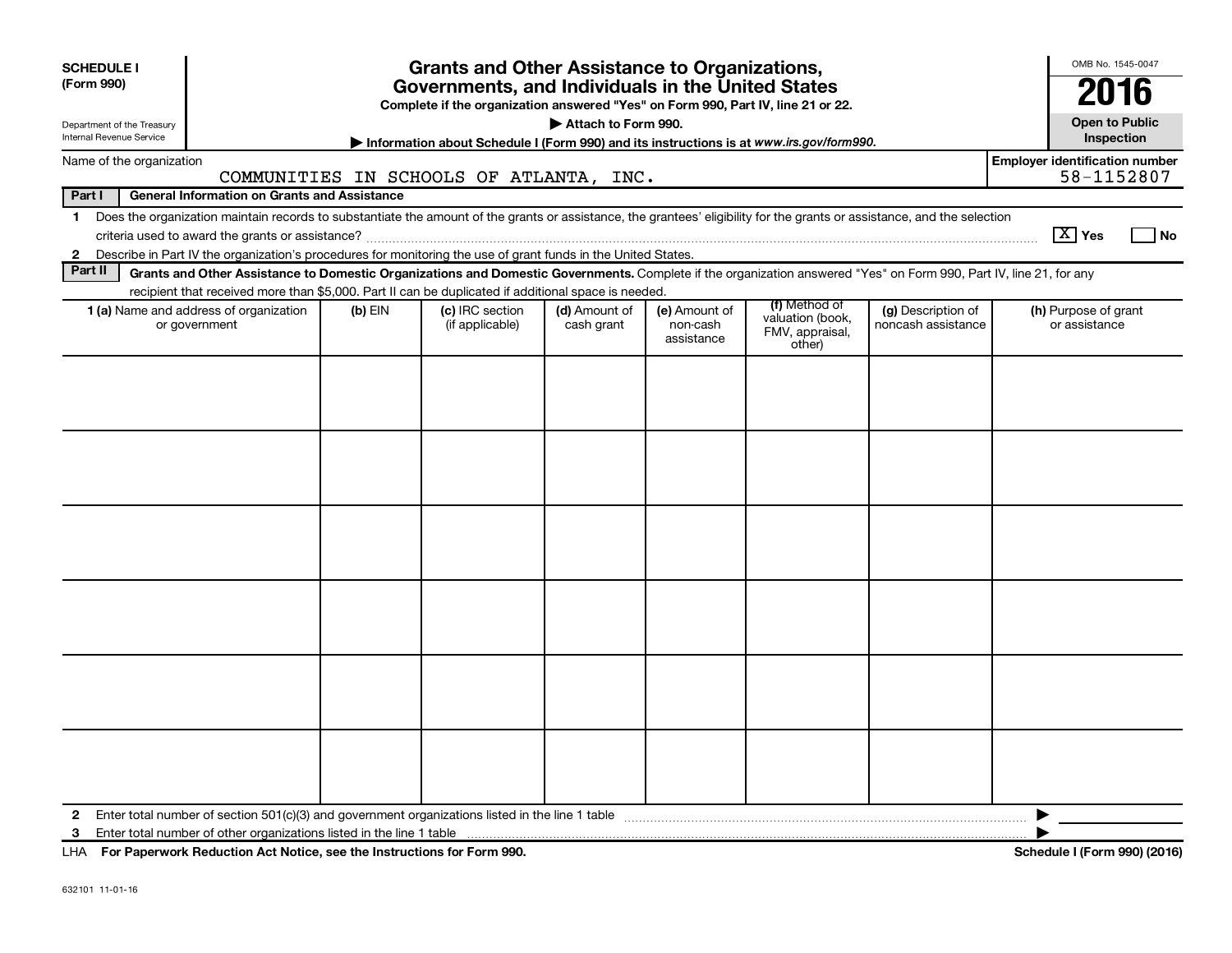Schedule I (Form 990) (2016) COMMUNITIES IN SCHOOLS OF ATLANTA, INC. 58-1152807 Page

**2**

Part III | Grants and Other Assistance to Domestic Individuals. Complete if the organization answered "Yes" on Form 990, Part IV, line 22. Part III can be duplicated if additional space is needed.

| (a) Type of grant or assistance | (b) Number of<br>recipients | (c) Amount of<br>cash grant | (d) Amount of non-<br>cash assistance          | (e) Method of valuation<br>(book, FMV, appraisal, other) | (f) Description of noncash assistance |
|---------------------------------|-----------------------------|-----------------------------|------------------------------------------------|----------------------------------------------------------|---------------------------------------|
|                                 |                             |                             |                                                |                                                          |                                       |
| SCHOLARSHIPS                    |                             | 3,680.                      | $\mathbf{0}$ .                                 |                                                          |                                       |
|                                 |                             |                             |                                                |                                                          |                                       |
|                                 |                             |                             |                                                |                                                          | CLOTHING, SHOES, BOOKS, TOYS,         |
| FAMILY ASSISTANCE               | 2841                        | 0.                          | 47,130.FMV                                     |                                                          | SCHOOL SUPPLIES                       |
|                                 |                             |                             |                                                |                                                          |                                       |
|                                 |                             |                             |                                                |                                                          |                                       |
| EMERGENCY ASSISTANCE            | 181                         | 47,846.                     | $\mathbf{0}$ .                                 |                                                          |                                       |
|                                 |                             |                             |                                                |                                                          |                                       |
|                                 |                             |                             |                                                |                                                          |                                       |
|                                 |                             |                             |                                                |                                                          |                                       |
|                                 |                             |                             |                                                |                                                          |                                       |
|                                 |                             |                             |                                                |                                                          |                                       |
|                                 |                             |                             |                                                |                                                          |                                       |
| $\cdots$                        |                             |                             | $\mathbf{u}$<br>$\sim$ $\sim$<br>$\sim$ $\sim$ |                                                          |                                       |

Part IV | Supplemental Information. Provide the information required in Part I, line 2; Part III, column (b); and any other additional information.

PART I, LINE 2:

FUNDS ARE NOT GIVEN DIRECTLY TO THE INDIVIDUAL(S) BENEFITING BUT RATHER TO

AN AGENCY PROVIDING A SERVICE OR TO A STAFF PERSON TO MAKE PURCHASES FOR

THE INDIVIDUAL (S). RECEIPTS ARE RETURNED SHOWING PROPER USAGE.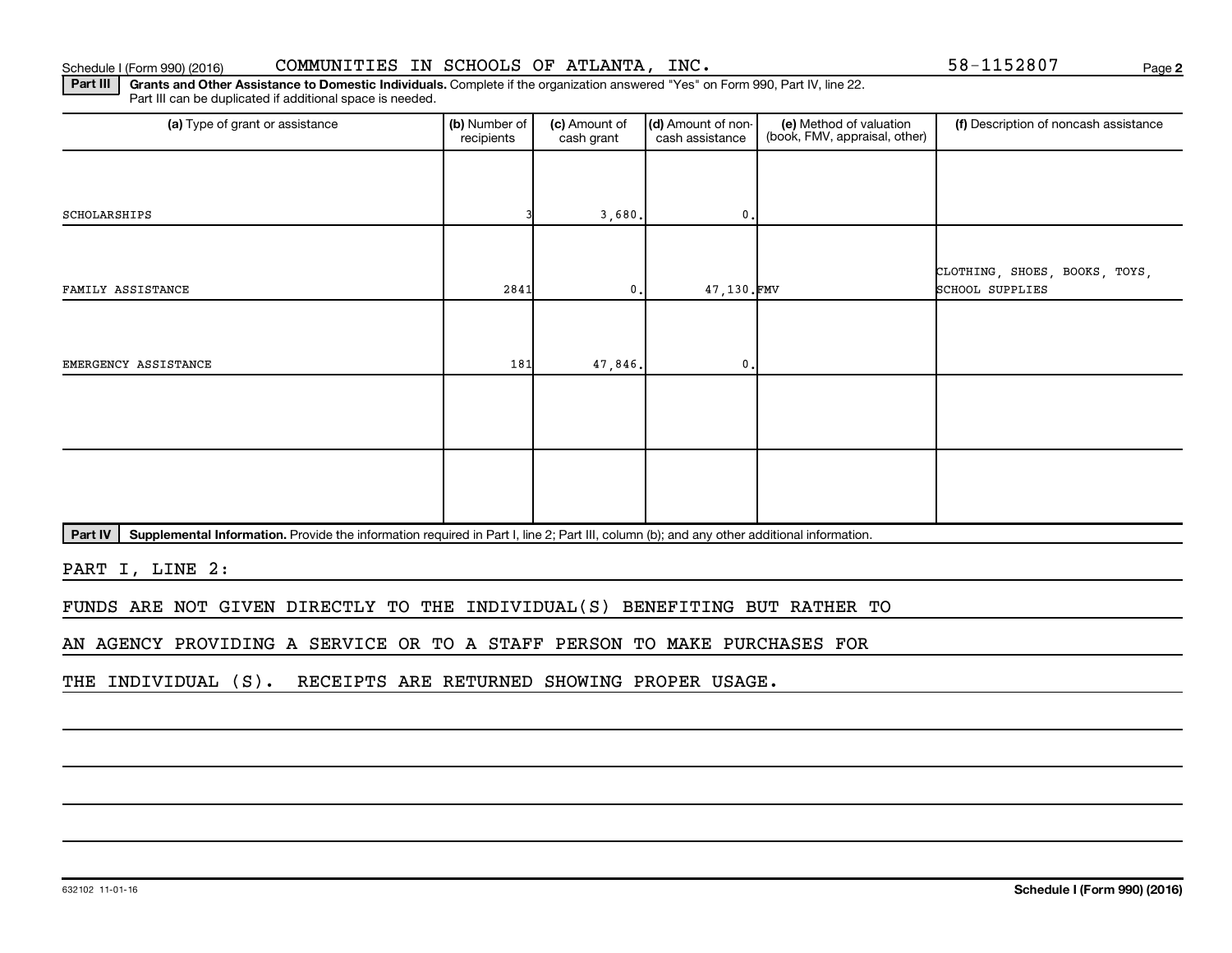| <b>SCHEDULE M</b> |  |
|-------------------|--|
| (Form 990)        |  |

## **Noncash Contributions**

OMB No. 1545-0047

| Department of the Treasury |
|----------------------------|
| Internal Revenue Service   |

◆ Complete if the organizations answered "Yes" on Form 990, Part IV, lines 29 or 30.<br>● Complete if the organizations answered "Yes" on Form 990, Part IV, lines 29 or 30. **Attach to Form 990.** J

**Open To Public Inspection**

| Information about Schedule M (Form 990) and its instructions is at www.irs.gov/form990. |  |  |
|-----------------------------------------------------------------------------------------|--|--|
|                                                                                         |  |  |

| Name of the organization |                   |      |            |          |      |  | Emplover identification number |  |
|--------------------------|-------------------|------|------------|----------|------|--|--------------------------------|--|
|                          |                   |      |            |          |      |  |                                |  |
|                          | COMMUNITIES       | ⊥N ⊦ | SCHOOLS OF | ATLANTA. | INC. |  | ⊥52807<br>58–                  |  |
| . Part                   | Tynes of Pronerty |      |            |          |      |  |                                |  |

|     | . <b>1900 ULL 1990</b>                                                                                                         |                               |                                      |                                                                                                      |            |                              |                              |     |    |
|-----|--------------------------------------------------------------------------------------------------------------------------------|-------------------------------|--------------------------------------|------------------------------------------------------------------------------------------------------|------------|------------------------------|------------------------------|-----|----|
|     |                                                                                                                                | (a)<br>Check if<br>applicable | (b)<br>Number of<br>contributions or | (c)<br>Noncash contribution<br>amounts reported on<br>items contributed Form 990, Part VIII, line 1g |            | noncash contribution amounts | (d)<br>Method of determining |     |    |
| 1.  |                                                                                                                                |                               |                                      |                                                                                                      |            |                              |                              |     |    |
| 2   |                                                                                                                                |                               |                                      |                                                                                                      |            |                              |                              |     |    |
| 3   |                                                                                                                                |                               |                                      |                                                                                                      |            |                              |                              |     |    |
|     |                                                                                                                                | $\overline{\text{x}}$         |                                      |                                                                                                      | 20,315.FMV |                              |                              |     |    |
| 4   | Books and publications                                                                                                         | $\overline{\text{x}}$         |                                      |                                                                                                      | 9,625.FMV  |                              |                              |     |    |
| 5   | Clothing and household goods                                                                                                   |                               |                                      |                                                                                                      |            |                              |                              |     |    |
| 6   |                                                                                                                                |                               |                                      |                                                                                                      |            |                              |                              |     |    |
| 7   |                                                                                                                                |                               |                                      |                                                                                                      |            |                              |                              |     |    |
| 8   |                                                                                                                                |                               |                                      |                                                                                                      |            |                              |                              |     |    |
| 9   | Securities - Publicly traded                                                                                                   |                               |                                      |                                                                                                      |            |                              |                              |     |    |
| 10  | Securities - Closely held stock                                                                                                |                               |                                      |                                                                                                      |            |                              |                              |     |    |
| 11  | Securities - Partnership, LLC, or                                                                                              |                               |                                      |                                                                                                      |            |                              |                              |     |    |
|     | trust interests                                                                                                                |                               |                                      |                                                                                                      |            |                              |                              |     |    |
|     |                                                                                                                                |                               |                                      |                                                                                                      |            |                              |                              |     |    |
| 12  | Securities Miscellaneous                                                                                                       |                               |                                      |                                                                                                      |            |                              |                              |     |    |
| 13  | Qualified conservation contribution -                                                                                          |                               |                                      |                                                                                                      |            |                              |                              |     |    |
|     | Historic structures                                                                                                            |                               |                                      |                                                                                                      |            |                              |                              |     |    |
| 14  | Qualified conservation contribution - Other                                                                                    |                               |                                      |                                                                                                      |            |                              |                              |     |    |
| 15  | Real estate - Residential                                                                                                      |                               |                                      |                                                                                                      |            |                              |                              |     |    |
| 16  | Real estate - Commercial                                                                                                       |                               |                                      |                                                                                                      |            |                              |                              |     |    |
| 17  |                                                                                                                                |                               |                                      |                                                                                                      |            |                              |                              |     |    |
| 18  |                                                                                                                                |                               |                                      |                                                                                                      |            |                              |                              |     |    |
| 19  |                                                                                                                                |                               |                                      |                                                                                                      |            |                              |                              |     |    |
| 20  | Drugs and medical supplies                                                                                                     |                               |                                      |                                                                                                      |            |                              |                              |     |    |
| 21  |                                                                                                                                |                               |                                      |                                                                                                      |            |                              |                              |     |    |
|     |                                                                                                                                |                               |                                      |                                                                                                      |            |                              |                              |     |    |
| 22  | Historical artifacts                                                                                                           |                               |                                      |                                                                                                      |            |                              |                              |     |    |
| 23  |                                                                                                                                |                               |                                      |                                                                                                      |            |                              |                              |     |    |
| 24  | Archeological artifacts                                                                                                        |                               |                                      |                                                                                                      |            |                              |                              |     |    |
| 25  | (SCHOOL SUPPLI)<br>Other $\blacktriangleright$                                                                                 | $\overline{\textbf{x}}$       | 575                                  |                                                                                                      | 10,810.FMV |                              |                              |     |    |
| 26  | (OFFICE FURNIT)<br>Other $\blacktriangleright$                                                                                 | $\overline{\textbf{x}}$       | 45                                   |                                                                                                      | 9,000.FMV  |                              |                              |     |    |
| 27  | (TOYS<br>Other $\blacktriangleright$                                                                                           | $\overline{\text{x}}$         | 193                                  |                                                                                                      | 6,380.FMV  |                              |                              |     |    |
| 28  | Other $\blacktriangleright$                                                                                                    |                               |                                      |                                                                                                      |            |                              |                              |     |    |
| 29  | Number of Forms 8283 received by the organization during the tax year for contributions                                        |                               |                                      |                                                                                                      |            |                              |                              |     |    |
|     | for which the organization completed Form 8283, Part IV, Donee Acknowledgement                                                 |                               |                                      |                                                                                                      | 29         |                              |                              | 0   |    |
|     |                                                                                                                                |                               |                                      |                                                                                                      |            |                              |                              | Yes | No |
|     |                                                                                                                                |                               |                                      |                                                                                                      |            |                              |                              |     |    |
|     | 30a During the year, did the organization receive by contribution any property reported in Part I, lines 1 through 28, that it |                               |                                      |                                                                                                      |            |                              |                              |     |    |
|     | must hold for at least three years from the date of the initial contribution, and which isn't required to be used for          |                               |                                      |                                                                                                      |            |                              |                              |     |    |
|     |                                                                                                                                |                               |                                      |                                                                                                      |            |                              | 30a                          |     | x  |
|     | <b>b</b> If "Yes," describe the arrangement in Part II.                                                                        |                               |                                      |                                                                                                      |            |                              |                              |     |    |
| 31  | Does the organization have a gift acceptance policy that requires the review of any nonstandard contributions?<br>31<br>.      |                               |                                      |                                                                                                      |            |                              |                              |     | x  |
|     | 32a Does the organization hire or use third parties or related organizations to solicit, process, or sell noncash              |                               |                                      |                                                                                                      |            |                              |                              |     |    |
|     | х<br><b>32a</b>                                                                                                                |                               |                                      |                                                                                                      |            |                              |                              |     |    |
|     | b If "Yes," describe in Part II.                                                                                               |                               |                                      |                                                                                                      |            |                              |                              |     |    |
| 33  | If the organization didn't report an amount in column (c) for a type of property for which column (a) is checked,              |                               |                                      |                                                                                                      |            |                              |                              |     |    |
|     | describe in Part II.                                                                                                           |                               |                                      |                                                                                                      |            |                              |                              |     |    |
|     |                                                                                                                                |                               |                                      |                                                                                                      |            |                              |                              |     |    |
| LHA | For Paperwork Reduction Act Notice, see the Instructions for Form 990.                                                         |                               |                                      |                                                                                                      |            |                              | Schedule M (Form 990) (2016) |     |    |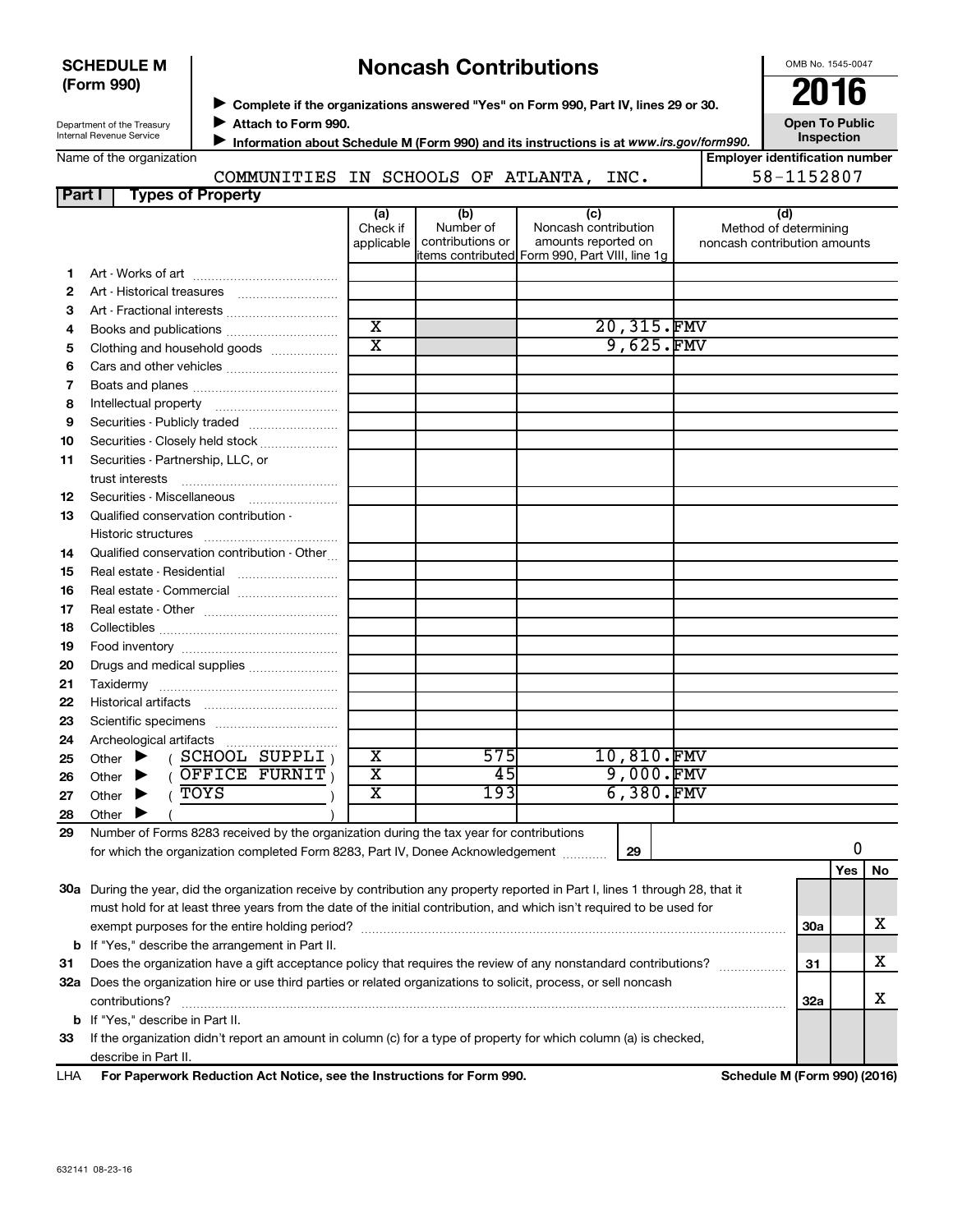#### **2** Schedule M (Form 990) (2016) Page COMMUNITIES IN SCHOOLS OF ATLANTA, INC. 58-1152807

Part II | Supplemental Information. Provide the information required by Part I, lines 30b, 32b, and 33, and whether the organization is reporting in Part I, column (b), the number of contributions, the number of items received, or a combination of both. Also complete this part for any additional information.

### SCHEDULE M, PART I, COLUMN (B):

### NUMBER OF CONTRIBUTORS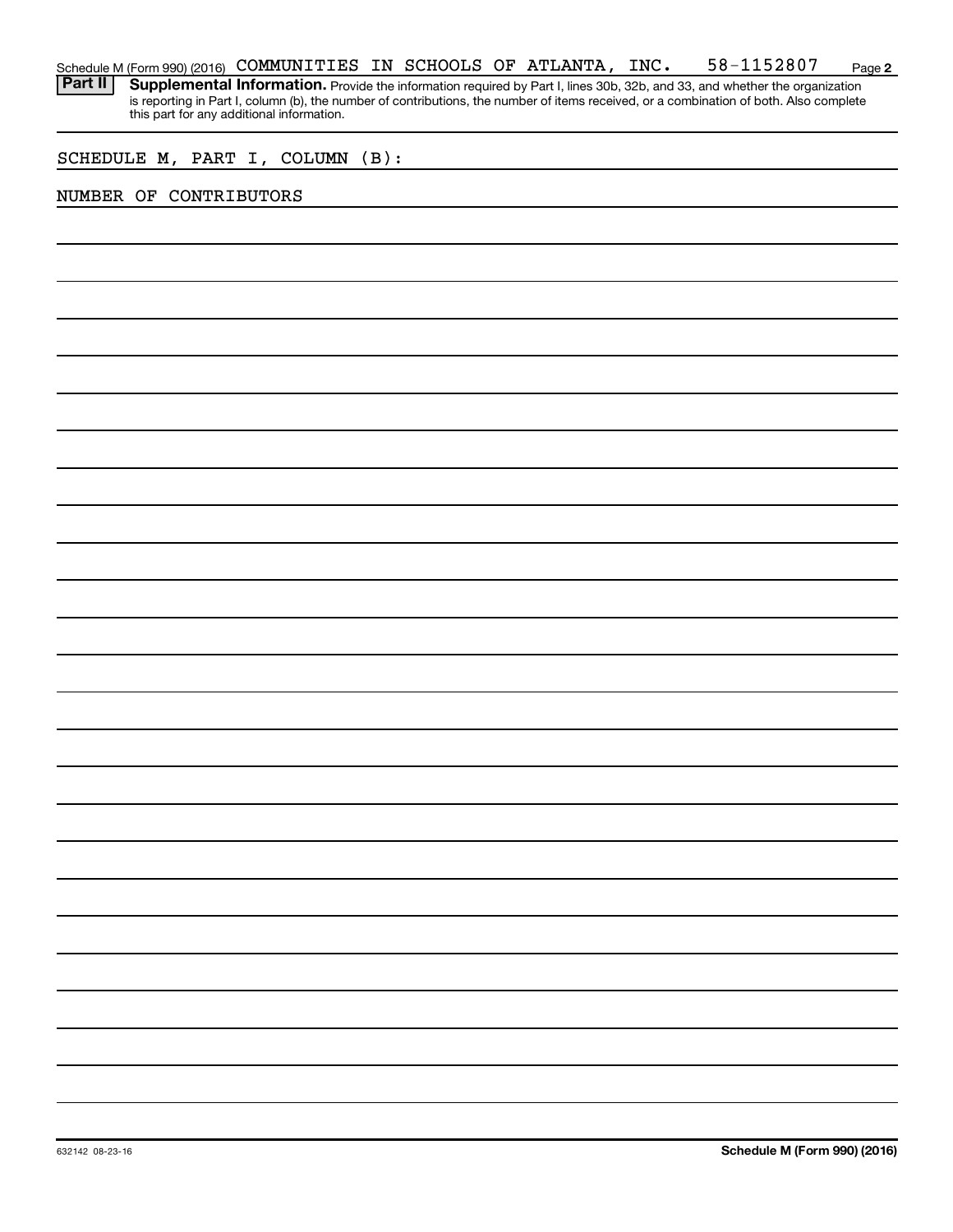Department of the Treasury Internal Revenue Service **Information about Schedule O (Form 990 or 990-EZ) and its instructions is at WWW.irs.gov/form990. Complete to provide information for responses to specific questions on Form 990 or 990-EZ or to provide any additional information. | Attach to Form 990 or 990-EZ. (Form 990 or 990-EZ)** SCHEDULE O **Supplemental Information to Form 990 or 990-EZ 2016**<br>(Form 990 or 990-EZ) **2016** 



Name of the organization

COMMUNITIES IN SCHOOLS OF ATLANTA, INC. 58-1152807

FORM 990, PART I, LINE 1, DESCRIPTION OF ORGANIZATION MISSION:

THE MISSION OF COMMUNITIES IN SCHOOLS OF ATLANTA, INC. (CIS OF ATLANTA)

IS TO SURROUND STUDENTS WITH A COMMUNITY OF SUPPORT, EMPOWERING THEM TO

STAY IN SCHOOL AND ACHEIVE IN LIFE.

FORM 990, PART III, LINE 4D, OTHER PROGRAM SERVICES:

OTHER PROGRAM SERVICES:

ATL-JACKSON: CIS OF ATLANTA PROVIDED FULL-TIME SITE COORDINATORS TO

TWO ELEMENTARY, ONE MIDDLE, AND ONE HIGH SCHOOL IN THE JACKSON CLUSTER

OF ATLANTA PUBLIC SCHOOL DISTRICT. THE SITE COORDINATORS WORKED WITH A

CASELOAD OF APPROXIMATELY 80 STUDENTS AT RISK OF DROPPING OUT AND ALSO

OFFERED ADDITIONAL SERVICES SCHOOL-WIDE.

DEKALB PROGRAM: CIS OF ATLANTA PROVIDED SITE COORDINATORS AT THREE OF THE POOREST HIGH SCHOOLS IN THE DEKALB COUNTY SCHOOL DISTRICT. SITE COORDINATORS WORKED WITH CASELOADS OF APPROXIMATELY 80 STUDENTS AT RISK OF DROPPING OUT, AND ALSO OFFERED ADDITIONAL SERVICES SCHOOL-WIDE.

WEST END PERFORMANCE LEARNING CENTER: WEST END PERFORMANCE LEARNING CENTER IS AN ACCELERATED EDUCATIONAL PROGRAM OPERATED IN PARTNERSHIP WITH ATLANTA PUBLIC SCHOOLS. THE PROGRAM TARGETS STUDENTS IN GRADES ELEVEN AND TWELVE WHO HAVE NOT BEEN SUCCESSFUL IN A TRADITIONAL SCHOOL SETTING AND PROVIDES A RANGE OF SERVICES TO ENSURE THESE STUDENTS EARN THEIR HIGH SCHOOL DIPLOMA.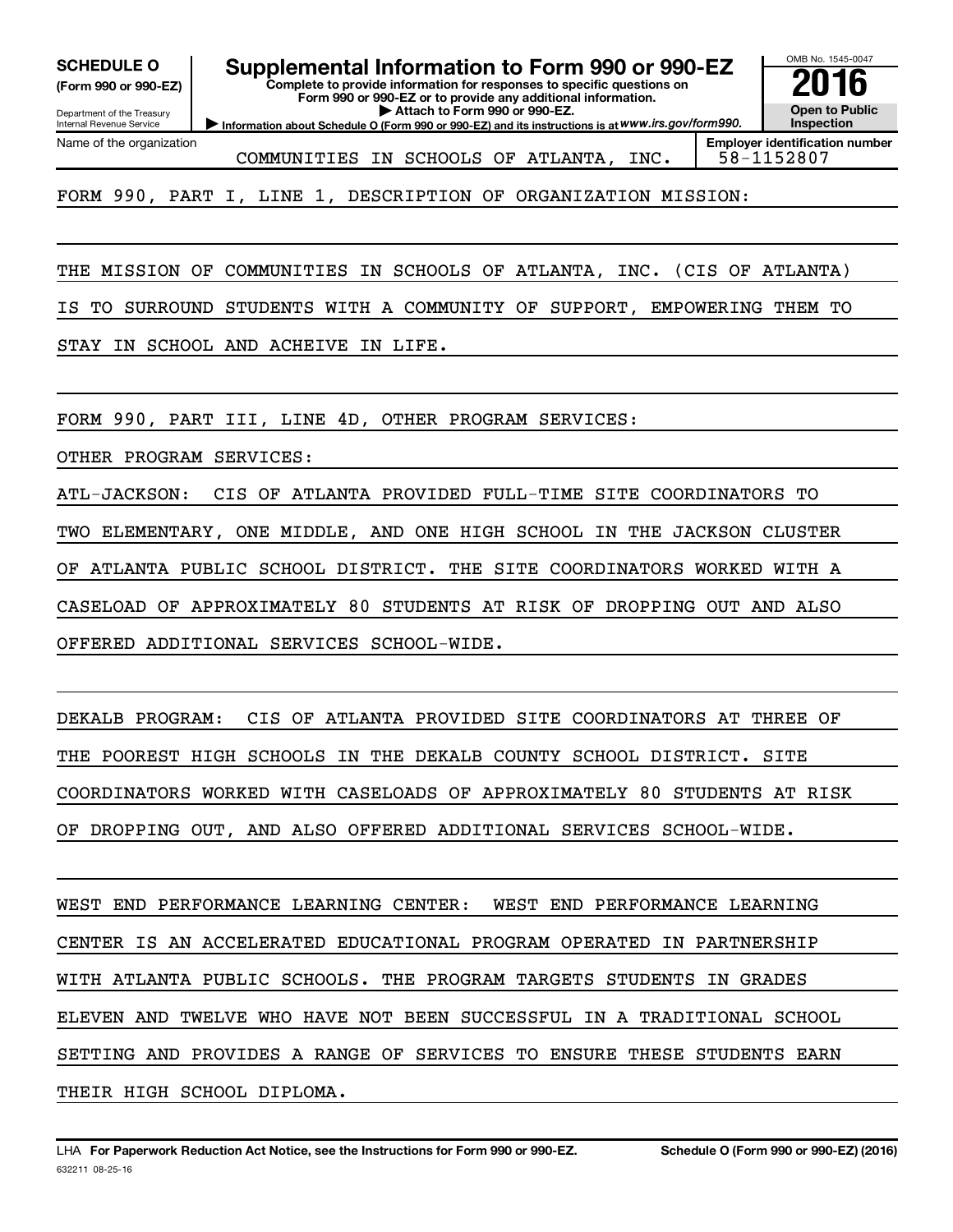| Schedule O (Form 990 or 990-EZ) (2016)                                | Page 2                                              |
|-----------------------------------------------------------------------|-----------------------------------------------------|
| Name of the organization<br>COMMUNITIES IN SCHOOLS OF ATLANTA, INC.   | <b>Employer identification number</b><br>58-1152807 |
| AHA FEDERAL GRANT/COLLABORATIVE PARTNERSHIP: CIS OF ATLANTA HAS       |                                                     |
| PARTNERED WITH ATLANTA HOUSING AUTHORITY, ATLANTA PUBLIC SCHOOLS, AND |                                                     |
| OTHER COMMUNITY PARTNERS TO INCREASE THE GRADUATION RATES OF STUDENTS |                                                     |
| IN THE CHOICE NEIGHBORHOODS. THE PROGRAM IS FOCUSED PRIMARILY ON      |                                                     |
| STUDENTS ATTENDING BOOKER T. WASHINGTON HIGH, BROWN MIDDLE,           | JONES                                               |
| ELEMENTARY, AND HOLLIS.                                               |                                                     |

CLAYTON COUNTY: CIS OF ATLANTA PROVIDED FULL TIME SITE COORDINATORS TO ONE HIGH SCHOOLS IN THE FULTON COUNTY SCHOOL DISTRICT. THE SITE COORDINATORS WORKED WITH A CASELOAD OF APPROXIMATELY 80 STUDENTS AT RISK OF DROPPING OUT, AND ALSO OFFERED ADDITIONAL SERVICES SCHOOL-WIDE. EXPENSES \$ 1,141,732. INCLUDING GRANTS OF \$ 74,011. REVENUE \$ 0.

FORM 990, PART VI, SECTION B, LINE 11B: ONCE FORM 990 IS PREPARED, A DRAFT FORM 990 IS REVIEWED BY THE FINANCE COMMITTEE OF THE BOARD OF DIRECTORS. AFTER THE FINANCE COMMITTEE'S REVIEW AND APPROVAL, THE FORM 990 IS THEN PRESENTED TO THE FULL BOARD OF DIRECTORS FOR REVIEW AND APPROVAL. AFTER BOTH APPROVALS ARE RECEIVED, THE PREPARER IS NOTIFIED AND AUTHORIZED TO PREPARE THE FINAL VERSION OF THE FORM 990.

FORM 990, PART VI, SECTION B, LINE 12C:

THE CONFLICT OF INTEREST POLICY IS REVIEWED AND SIGNED ANNUALLY BY THE EMPLOYEES AS PART OF THE EMPLOYEE HANDBOOK. THE BOARD OF DIRECTORS REVIEW AND SIGN A SEPARATE CONFLICT OF INTEREST DISCLOSURE FORM EACH YEAR.

FORM 990, PART VI, SECTION B, LINE 15:

THE BOARD OF DIRECTORS SET THE SALARY FOR THE CHIEF EXECUTIVE OFFICER.

632212 08-25-16 **Schedule O (Form 990 or 990-EZ) (2016)** SALARY INCREASES FOR THE ORGANIZATION'S STAFF IS BASED ON PERFORMANCE